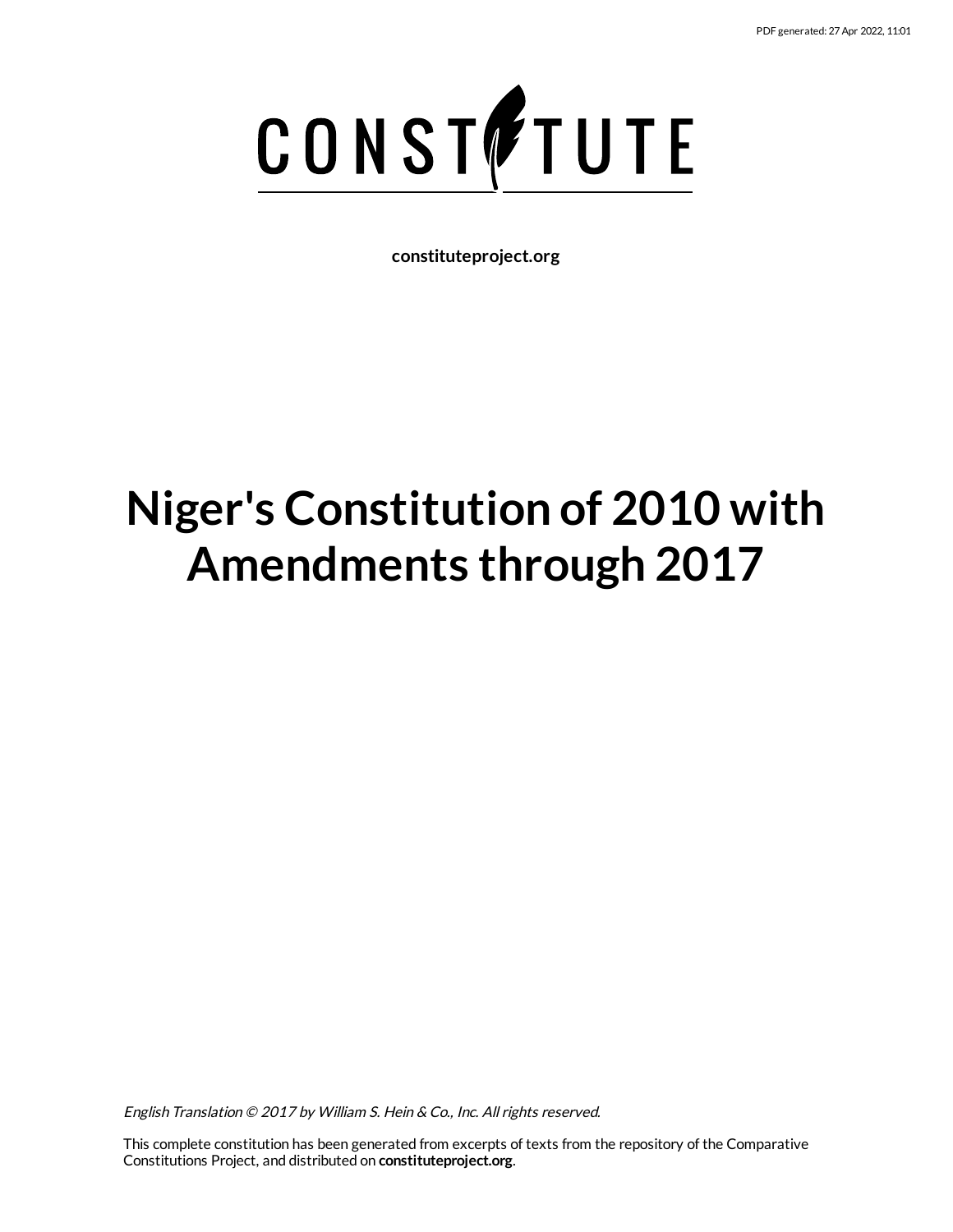## Table of contents

| TITLE II. OF THE RIGHTS AND DUTIES OF THE HUMAN PERSON  8 |    |
|-----------------------------------------------------------|----|
|                                                           |    |
|                                                           |    |
|                                                           |    |
|                                                           |    |
|                                                           |    |
|                                                           |    |
|                                                           |    |
|                                                           |    |
|                                                           |    |
|                                                           |    |
|                                                           |    |
|                                                           |    |
|                                                           |    |
|                                                           |    |
|                                                           |    |
|                                                           |    |
|                                                           |    |
|                                                           |    |
|                                                           |    |
|                                                           | 10 |
|                                                           | 10 |
|                                                           | 10 |
|                                                           |    |
|                                                           |    |
|                                                           | 11 |
|                                                           | 11 |
|                                                           |    |
|                                                           | 11 |
|                                                           |    |
|                                                           | 11 |
|                                                           |    |
|                                                           |    |
|                                                           |    |
| Article 43 ………………………………………………………………………………………… 12          |    |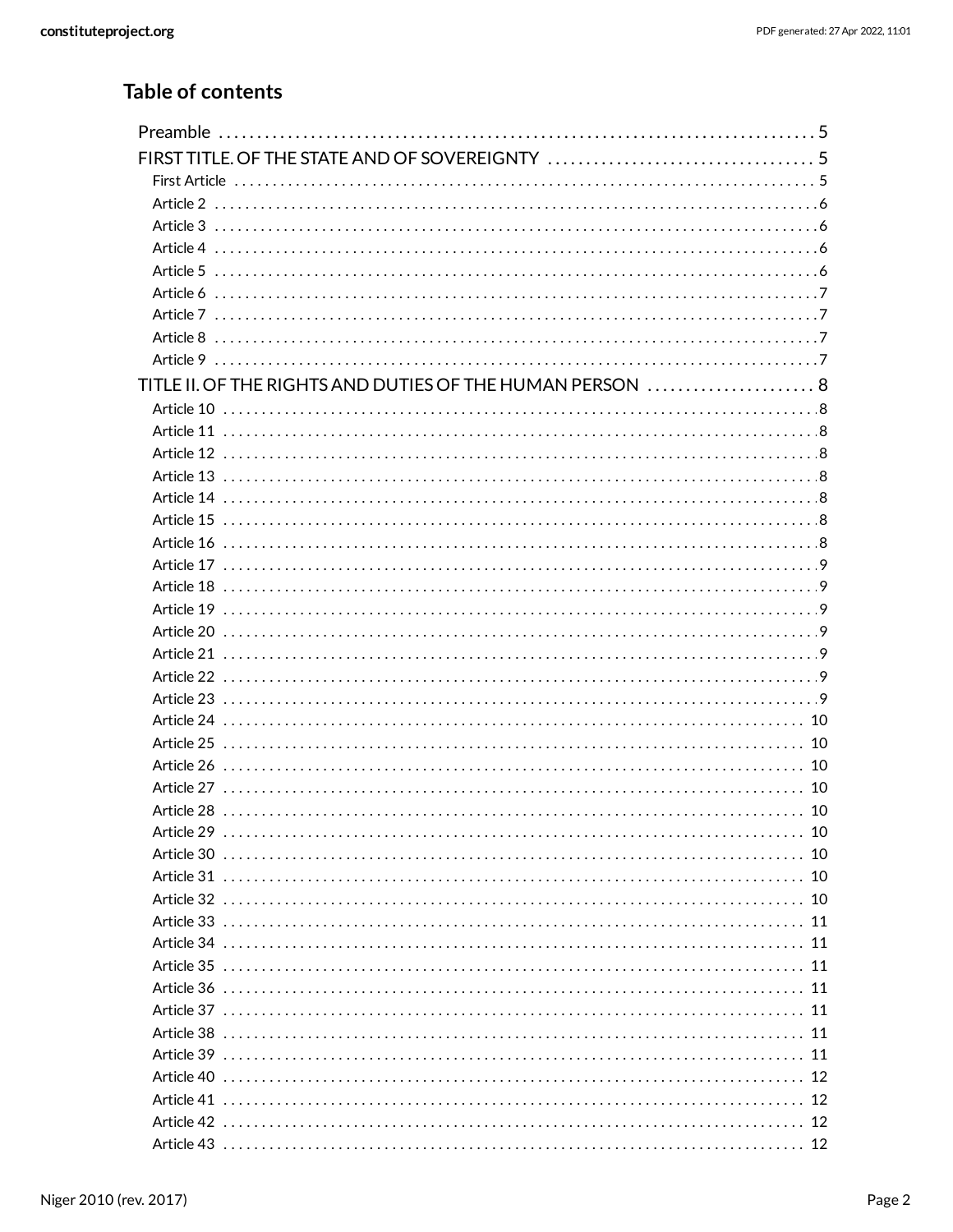| Article 93 ………………………………………………………………………………………… 23 |
|--------------------------------------------------|
|                                                  |
|                                                  |
|                                                  |
|                                                  |
|                                                  |
|                                                  |
| Article 98 ……………………………………………………………………………………… 24  |
|                                                  |
|                                                  |
|                                                  |
|                                                  |
|                                                  |
|                                                  |
|                                                  |
|                                                  |
|                                                  |
|                                                  |
|                                                  |
|                                                  |
|                                                  |
|                                                  |
|                                                  |
|                                                  |
|                                                  |
|                                                  |
|                                                  |
|                                                  |
|                                                  |
|                                                  |
|                                                  |
|                                                  |
|                                                  |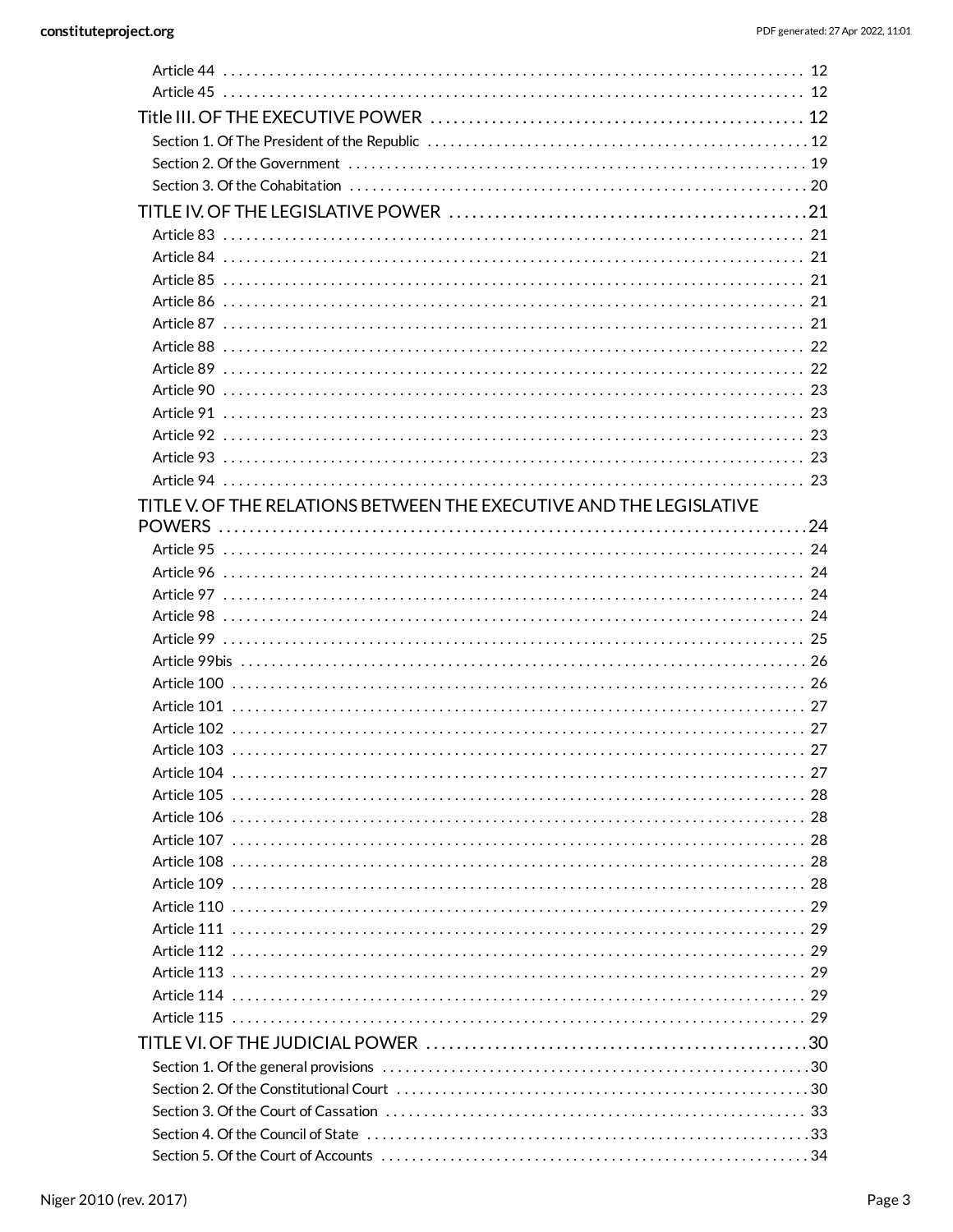| TITLE VII. OF THE ECONOMICAL, SOCIAL AND CULTURAL DEVELOPMENT  35                                    |  |
|------------------------------------------------------------------------------------------------------|--|
| Section 1. Of the general orientations of the policy of development 35                               |  |
| Section 2. Of the exploitation and the administration of the natural resources and of the subsoil 36 |  |
| Section 3. Of the Economical, Social and Cultural Council [Conseil économique, social et culturel    |  |
|                                                                                                      |  |
| TITLE VIII. Of the Superior Council of Communication [Conseil Supérieur de la                        |  |
|                                                                                                      |  |
|                                                                                                      |  |
|                                                                                                      |  |
|                                                                                                      |  |
|                                                                                                      |  |
|                                                                                                      |  |
|                                                                                                      |  |
|                                                                                                      |  |
|                                                                                                      |  |
|                                                                                                      |  |
|                                                                                                      |  |
|                                                                                                      |  |
|                                                                                                      |  |
|                                                                                                      |  |
| TITLE X. OF THE TREATIES AND INTERNATIONAL AGREEMENTS  40                                            |  |
|                                                                                                      |  |
|                                                                                                      |  |
|                                                                                                      |  |
|                                                                                                      |  |
| TITLE XI. OF COOPERATION AND ASSOCIATION WITH THE STATES  40                                         |  |
|                                                                                                      |  |
|                                                                                                      |  |
|                                                                                                      |  |
|                                                                                                      |  |
|                                                                                                      |  |
|                                                                                                      |  |
|                                                                                                      |  |
|                                                                                                      |  |
|                                                                                                      |  |
|                                                                                                      |  |
|                                                                                                      |  |
|                                                                                                      |  |
|                                                                                                      |  |
|                                                                                                      |  |
|                                                                                                      |  |
|                                                                                                      |  |
|                                                                                                      |  |
|                                                                                                      |  |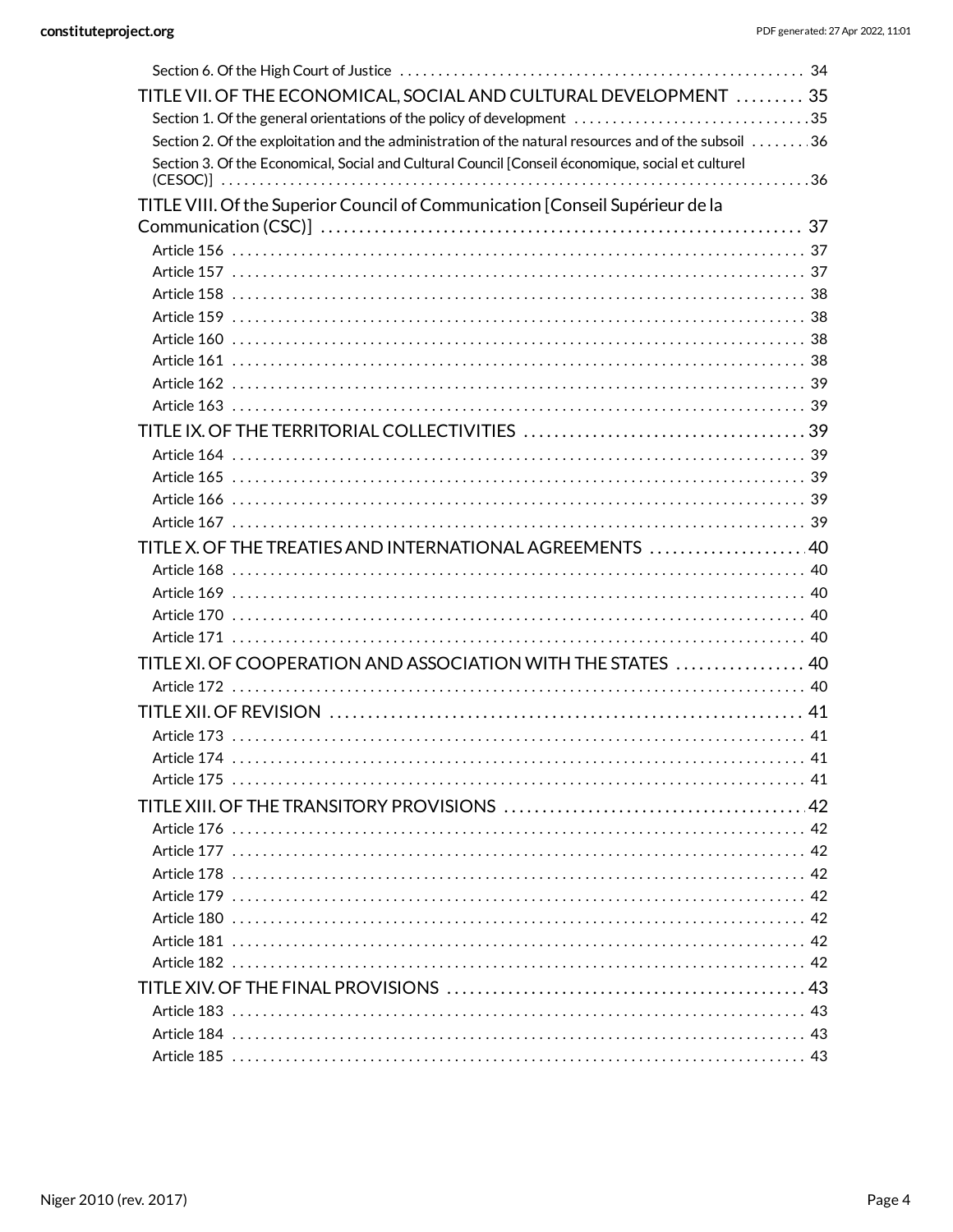Translated by Maria del Carmen Gress & J.J. Ruchti

Preamble

• Human dignity

• International law

• International law

• Regional group(s)

International human rights treaties

- Motives for writing constitution
- Source of constitutional authority

# <span id="page-4-0"></span>**Preamble**

We, The Sovereign Nigerien People

- Resolved to consolidate the gains of the Republic and of the national independence proclaimed respectively on the 18th of December of 1958 and the 3rd of August of 1960 as well as those of the Sovereign National Conference that reunited from the 29th of July to the 3 d of November of 1991 the totality of the living forces of the Nation;
- <span id="page-4-3"></span>• Resolved to build a State of Law guaranteeing, on the one hand, the exercise of collective and individual rights, freedom, justice, dignity, equality, safety, and wellbeing as fundamental values of our society and, on the other hand, democratic alternation and good governance;
- Resolved to build a united Nation, dignified, peaceful, industrious and prosperous;
- Profoundly attached to the values of civilization that founded our personality;
- <span id="page-4-4"></span>Concerned to safeguard our cultural identity;
- Proclaim our attachment to the principles of pluralist democracy and of human rights as defined by the Universal Declaration of Human Rights of 1948, the International Pact Relative to Civil and Political rights of 1966, the International Pact Relative to the Economical, Social and Cultural Rights of 1966, and by the African Charter of the Rights of Man and of Peoples of 1981;
	- Proclaim our attachment to the regional and international juridical instruments of protection and of promotion of human rights as signed and ratified by Niger;
- Reaffirm our attachment to African Unity and our engagement to make every effort to realize regional and sub-regional integration;

<span id="page-4-6"></span>Express our willingness to cooperate in amity, equality and mutual respect with all peoples [who] love [épris de] peace, justice and freedom;

Reaffirm our absolute opposition to any political regime founded on dictatorship, arbitrariness, impunity, injustice, corruption, racketeering, regionalism, ethnocentrism, nepotism, personal power and the cult of personality;

Solemnly adopt this Constitution, supreme law of the State to which we swear respect, loyalty and fidelity, and of which this Preamble is an integral part.

# <span id="page-4-1"></span>**FIRST TITLE. OF THE STATE AND OF SOVEREIGNTY**

## <span id="page-4-2"></span>**First Article**

Type of government envisioned

<span id="page-4-7"></span>The State of Niger is an independent and sovereign Republic.

All threat [atteinte] to the Republican form of the State and to the democratic institutions is a crime of high treason punished as such by the law.

National capital

<span id="page-4-5"></span>The capital of the Republic of Niger is Niamey.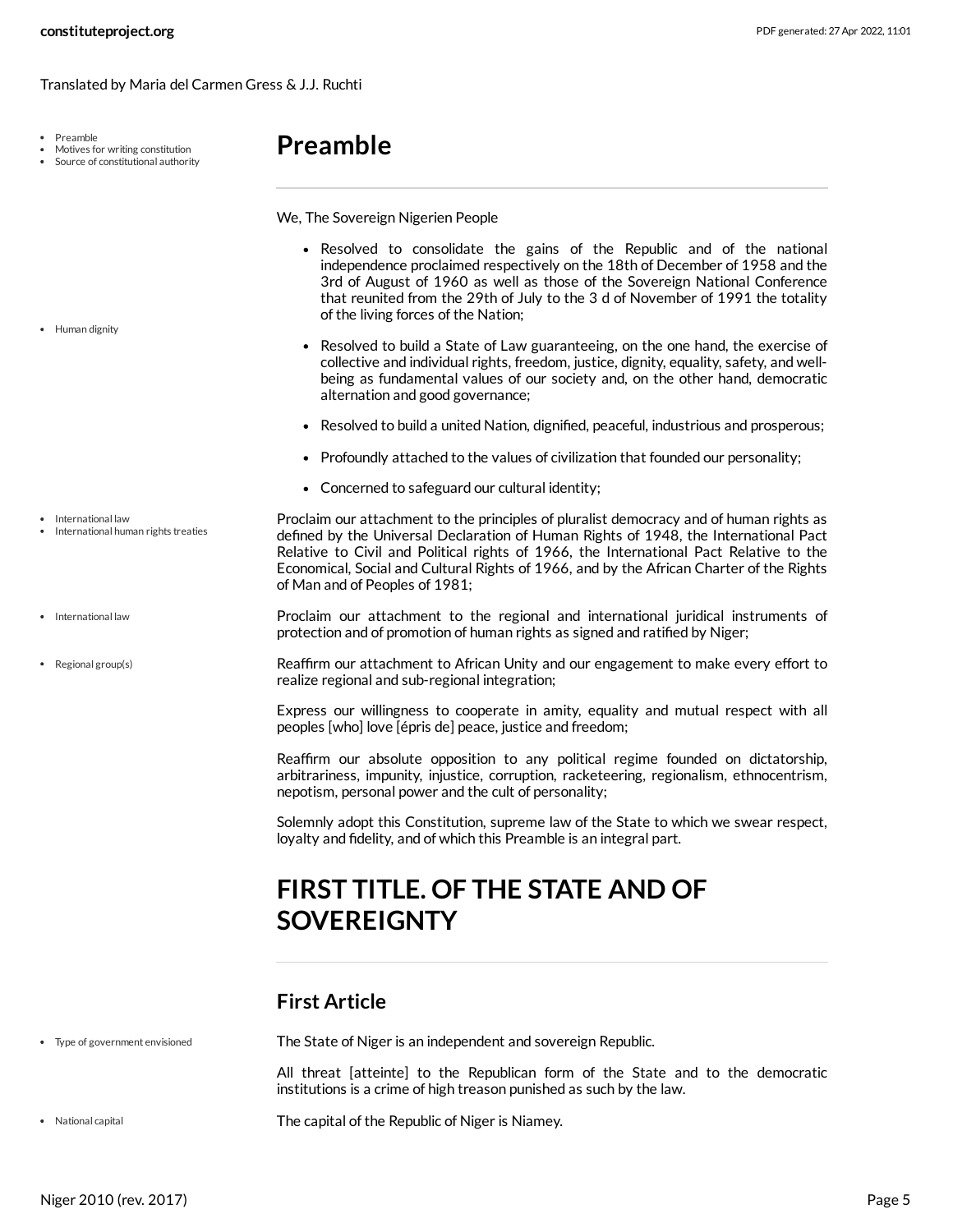National anthem

National motto

Reference to fraternity/solidarity

• Reference to fraternity/solidarity

- The national emblem is the tricolored flag composed of three (3) horizontal, rectangular and equal bands whose colors are disposed from top to bottom in the following order: orange, white and green. The median white band has in its middle a disk of orange color. • National flag
	- The hymn of the Republic is La Nigérienne [the Nigerien].

<span id="page-5-7"></span><span id="page-5-6"></span><span id="page-5-5"></span>The motto of the Republic is Fraternité, Travail, Progrés [Fraternity, Work, Progress].

The seal of the State, with a diameter of forty millimetres, is composed of a shield bearing a sun accosted to dexter by a lance in pale [en pal] charged with two Tuareg spades saltire [en sautoir], and to sinister by three ears of millet, one in pale and two placed saltire, accompanied at the point [en pointe] by a head of a zebu. Highlighted [en exergue], are placed the following inscriptions:

- in the superior part: République du Niger [Republic of Niger];
- in the inferior part: Fraternité, Travail, Progrés [Fraternity, Work, Progress].

The Arms of the Republic are composed of a shield of sinople, with a sun [with] rays of gold [soleil rayonnant d'or], accosted to dexter by a lance in pale charged with two Tuareg spades saltire, and to sinister of three millet ears, one in pale [en pal] and two placed saltire, accompanied at the point [en pointe] by a head of a zebu, all gold.

This shield is superimposed on a trophy formed of four flags of the Republic of Niger. The inscription République du Niger [Republic of Niger] is placed below.

## <span id="page-5-0"></span>**Article 2**

The attributes of the Republic, such as defined in the first Article, are reserved for the use of the public powers.

All illegal use and all profanation of these attributes are punished by the law.

## <span id="page-5-1"></span>**Article 3**

The Republic of Niger is a unitary State. It is one and indivisible, democratic and social.

Its fundamental principles are:

- the government of the people by the people and for the people;
- <span id="page-5-8"></span>• the separation of the State and of religion;
- social justice;
- national solidarity.

## <span id="page-5-2"></span>**Article 4**

National sovereignty belongs to the People.

No fraction of the People, no community, no corporation, no political party or association, no trade-union [syndicale] organization and no individual may arrogate its exercise.

<span id="page-5-4"></span>In the exercise of the power of the State, personal power, regionalism, ethnocentrism, discrimination, nepotism, sexism, the clan spirit, the feudal spirit, slavery in all its forms, illicit enrichment, favoritism, corruption, racketeering and the influence-trafficking are punished by the law.

## <span id="page-5-3"></span>**Article 5**

All communities composing the Nigerien Nation enjoy the freedom to use their languages[,] respecting those of others.

• Separation of church and state

• Reference to fraternity/solidarity

- Prohibition of slavery
- Equality regardless of gender General guarantee of equality
- Protection of language use Official or national languages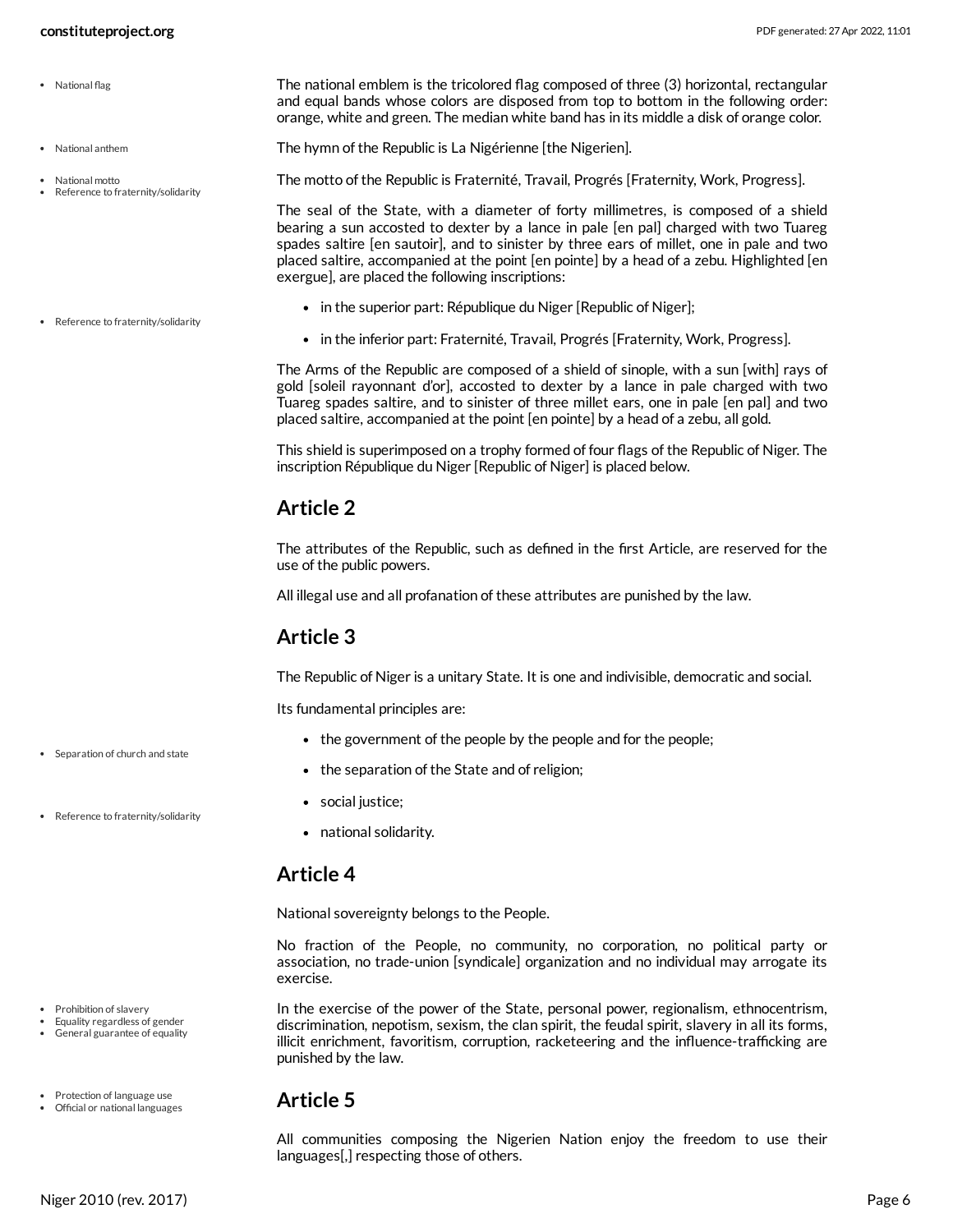These languages have, in all equality, the status of national languages.

The State sees to the promotion and to the development of the national languages.

The law establishes the modalities of their promotion and of their development.

The official language is French.

## <span id="page-6-7"></span><span id="page-6-0"></span>**Article 6**

- The People exercise their sovereignty through their elected representatives and by way [voie] of referendum. The conditions of recourse to the referendum are determined by the law. Referenda
	- An Independent National Electoral Commission [Comission électoral nationale Indépendante (CENI)] is charged with the organization, development and supervision of the voting operations. It proclaims the provisional results. Electoral commission

<span id="page-6-10"></span><span id="page-6-1"></span>Suffrage is direct or indirect. It is universal, free, equal and secret.

<span id="page-6-4"></span>An organic law determines the modalities of the organization and of the functioning of this Commission.

The Constitutional Court sees to the regularity of the voting operations and proclaims the definitive results.

<span id="page-6-8"></span>Nigeriens of the two (2) sexes, aged eighteen (18) years on the day of the ballot or the emancipated minors, enjoying their civil and political rights are electors[,] under the

- **Article 7** Claim of universal suffrage
- Secret ballot
- Restrictions on voting

• Electoral commission

- Equality regardless of gender
- Equality regardless of race
- General guarantee of equality
- Equality regardless of social status Equality regardless of religion
- Equality regardless of political party
- Right to form political parties
- Right to join trade unions

Prohibited political parties

## <span id="page-6-2"></span>**Article 8**

conditions determined by the law.

The Republic of Niger is a State of Law [Etat de droit].

It assures to all equality before the law without distinction of sex, [or] of social, racial, ethnic or religious origin.

It respects and protects all beliefs. No religion, no belief can arrogate the political power or interfere in the affairs of State.

<span id="page-6-5"></span>All particularist propaganda of a regionalist, racial or ethnic character, all manifestation of racial, social, sexist, ethnic, political or religious discrimination, are punished by the law.

## <span id="page-6-3"></span>**Article 9**

<span id="page-6-9"></span>Under the framework [cadre] of the freedom of association recognized and guaranteed by this Constitution, the political parties, groups of political parties, trade-unions [syndicats], the non-governmental organizations and other associations or groups of associations are formed and exercise their activities freely, within respect for the laws and regulations in force.

<span id="page-6-6"></span>The political parties and the groups of political parties concur in the expression of the suffrage. The same prerogatives are recognized to all Nigerien citizens enjoying their civil and political rights and meeting the conditions of eligibility provided by the law.

The political parties with an ethnic, regionalist or religious character are prohibited. No party may be knowingly created with the purpose of promoting an ethnic group, a region or a religion, under penalty of the sanctions provided by the law.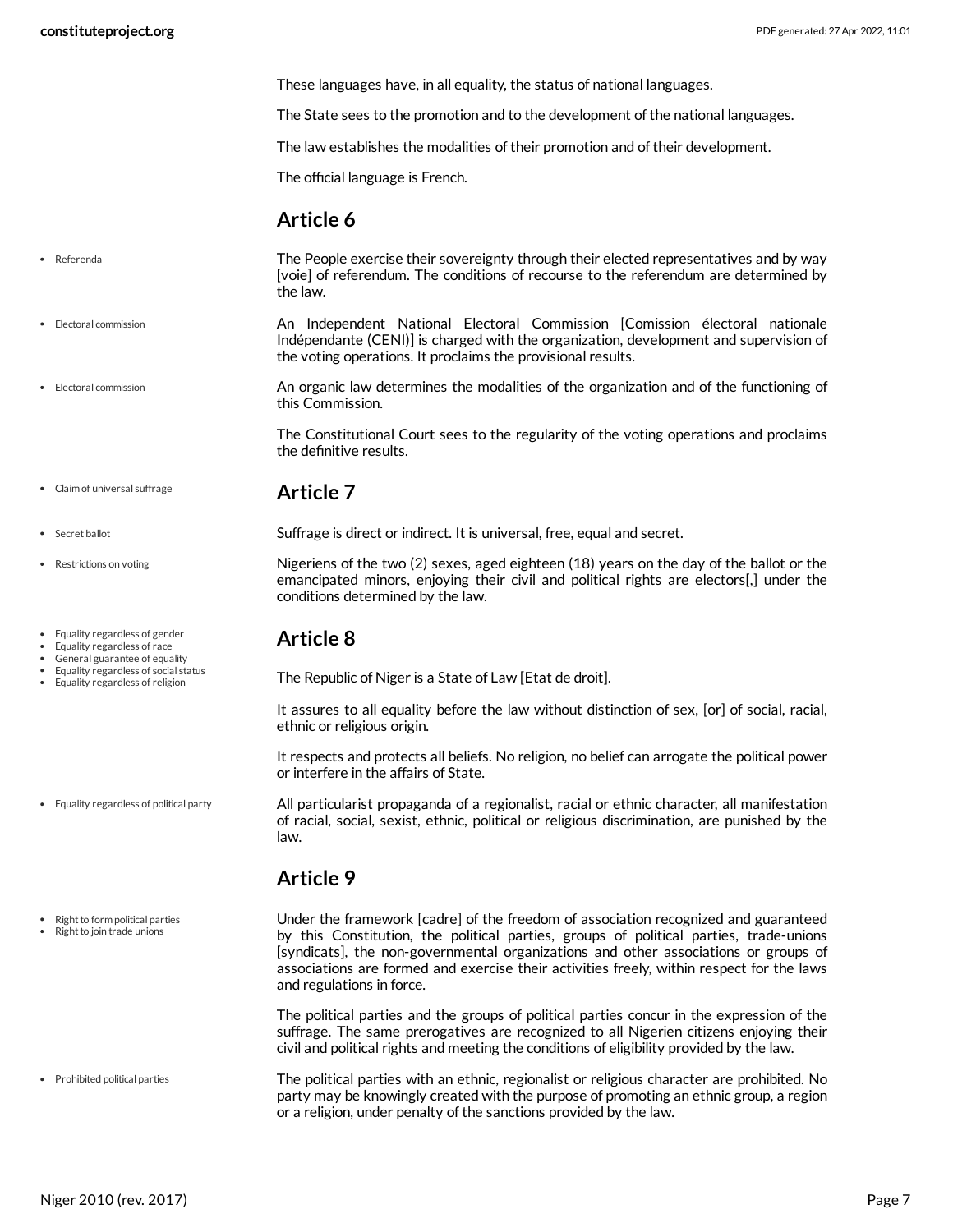# <span id="page-7-0"></span>**TITLE II. OF THE RIGHTS AND DUTIES OF THE HUMAN PERSON**

General guarantee of equality

#### <span id="page-7-1"></span>**Article 10**

All Nigeriens are born and remain free and equal in rights and in duties. However, the access of certain categories of citizens to electoral mandates, to elective functions and to public employments may be favored by particular measures specified by the law.

## <span id="page-7-2"></span>**Article 11**

The human person is sacred. The State has the absolute obligation to respect it and to protect it.

## <span id="page-7-3"></span>**Article 12**

Right to water

<span id="page-7-8"></span>Each one has the right to life, to health, to physical and moral integrity, to a healthy and sufficient food supply [alimentation], to potable water, to education and instruction in the conditions specified by the law.

<span id="page-7-9"></span>The State assures to each one the satisfaction of the essential needs and services as well as a full development [épanouissement].

Each one has the right to freedom and to security within the conditions defined by the law.

## <span id="page-7-4"></span>**Article 13**

Every person has the right to enjoy the best state of physical and moral health.

The State sees to the creation of the proper conditions to assure to all, medical services and medical assistance in the case of illness.

The law determines the modalities for implementing this provision.

## <span id="page-7-5"></span>**Article 14**

No one shall be submitted to torture, to slavery or to cruel, inhuman or degrading abuse [sévices] or treatments.

Any individual, any agent of the State, who is found guilty [se render coupable] of acts of torture or of cruel, inhuman or degrading abuse or treatments in the exercise of or on the occasion of the exercise of their functions, either on his own initiative or under instructions, will be punished according to the law.

## <span id="page-7-6"></span>**Article 15**

No one is required to execute a manifestly illegal order.

The law determines the order manifestly illegal.

## <span id="page-7-7"></span>**Article 16**

No citizen may be forced into exile or be subject to deportation.

Right to life

• Right to health care

• Right to reasonable standard of living

• Prohibition of cruel treatment

- Prohibition of slavery
- Prohibition of torture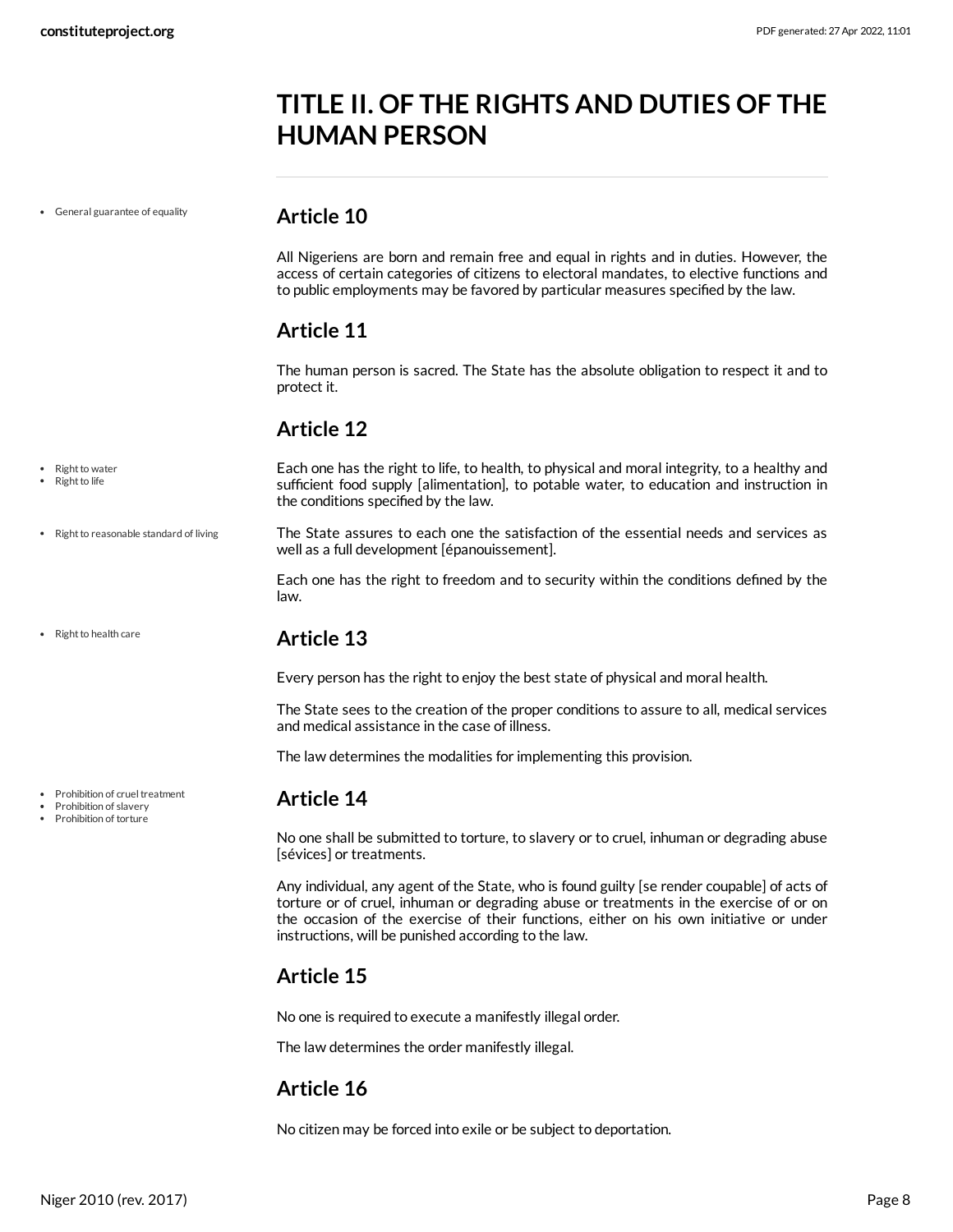• Reference to art

#### Right to development of personality

#### <span id="page-8-0"></span>**Article 17**

punished according to the law.

Each one has the right to the free development of his personality in its material, intellectual, cultural, artistic and religious dimensions, provided that he does not violate the rights of others, or infringe the constitutional order, the law or morality.

Enforced exile or deportation of a citizen is considered as a crime against the Nation and

• Principle of no punishment without law • Protection from ex post facto laws

#### <span id="page-8-1"></span>**Article 18**

No one may be arrested or charged except by virtue of a law that entered into force prior to the acts alleged against him.

#### **Article 19**

<span id="page-8-2"></span>The laws and regulations only have retrospective effect so far as they concern the rights and advantages that they may confer to the citizen.

## <span id="page-8-3"></span>**Article 20**

<span id="page-8-10"></span>Any person accused of a delinquent act is presumed innocent until their culpability has been legally established in the course of a public process [procès] during which all the guarantees necessary for their free defense have been assured to them.

No one shall be condemned for actions or omissions which, when they were committed, did not constitute an infraction according to the national law. In the same way [de même], more severe penalties than those applicable at the moment the infraction was committed may not be inflicted.

#### <span id="page-8-4"></span>**Article 21**

<span id="page-8-11"></span>Marriage and family constitute the natural and moral base of the human community. They are placed under the protection of the State.

The State and public collectivities have the duty to see to the physical, mental and moral health of the family, particularly of the mother and of the child.

## <span id="page-8-5"></span>**Article 22**

<span id="page-8-7"></span>The State sees to the elimination of all forms of discrimination concerning [à l'égard de] women, young girls and handicapped persons. The public policies in all the domains assure their full development and their participation in the national development.

The State takes, among others, measures to combat the violence done to women and children in public and private life.

<span id="page-8-8"></span>It assures to them an equitable representation within the public institutions through the national policy [concerning] gender and the respect for the quotas.

## <span id="page-8-6"></span>**Article 23**

Parents have the right and duty to raise, educate and protect their children. Descendants have the right and duty to assist and help the ascendants. Both [les uns comme les autres] are supported in this task by the State and the other public collectivities.

<span id="page-8-9"></span>The State and the other public collectivities, through their public policies and their actions, see to the promotion and to the access to a quality, gratuitous and public education.

Right to fair trial Presumption of innocence in trials

Right to public trial Right to counsel

- Principle of no punishment without law
- Protection from ex post facto laws

• Protection from ex post facto laws

- $\bullet$  Right to found a family
- Regulation of marriage

• State support for children

- Equality for persons with disabilities
- Equality regardless of gender

First chamber representation quotas

Free education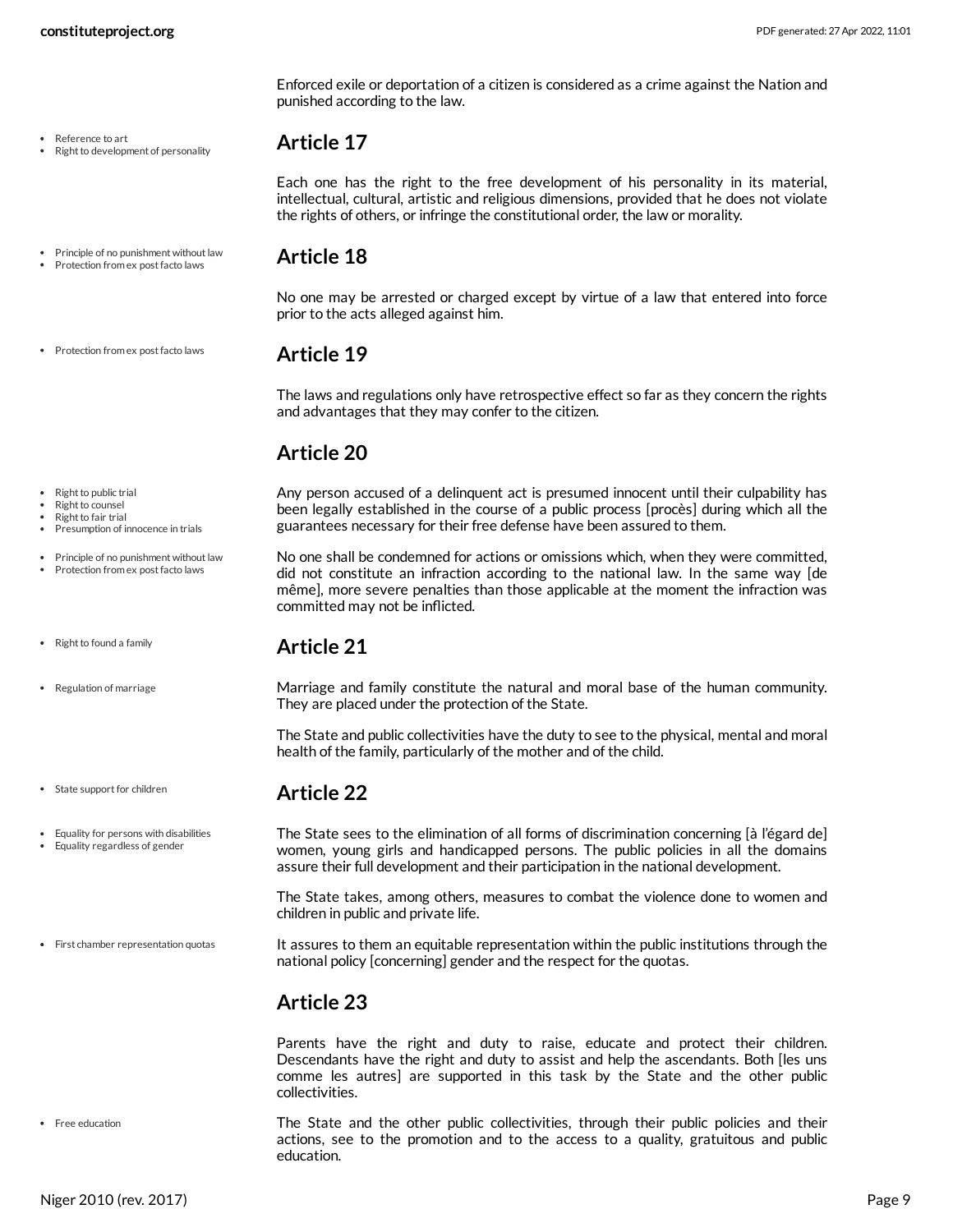| ٠         | Rights of children         |
|-----------|----------------------------|
| $\bullet$ | State support for children |

Limits on employment of children

#### <span id="page-9-0"></span>**Article 24**

<span id="page-9-9"></span>Youth is protected by the State and the other public collectivities against exploitation and abandonment.

The State sees to the material and intellectual development of youth.

It sees to the promotion of training and of employment of young [people] as well as to their vocational [professionnelle] integration.

• State support for the elderly

• State support for the disabled Equality for persons with disabilities

Regulation of evidence collection

Freedom of opinion/thought/conscience

Right to privacy

• Right to own property Protection from expropriation

• Right to privacy

Freedom of religion Freedom of expression

• Right to information

Freedom of movement Freedom of association Freedom of assembly

 $\bullet$ 

#### <span id="page-9-1"></span>**Article 25**

The State sees to the elderly through a policy of social protection.

<span id="page-9-2"></span>The law establishes the conditions and modalities of this protection.

#### **Article 26**

The State sees to the equality of opportunities [chances] for handicapped persons with a view to their promotion and/or their social reintegration [réinsertion].

#### <span id="page-9-3"></span>**Article 27**

The domicile is inviolable. Search, arrest or questioning [interpellation] may only be ordered under the conditions and forms specified by the law.

## <span id="page-9-4"></span>**Article 28**

Any person has a right to property. No one may be deprived of their property except for cause of public utility [and] subject to a fair and prior indemnification.

## <span id="page-9-5"></span>**Article 29**

The secrecy of correspondence and of communications is inviolable. It may only be derogated under the conditions and forms specified by the law, under penalty of sanctions.

## <span id="page-9-6"></span>**Article 30**

Any person has the right to freedom of thought, of opinion, of expression, of conscience, of religion and of worship [culte].

The State guarantees the free exercise of worship and the expression of beliefs [croyances].

These rights are exercised with respect for public order, for social peace and for national unity.

## <span id="page-9-7"></span>**Article 31**

Any person has the right to be informed and to [have] access to the information held by the public services within the conditions determined by the law.

## <span id="page-9-8"></span>**Article 32**

The State recognizes and guarantees the freedom of movement, the freedoms of association, assembly, procession and manifestation within the conditions defined by the law.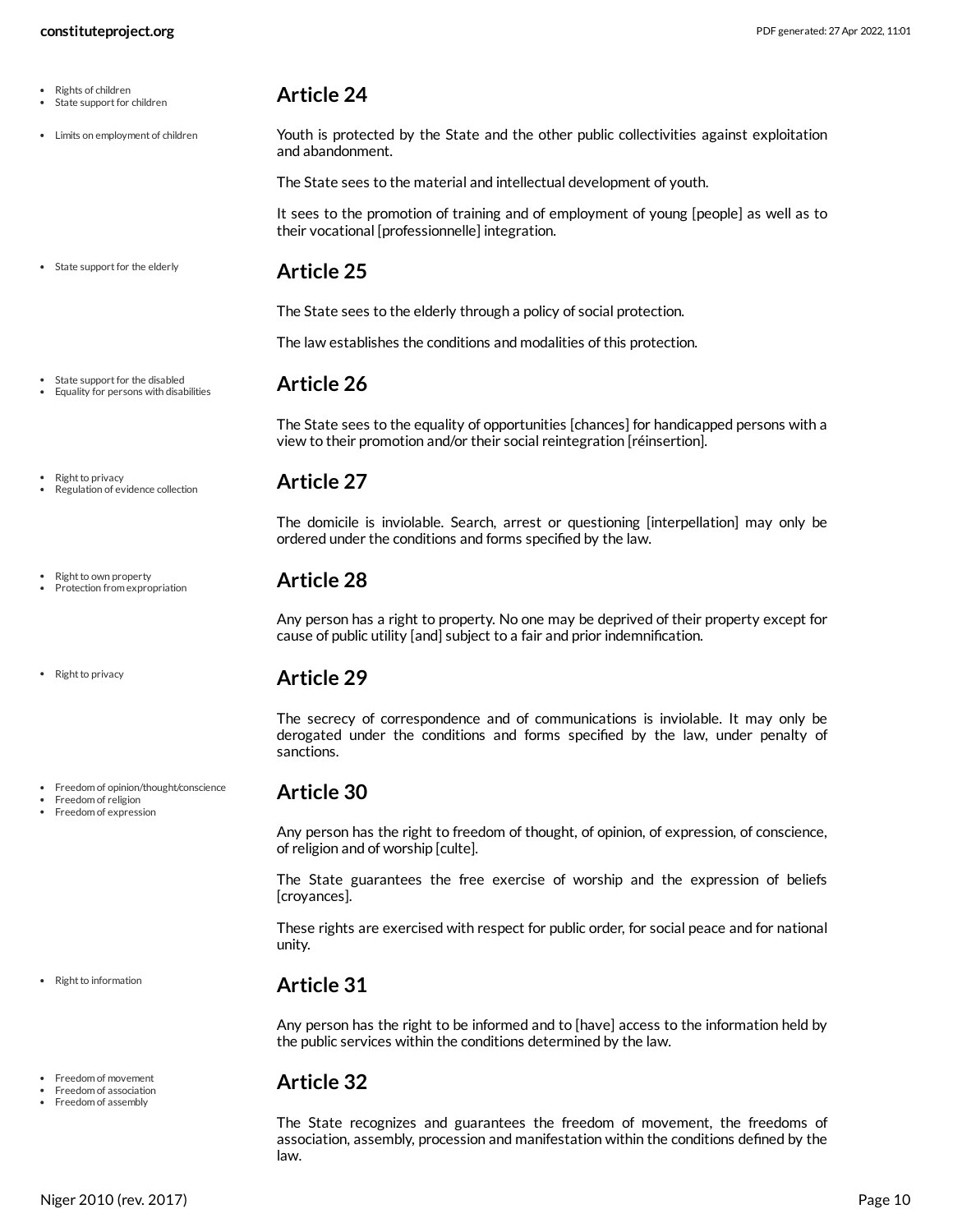Right to work Right to just remuneration

• Right to strike • Right to join trade unions

• Protection of environment

## <span id="page-10-0"></span>**Article 33**

The State recognizes to all citizens the right to work and strives to create the conditions that make the enjoyment of this right effective, and that guarantee to the worker just compensation [rétribution] for his services or for his production.

<span id="page-10-1"></span>No one may be the victim of discrimination within the framework [cadre] of his work.

#### **Article 34**

The State recognizes and guarantees the syndical right and the right to strike that are exercised within the conditions specified by the laws and regulations in force.

#### **Article 35**

<span id="page-10-2"></span>Any person has the right to a healthy environment. The State has the obligation to protect the environment in the interest of present and future generations.

Each one is required to contribute to the safeguarding and to the improvement of the environment in which he lives.

The acquisition, the storage, the handling and the disposal of toxic wastes or pollutants originating from factories and other industrial or handwork [artisanales] sites, installed on the national territory[,] are regulated by the law.

The transit, importation, storage, landfill, [and] dumping on the national territory of foreign pollutants or toxic wastes, as well as any agreement relating [to it] constitute a crime against the Nation, punished by the law.

The State sees to the evaluation and control of the impacts of any project and program of development on the environment.

Protection of environment

• Protection of environment

<span id="page-10-3"></span>**Article 36**

The State and the other public collectivities see to the fight against desertification.

#### <span id="page-10-4"></span>**Article 37**

The national and international enterprises have the obligation to respect the legislation in force in environmental matters. They are required to protect human health and to contribute to the safeguarding [of it] as well as to the improvement of the environment.

#### • Duty to serve in the military

<span id="page-10-5"></span>**Article 38**

The defense of the Nation and of the territorial integrity of the Republic is a sacred duty for each Nigerien citizen.

Military service is obligatory. The conditions of its accomplishment are determined by the law.

• Duty to obey the constitution

#### <span id="page-10-6"></span>**Article 39**

<span id="page-10-7"></span>All Nigerien citizens, civil or military, have the absolute obligation to respect, in all circumstances, the Constitution and the juridical order of the Republic, under penalty of the sanctions specified by the law.

Duty to pay taxes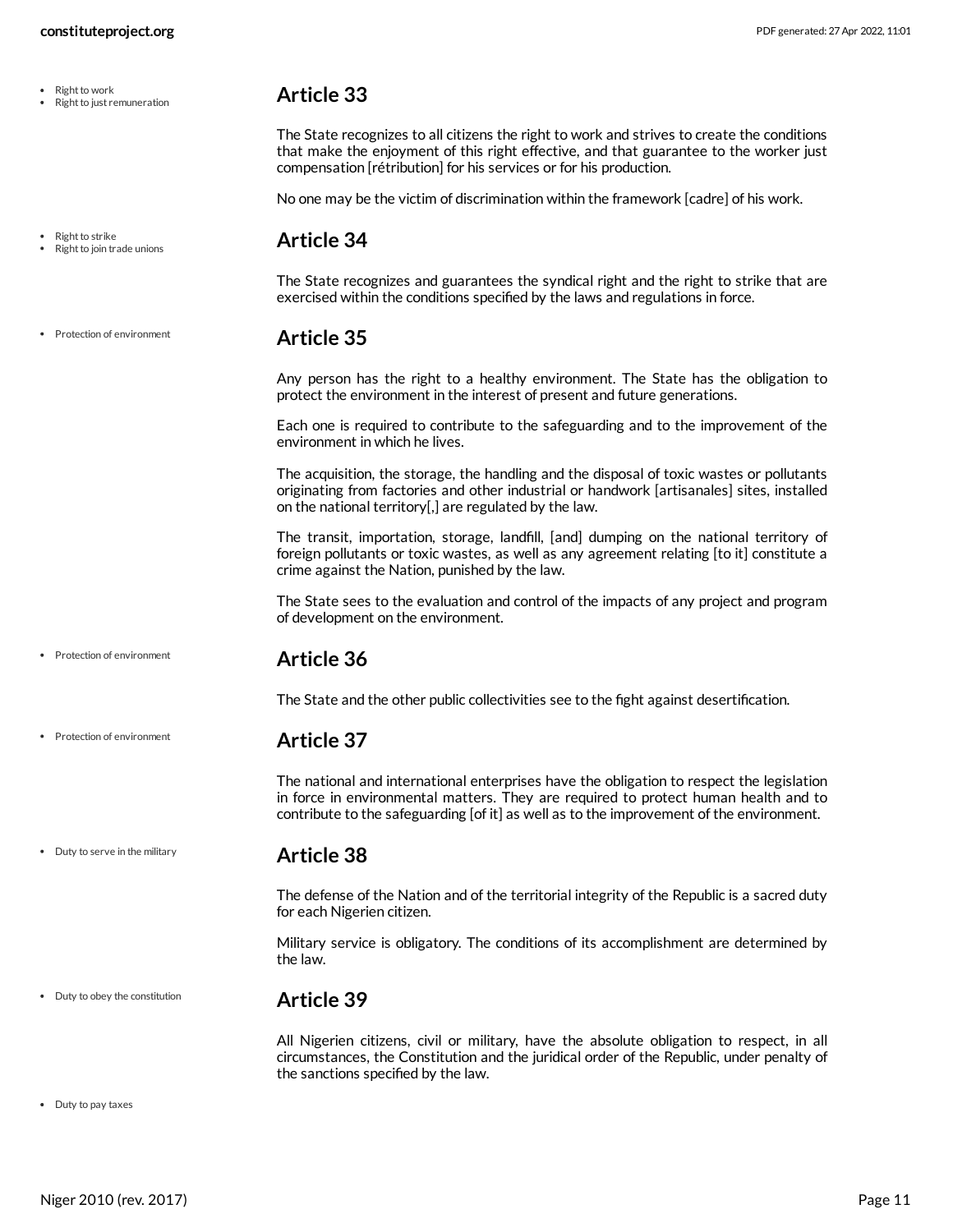## <span id="page-11-0"></span>**Article 40**

All citizens have the duty to work selflessly for the common good, to fulfill their civic and professional obligations and to make their tax [fiscales] contributions.

## <span id="page-11-1"></span>**Article 41**

The Public assets are sacred and inviolable. Every person must respect them and protect them scrupulously. Any act of sabotage, of vandalism, of corruption, of diversion, of squandering, of money laundering or of illicit enrichment is punished [réprimé] by the law.

## <span id="page-11-2"></span>**Article 42**

The State must protect, abroad, the rights and legitimate interests of the Nigerien citizens.

Nationals of other countries benefit in the territory of the Republic of Niger from the same rights and freedoms as Nigerien nationals within the conditions determined by the law.

## <span id="page-11-3"></span>**Article 43**

The State has the duty to assure the translation and diffusion in national languages of the Constitution, as well as of the texts relative to human rights and to the fundamental freedoms.

It guarantees the teaching of the Constitution, of human rights and of civic education at all levels of training.

<span id="page-11-4"></span>**Article 44**

A National Commission sees to the promotion and to the effectiveness of the rights and of the freedoms consecrated above.

The National Commission for Human Rights [Commission nationale des droits humains] is an independent administrative authority.

The law determines the composition, the organization, the attributions and the functioning of this Commission, in accordance with the international principles in force.

It presents, before the National Assembly, an annual report on human rights.

## <span id="page-11-5"></span>**Article 45**

The rights and freedoms mentioned above are exercised within respect for the laws and regulations in force.

# <span id="page-11-6"></span>**Title III. OF THE EXECUTIVE POWER**

## <span id="page-11-7"></span>**Section 1. Of The President of the Republic**

Name/structure of executive(s)

#### <span id="page-11-8"></span>**Article 46**

The President of the Republic is the Head of the State.

Human rights commission International law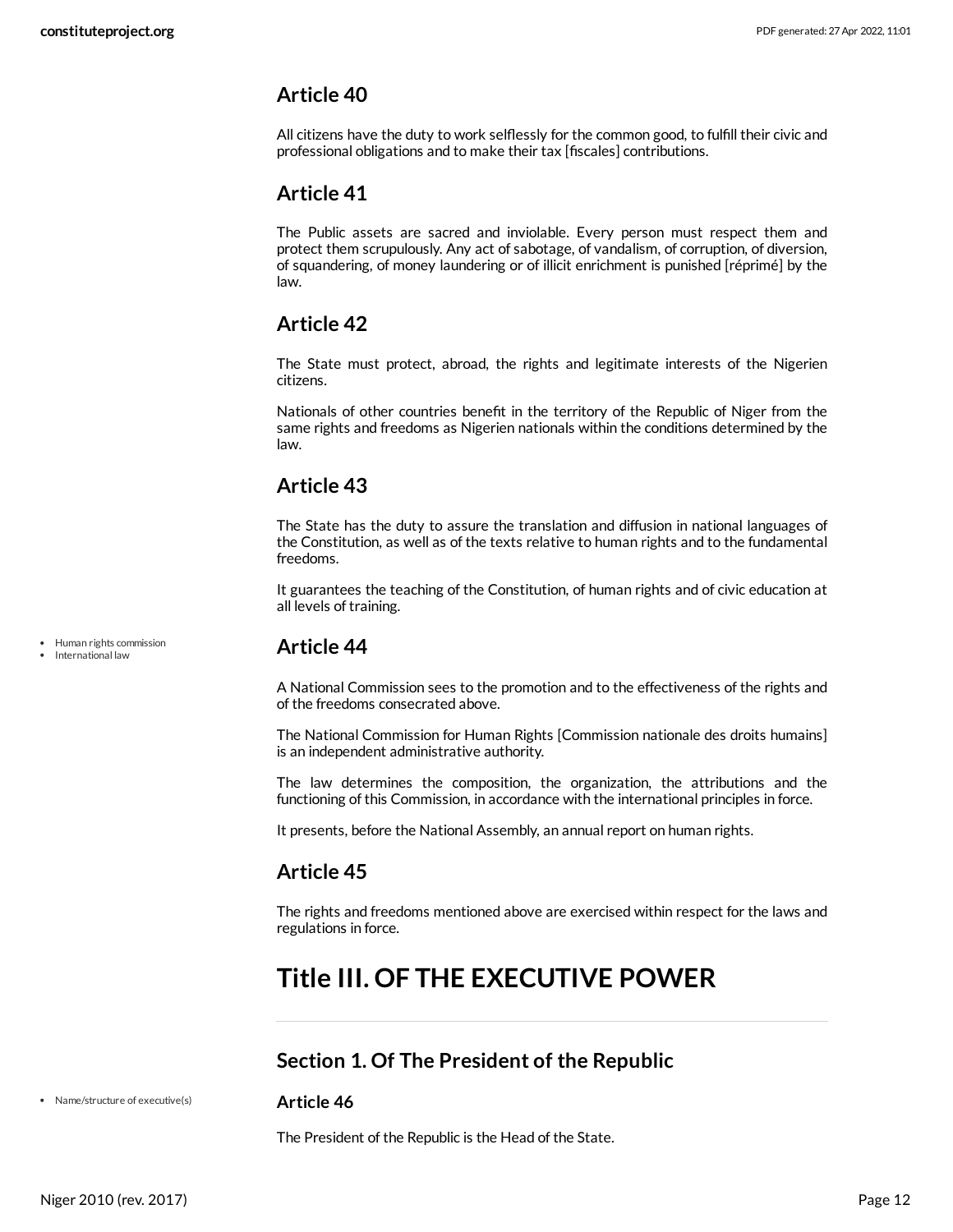• International law

Head of state selection

• Head of state term length Head of state term limits Claim of universal suffrage

Minimum age of head of state Eligibility for head of state

Eligibility for head of state

Eligibility for head of state

Scheduling of elections

Secret ballot • Head of state term limits He incarnates national unity.

The President of the Republic is above the political parties.

<span id="page-12-3"></span>He is the guarantor of the national independence, of the national unity, of the integrity of the territory, of respect for the Constitution, [and] for the international treaties and agreements. He assures the regular functioning of the public powers and the continuity of the State.

#### **Article 47**

<span id="page-12-2"></span><span id="page-12-0"></span>The President of the Republic is elected by universal, free, direct, equal and secret suffrage for a mandate of five (5) years, renewable one (1) sole time.

In any case, no one may exercise more than two (2) presidential mandates or extend the mandate for any reason whatsoever.

<span id="page-12-1"></span>Nigeriens of the two (2) sexes, of [Nigerien] nationality of origin, at least thirty-five (35) years old the day the dossier is deposited, enjoying their civil and political rights[,] are eligible to the Presidency of the Republic.

No one is eligible to the Presidency of the Republic if he does not enjoy a good state of physical and mental health, as well as of a good morality attested by the competent services.

The organic law specifies the conditions of eligibility, of the presentation of the candidatures, of development of the ballot, of counting [dépouillement] and of proclamation of the results.

The Constitutional Court controls the regularity of these operations and proclaims the definitive results.

#### **Article 48** • Head of state selection

The election of the President of the Republic takes place by majority ballot in two (2) rounds.

The convocation of the electors is made by decree taken in the Council of Ministers.

<span id="page-12-4"></span>The first round of the ballot with a view to the election of the President of the Republic takes place ninety (90) days, at least and one hundred twenty (120) days, at most, before the expiration of the mandate of the President in office.

The candidate who obtains the absolute majority of the expressed suffrage in the first round is declared elected.

If this condition is not met, it proceeds, no later than twenty-one (21) days after the publication of the definitive results by the Constitutional Court, to a second round of [the] ballot in which the two (2) candidates that arrived ahead in the first round take part.

In the case of death, withdrawal [déssistement] or incapacity of one or the other of the two candidates, the candidates following present themselves in the order of their ranking [classement] after the first round.

No withdrawal may be taken into consideration seventy-two (72) hours after the proclamation of the definitive results of the first round by the Constitutional Court.

In the case of death of the two (2) candidates, the electoral operations of the first round are retaken.

After the second round, the candidate who obtained the greatest number of votes is declared elected.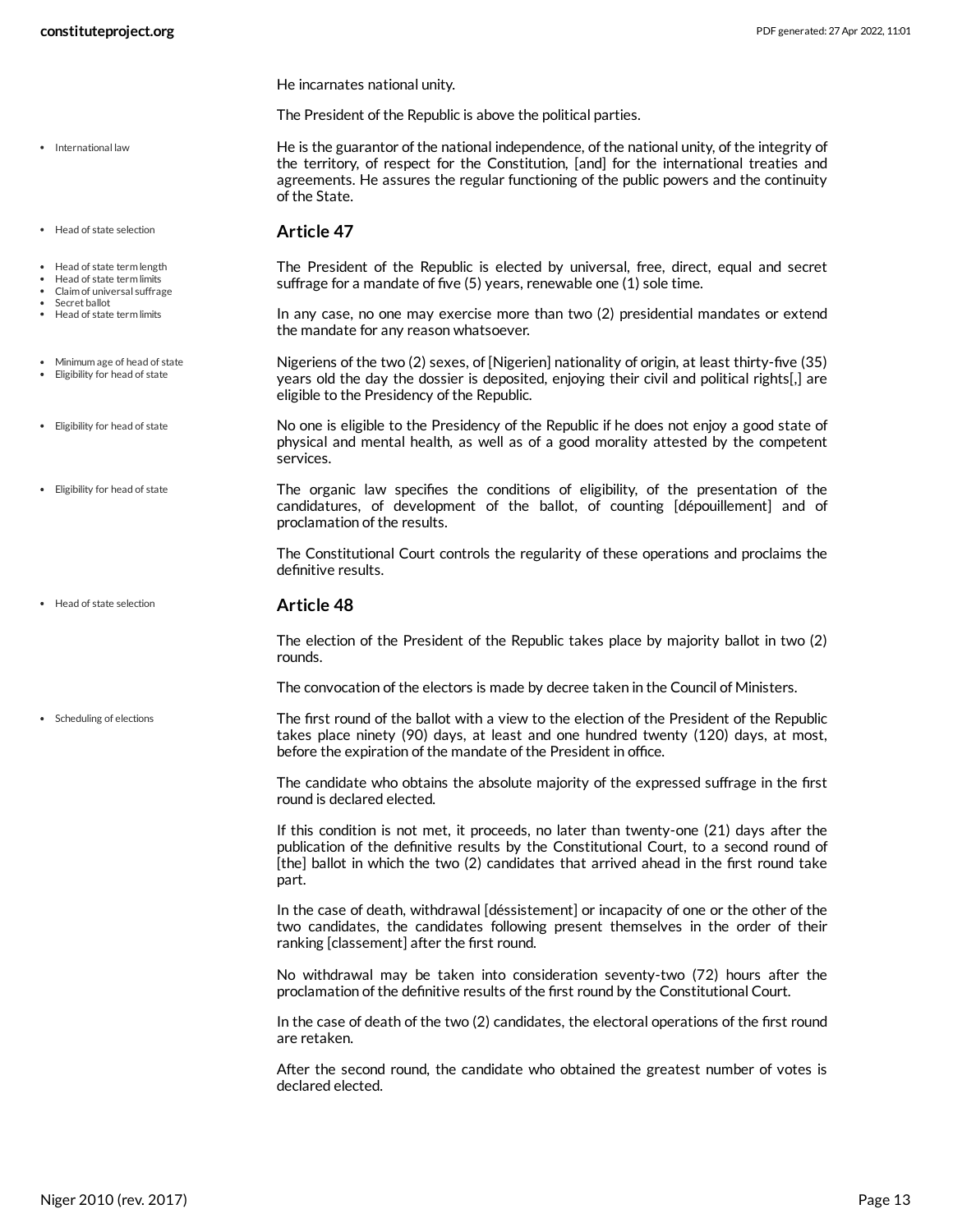Oaths to abide by constitution God or other deities

#### **Article 49**

The mandate of the new President of the Republic takes effect counting from the date of expiration of the mandate of his predecessor.

#### <span id="page-13-0"></span>**Article 50**

Before entering into [his] functions, the President of the Republic takes an oath on the Holy Book [Livre Saint] of his confession before the Constitutional Court, in the presence of the members of the National Assembly, in these terms:

"Before God and before the sovereign Nigerien People, We ..., President the Republic, elected according to the laws, solemnly swear on the Holy Book [Livre Saint]:

- to respect and to have respected the Constitution that the People have freely given to themselves;
- to loyally fulfill the high functions with which we have been invested;
- to never betray or to misrepresent the aspirations of the People;
- to respect and to defend the republican form of the State;
- to preserve the integrity of the territory and the unity of the Nation;
- to respect and to defend the rights and freedoms of the citizens;
- <span id="page-13-1"></span>not to take or to be guaranty [cautionner] for any measures degrading [avilissante] the human dignity;
- to see to the neutrality of the administration and to the respect for the texts that establish [consacrent] its depolitization;
- to work tirelessly for the happiness of the People;
- <span id="page-13-2"></span>to spare no effort for the realization of African Unity;
- to conduct ourselves in all [things] as faithful and loyal servant of the People;

In the case of perjury, may we suffer the rigors of the law.

May God help us."

The oath is received by the Constitutional Court.

#### **Article 51**

After the ceremony of investiture and within a time period of forty-eight (48) hours, the President of the Constitutional Court receives the declaration[,] written on the honor[,] of the assets of the President of the Republic.

This declaration is subject to an annual updating and [one] at the cessation of the functions. The initial declaration and the updates are published in the Journal Officiel [Official Gazette] and by the way of the press.

A copy of the declaration of the President of the Republic is communicated to the Court of Accounts and to the tax services.

The gaps between the initial declaration and the annual updates must be duly justified. The Constitutional Court has all powers of evaluation [appréciation] in this domain.

The Court of Accounts is also charged [chargée] with controlling the declaration of assets as received by the Constitutional Court.

• Human dignity

• Regional group(s)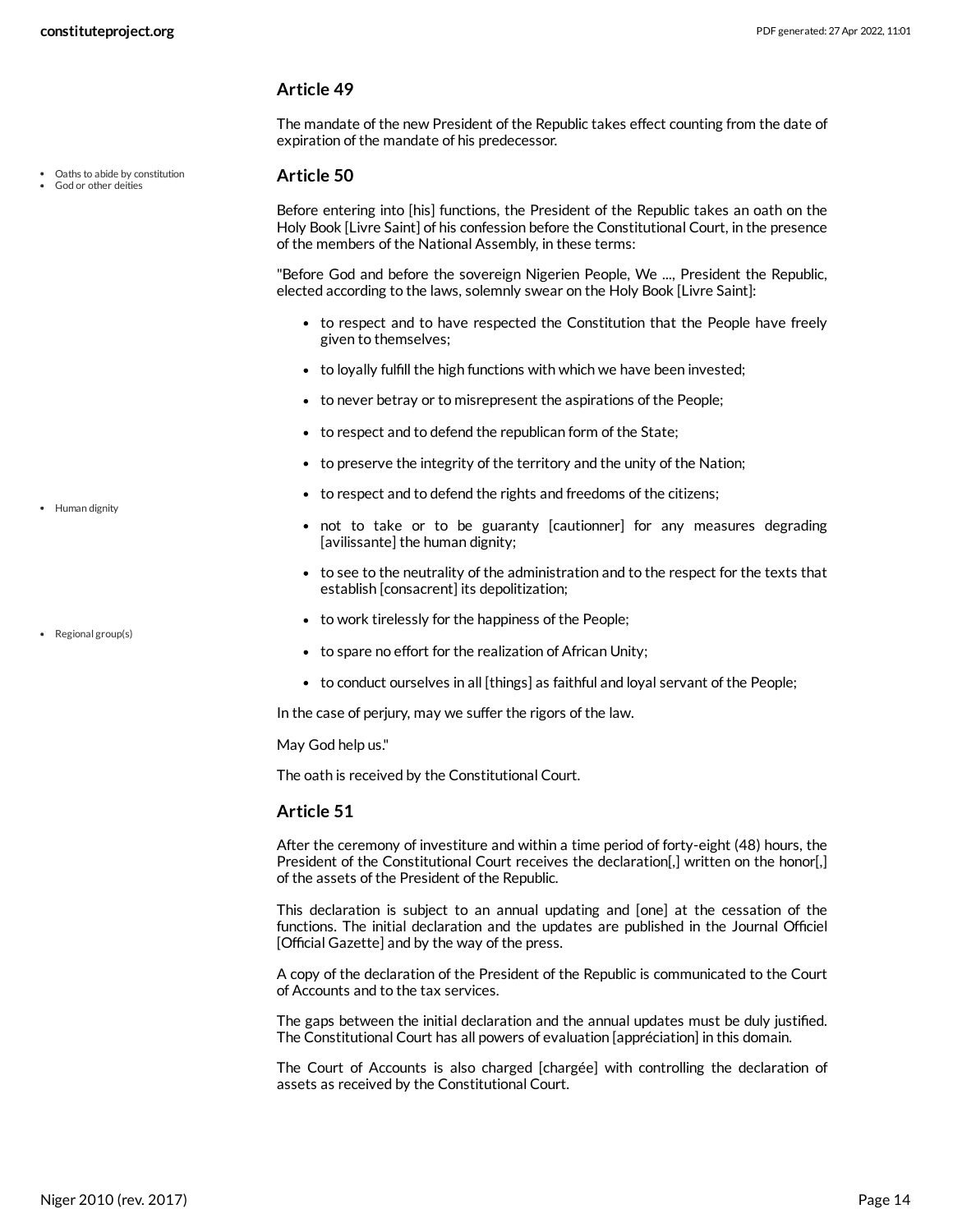#### **Article 52**

During his mandate, the President of the Republic may not, either by himself or by others, purchase or lease anything that belongs to the domain of the State or to its separated parts [démembrements].

He may not take part, either by himself or by others, in the public and private markets of the State and of its separated parts.

The provisions of this Article are extended to the Presidents of the Institutions of the Republic, to the Prime Minister, to the members of the Government and to the Deputies.

#### <span id="page-14-0"></span>**Article 53**

• Head of state replacement Constitutional court powers Head of state removal

In the case of vacancy of the Presidency of the Republic by death, resignation, forfeiture or absolute impediment, the functions of President of the Republic are provisionally exercised by the President of the National Assembly and, if this last [one] is incapacitated, by the Vice-Presidents of the National Assembly in the order of precedence.

The physical or mental incapacity of the President of the Republic rendering him unfit to exercise the responsibilities [charges] of his function[,] is considered absolute impediment.

The refusal of the President of the Republic to obey an order of the Constitutional Court that declares a violation by him of the provisions of this Constitution is liable [passible] to the same consequences as the absolute impediment.

The absolute impediment is declared by the Constitutional Court, referred to [the matter] by the National Assembly, deciding by a majority of two-thirds (2/3) of its members.

In the case of death, the vacancy is declared by the Constitutional Court, referred to [the matter] by the Prime Minister or [by] a member of the Government.

In the case of resignation, the vacancy is declared by the Constitutional Court, referred to [the matter] by the resigning President of the Republic.

It [then] proceeds to new presidential elections ninety (90) days, at least, and one hundred twenty (120) days, at most, after the opening of the vacancy.

When the President of the National Assembly assures the interim of the President of the Republic in the conditions enounced in the paragraphs above, he may not, except [by] resignation on his part or renouncement of the interim, stand as a candidate in the presidential elections. He exercises the attributions vested [dévolues] in the President of the Republic, with the exception of those provided for in Articles 59, 60 and 61.

In the case of resignation of the President of the National Assembly or of renunciation of the interim on his part, the interim of the President of the Republic is assured by the Vice-Presidents of the National Assembly, in the order of precedence.

In the case of impeachment [mise en accusation] of the President of the Republic before the High Court of Justice, his interim is assured by the President of the Constitutional Court who exercises all the functions of President of the Republic, with the exception of those mentioned in paragraph 8 of this Article. He may not stand as a candidate in the presidential elections.

• Standing committees

#### <span id="page-14-1"></span>**Article 54**

In the case of serious illness duly declared by a college of three (3) doctors appointed by the Bureau of the National Assembly on the proposal of the Order of Doctors [l'Ordre des médecins], the Constitutional Court, referred to [the matter] by two-thirds (2/3) of the members of the National Assembly, declares the absolutely impediment of the President of the Republic and pronounces the vacancy.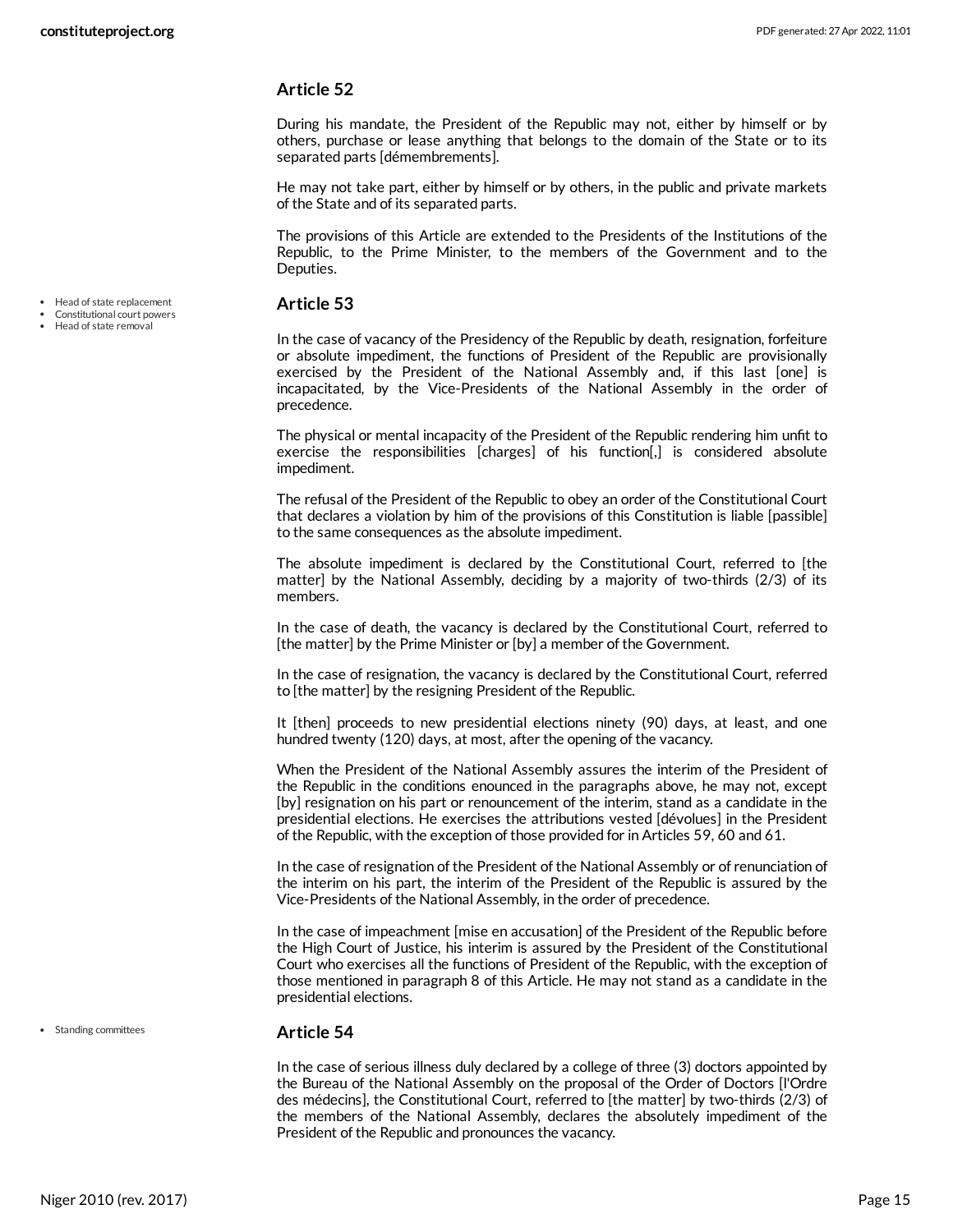#### **Article 55**

Restrictions on the armed forces

Head of government removal Head of government selection <span id="page-15-7"></span>The functions of President of the Republic are incompatible with the exercise of any other elective mandate, of any military, civil or public employment and of any other professional activity.

<span id="page-15-1"></span>For the duration of his mandate, the President of the Republic may not be president or member of the directive organ of a political party or any national association.

#### **Article 56** Cabinet selection Cabinet removal

The President of the Republic appoints the Prime Minister and terminates his functions.

<span id="page-15-5"></span><span id="page-15-4"></span>On a proposal of the Prime Minister, he appoints the other members of the Government and terminates their functions.

In the case of absence from the territory, of sickness or of vacation [congé] of the President of the Republic, his interim is assured by the Prime Minister within the limits of the powers that he would have delegated to him. Head of government powers

**Article 57** Establishment of cabinet/ministers

> <span id="page-15-3"></span>The President of the Republic is the President of the Council of Ministers. He convokes and presides over the Council of Ministers.

> The Prime Minister substitutes him in the presidency of the Council of Ministers within the conditions enunciated in this Constitution.

> The agenda of the Council is established by mutual agreement between the President of the Republic and the Prime Minister.

Approval or veto of general legislation Veto override procedure

#### <span id="page-15-0"></span>**Article 58**

The President of the Republic promulgates the laws within the fifteen (15) days that follow the transmission made to him by the President of the National Assembly.

This time period is reduced to five (5) days in the case of urgency declared by the National Assembly.

The President of the Republic may, before the expiration of these time periods, address a motivated demand to the National Assembly for a second deliberation of the law or of certain of its Articles. This deliberation may not be refused.

If after a second reading, the National Assembly votes the text by an absolute majority of its members, the law is promulgated of plain right and published according to the procedure of urgency.

Dismissal of the legislature

#### <span id="page-15-2"></span>**Article 59**

The President of the Republic can, after consultation of the President of the National Assembly and of the Prime Minister, pronounce the dissolution of the National Assembly.

A new Assembly is elected sixty (60) days at least and ninety (90) days at most after this dissolution.

A new dissolution may not proceed within the twenty-four (24) months following the elections.

<span id="page-15-6"></span>After the expiration of the time period established in the preceding paragraph, if the legislative elections are not organized, the dissolved National Assembly is rehabilitated of plain right.

Referenda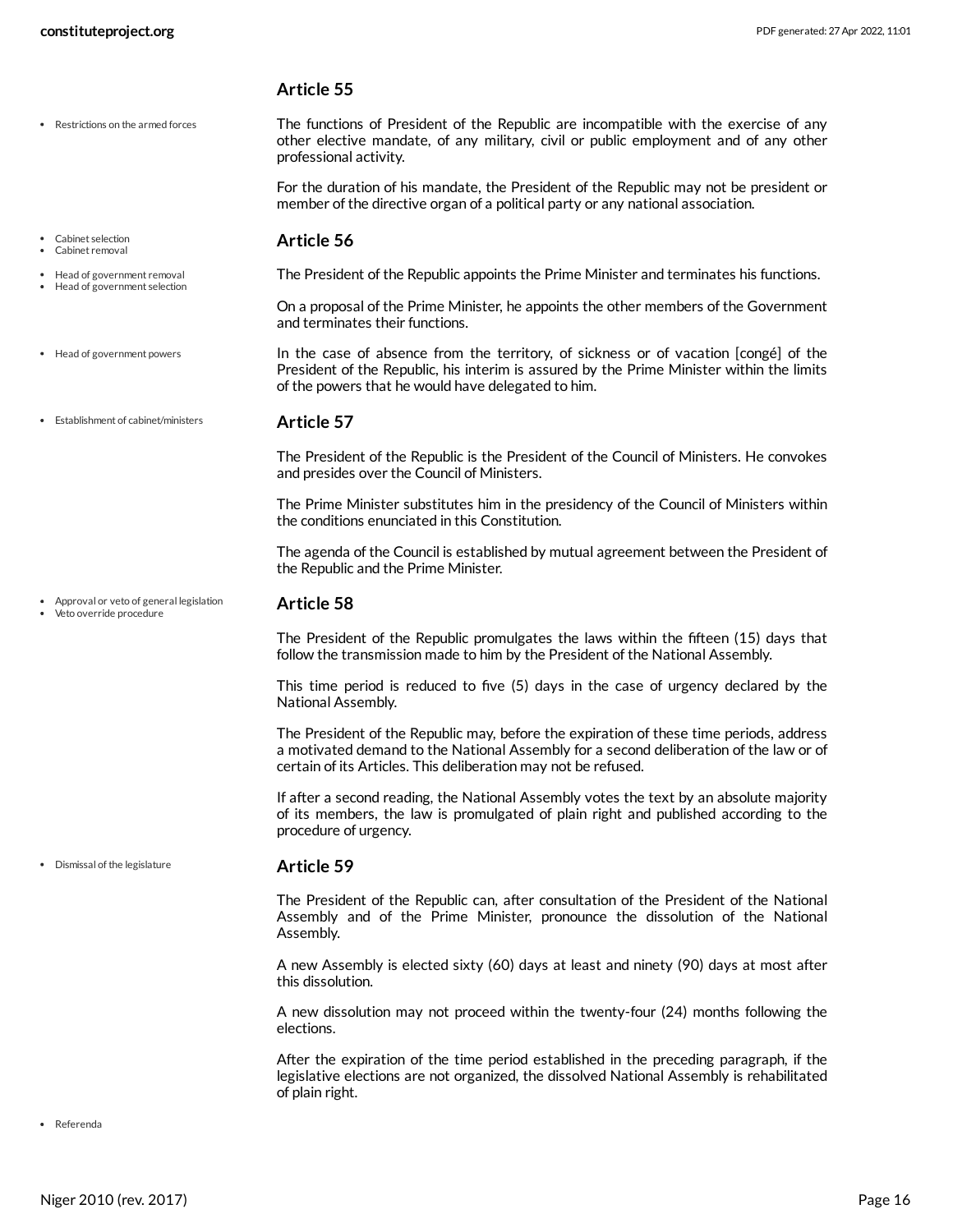Constitutional interpretation Constitutional court powers

Foreign affairs representative • Head of state powers

#### **Article 60**

The President of the Republic may, after the opinion [après avis] of the National Assembly and of the President of the Constitutional Court, submit to referendum any text which appears to him to demand [devoir exiger] the direct consultation of the people with the exception of any revision of this Constitution which remains governed by the procedure specified in Title XII.

<span id="page-16-1"></span>At the demand of the President of the Republic, the Constitutional Court decides by an order [arrêt] on the constitutionality of the initiative of the recourse to the referendum.

When the bill is adopted by referendum, the President of the Republic promulgates it within the time periods specified in paragraphs 1 and 2 of Article 58.

#### <span id="page-16-3"></span>**Article 61**

The President of the Republic accredits the ambassadors and the extraordinary envoys to foreign powers. The ambassadors and extraordinary envoys of foreign powers are accredited to him.

#### **Article 62**

The President of the Republic is the Head of the Administration. He sees to the neutrality of the administration and to the respect for the texts that consecrate its depolitization.

#### <span id="page-16-0"></span>**Article 63**

The President of the Republic is the Supreme Head of the Armies.

He is assisted by the Superior Council of National Defense [Conseil supérieur de la défense] and by the National Council of Security [Conseil nationale de sécuité].

#### **Article 64**

<span id="page-16-4"></span>The Superior Council of National Defense gives its opinion [avis] on the appointment to high military functions and on the promotion to the ranks [grades] of general officers, and on any other question of the military domain to which it is referred.

A law determines the composition, the attributions and the functioning of the Superior Council of National Defense.

#### **Article 65**

The National Council of Security gives its opinion on matters related to the security of the Nation, to the defense of the Nation, to the foreign policy and[,] in a general manner[,] on all matters related to the strategic and vital interests of the country.

A law determines the composition, the attributions and the functioning of the National Council of Security.

#### **Article 66**

The Nigerien armed forces [Forces Armée Nigériennes (FAN)] assure the defense of the integrity of the national territory against all external aggression and participate, by the side of the other forces, in the preservation of peace and security, in accordance with the laws and regulations in force.

<span id="page-16-2"></span>They participate in the work [à l'œuvre de] of economic and social development of the Nation and may exercise the responsibilities corresponding to their competences and qualifications.

Advisory bodies to the head of state Designation of commander in chief

• Selection of active-duty commanders Advisory bodies to the head of state

• Advisory bodies to the head of state

• Emergency provisions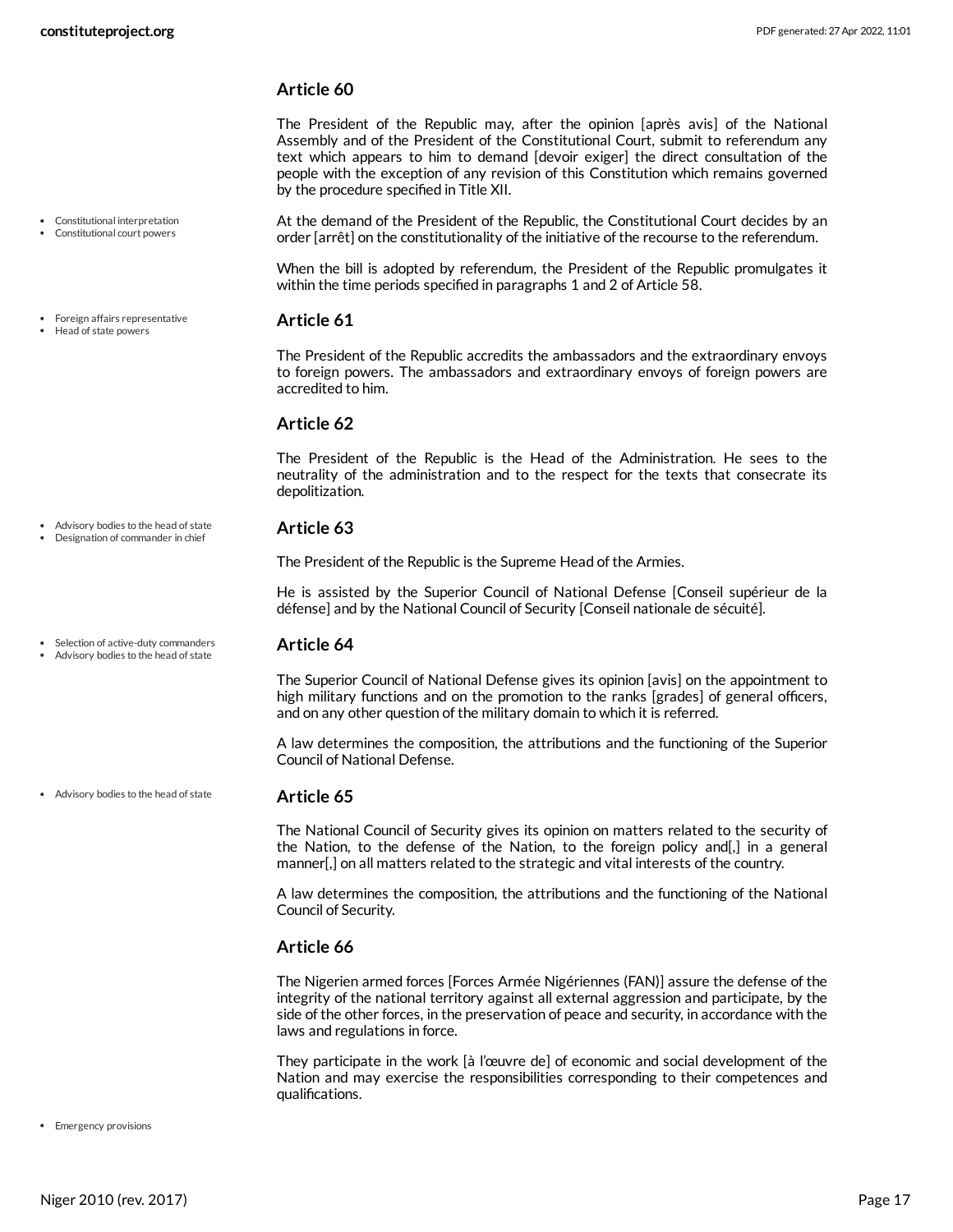Constitutional court powers International law

#### **Article 67**

<span id="page-17-1"></span>When the institutions of the Republic, the independence of the Nation, the integrity of the national territory or the execution of the international engagements are menaced in a grave and immediate manner, and the regular functioning of the public constitutional powers is interrupted, the President of the Republic takes the exceptional measures demanded by these circumstances after official consultation of the Prime Minister, of the President of the National Assembly and of the President of the Constitutional Court.

He informs the Nation by a message. The National Assembly meets of plain right if it is not in session.

No institution of the Republic may be dissolved or suspended during the exercise of the exceptional powers.

The exceptional measures must be inspired by the will to assure to the constitutional public powers, within the shortest time periods, the means to accomplish their mission.

The National Assembly approves [apprécie] with an absolute majority of its members the duration of the exercise of the emergency powers and terminates them in the case of abuse.

• Emergency provisions

#### <span id="page-17-2"></span>**Article 68**

The President of the Republic, after deliberation of the Council of Ministers, proclaims the State of Emergency within the conditions determined by the law.

#### **Article 69** Advisory bodies to the head of state

<span id="page-17-0"></span>A Council of the Republic [Conseil de la République] is instituted in view of preventing and resolving the institutional and political crises, in a consensual manner, within the respect for this Constitution.

The Council of the Republic gives its opinion [avis] on the matters that it is referred to. These opinions are brought to the knowledge of the Nation, under reserve [for] the defense secrets. It meets under the presidency of the President of the Republic.

The Council of the Republic is constituted by:

- the President of the Republic;
- the President of the National Assembly;
- the Prime Minister:
- the former Presidents of the Republic and former Heads of State;
- and by the Leader [Chef de file] of the opposition.

The law determines the attributions and the functioning of the Council of the Republic.

#### <span id="page-17-3"></span>**Article 70**

Head of government decree power Selection of active-duty commanders

Head of state powers

The President of the Republic signs the ordinances and decrees deliberated in the Council of Ministers.

He appoints[,] by decree taken in the Council of Ministers, to the civil and military employments of the State.

The law determines the functions that he would be provided by decree taken in the Council of Ministers.

#### **Article 71**

The law establishes the advantages granted to the President of the Republic and organizes the modalities for granting a pension to former Presidents of the Republic and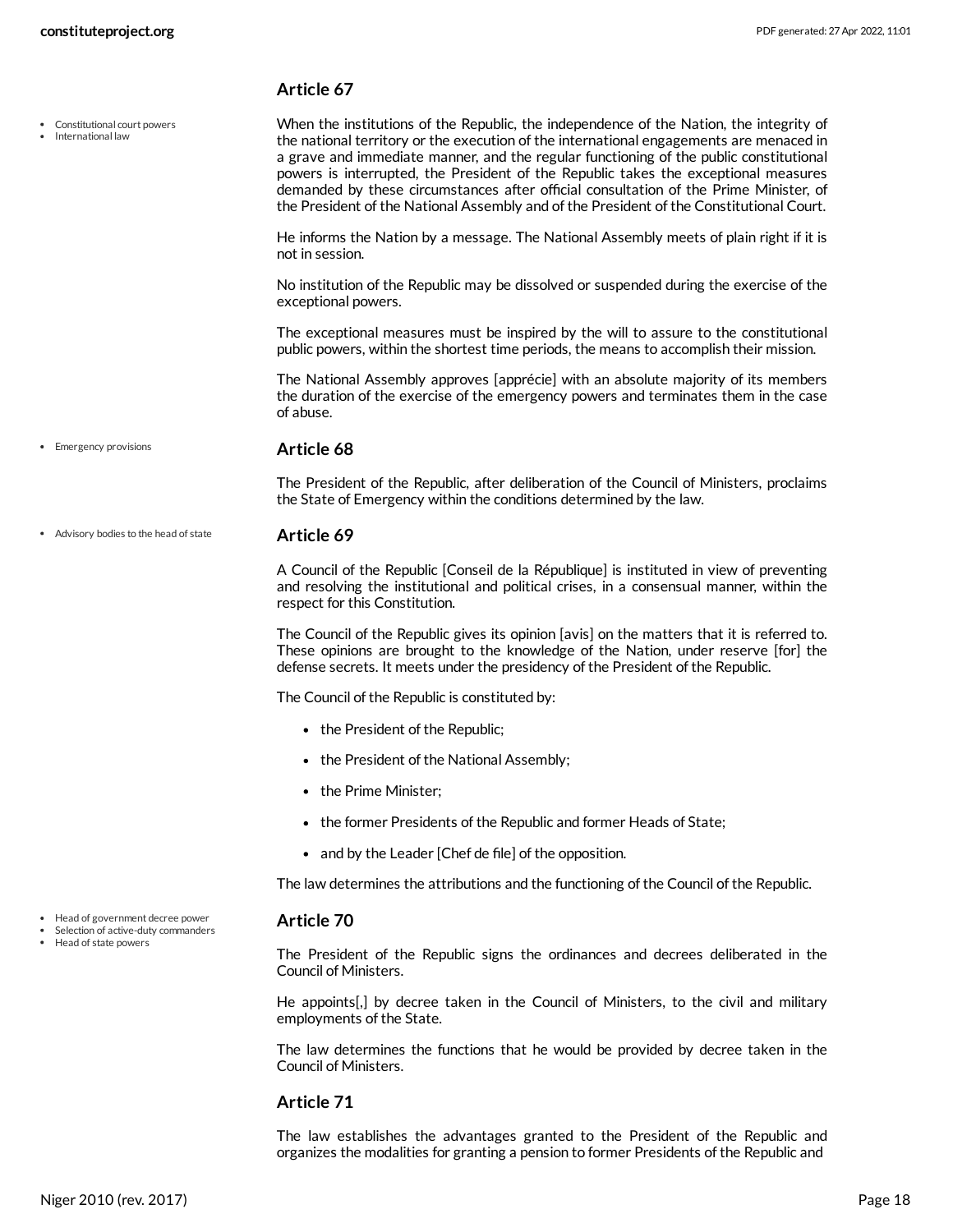• Power to pardon

God or other deities Oaths to abide by constitution

• Human dignity

Powers of cabinet

Powers of cabinet

Heads of State.

#### <span id="page-18-4"></span>**Article 72**

<span id="page-18-2"></span>**Article 73**

The President of the Republic has the right of pardon. This pardon may not be granted in the cases of imprescriptible crimes.

## <span id="page-18-0"></span>**Section 2. Of the Government**

- Name/structure of executive(s)
- Head of government powers

The Prime Minister is the Head of the Government. He directs, animates and coordinates the governmental action.

He assures the execution of the laws.

He may delegate certain of his powers to the Ministers.

By virtue of an express delegation and for a determined agenda, he substitutes the President of the Republic in the presidency of a Council of Ministers.

#### <span id="page-18-1"></span>**Article 74**

Before entering into [his] functions, the Prime Minister takes, before the National Assembly, on the Holy Book of his confession, the following oath:

"Before God and before the representatives of the sovereign Nigerien People, We ..., Prime Minister, Head of the Government, solemnly swear on the Holy Book [Livre-Saint]:

- to respect the Constitution that the People have freely given to themselves;
- to loyally fulfill the high functions with which we have been invested;
- to respect and to defend the republican form of the State;
- to respect and to defend the rights and freedoms of the citizens;
- <span id="page-18-3"></span>not to take or to be guaranty [cautionner] for any measures degrading [avilissante] the human dignity;
- to assure the neutrality of the administration and to the respect for the texts that establish [consacrent] its depolitization;
- to work tirelessly for the happiness of the People;
- to conduct ourselves everywhere as faithful and loyal servant of the People;

In the case of perjury, may we suffer the rigors of the law.

May God help us."

#### <span id="page-18-5"></span>**Article 75**

The acts of the Prime Minister are countersigned, the case arising, by the Ministers charged with their execution.

#### **Article 76**

The Government determines and conducts the policy of the Nation.

It disposes of the administration and of the public force. It may dispose of the armed force within the conditions determined by the law.

The Government is responsible before the National Assembly within the conditions specified in Articles 107 and 108.

Niger 2010 (rev. 2017) Page 19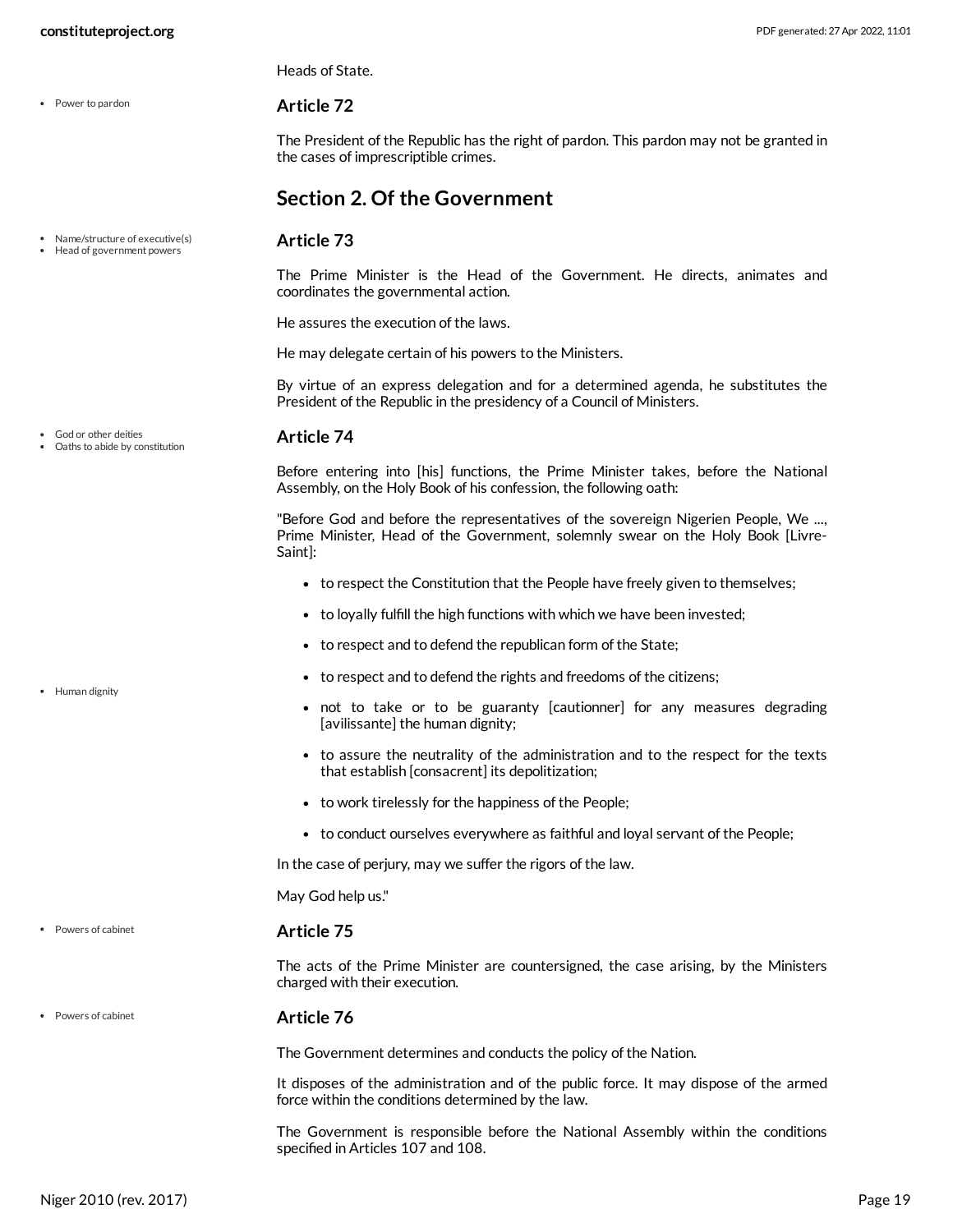Head of government powers

At his entering into [his] functions and after deliberation of the Council of Ministers, the Prime Minister makes a declaration of general policy before the National Assembly.

#### **Article 77**

<span id="page-19-2"></span>The acts of the President of the Republic other than those specified in paragraph 1 of Article 56 and of Articles 60, 61, 67 and 92 are countersigned by the Prime Minister and, the case arising, by the Ministers responsible.

#### **Article 78**

Within seven (7) days of their entering into [their] functions, the Prime Minister and the Ministers shall remit to the President of the Court of Accounts the declaration[,] written on their honor[,] of their assets. This declaration is subject to an annual updating and [one] at the cessation of the functions.

This provision is extended to the Presidents of other institutions of the Republic and to the responsible [persons] of the independent administrative authorities.

The initial declaration and the updates are published in the Journal Officiel [Official Gazette] and by way of the press.

The Court of Accounts is charged with controlling the declarations of assets.

The law determines the other public agents subject to the obligation of declaration of assets, as well as the modalities of this declaration.

#### **Article 79**

Any inexact or untruthful declaration of assets exposes its author to prosecution for evasion [chef de faux] in accordance with the provisions of the Penal Code.

- **Article 80** Head of government's role in the legislature Eligibility for cabinet
- 
- Outside professions of legislators

<span id="page-19-6"></span><span id="page-19-1"></span>The functions of members of the Government are incompatible with the exercise of any parliamentary mandate, [with] any function of professional representation on an international, national or local scale [à l'échelle], [with] any public or private employment and [with] any professional activity.

No one may be [a] member of the Government if he does not enjoy a good morality attested by the competent services.

## <span id="page-19-0"></span>**Section 3. Of the Cohabitation**

#### <span id="page-19-4"></span><span id="page-19-3"></span>**Article 81**

| • Head of government selection                | When the presidential majority and the parliamentary majority do not concur, the Prime<br>Minister is appointed by the President of the Republic from a list of three (3) notable<br>persons [personnalités] proposed by the majority of the National Assembly. |
|-----------------------------------------------|-----------------------------------------------------------------------------------------------------------------------------------------------------------------------------------------------------------------------------------------------------------------|
| • Head of government removal                  | The President of the Republic terminates the functions of the Prime Minister on the<br>presentation by him of the resignation of the Government.                                                                                                                |
|                                               | The Ministers charged with the National Defense and with Foreign Affairs are appointed<br>by mutual agreement of the President of the Republic and the Prime Minister.                                                                                          |
| • Powers of cabinet<br>• Head of state powers | <b>Article 82</b>                                                                                                                                                                                                                                               |

<span id="page-19-5"></span>The President of the Republic appoints to the civil employments of the State on proposal of the Government.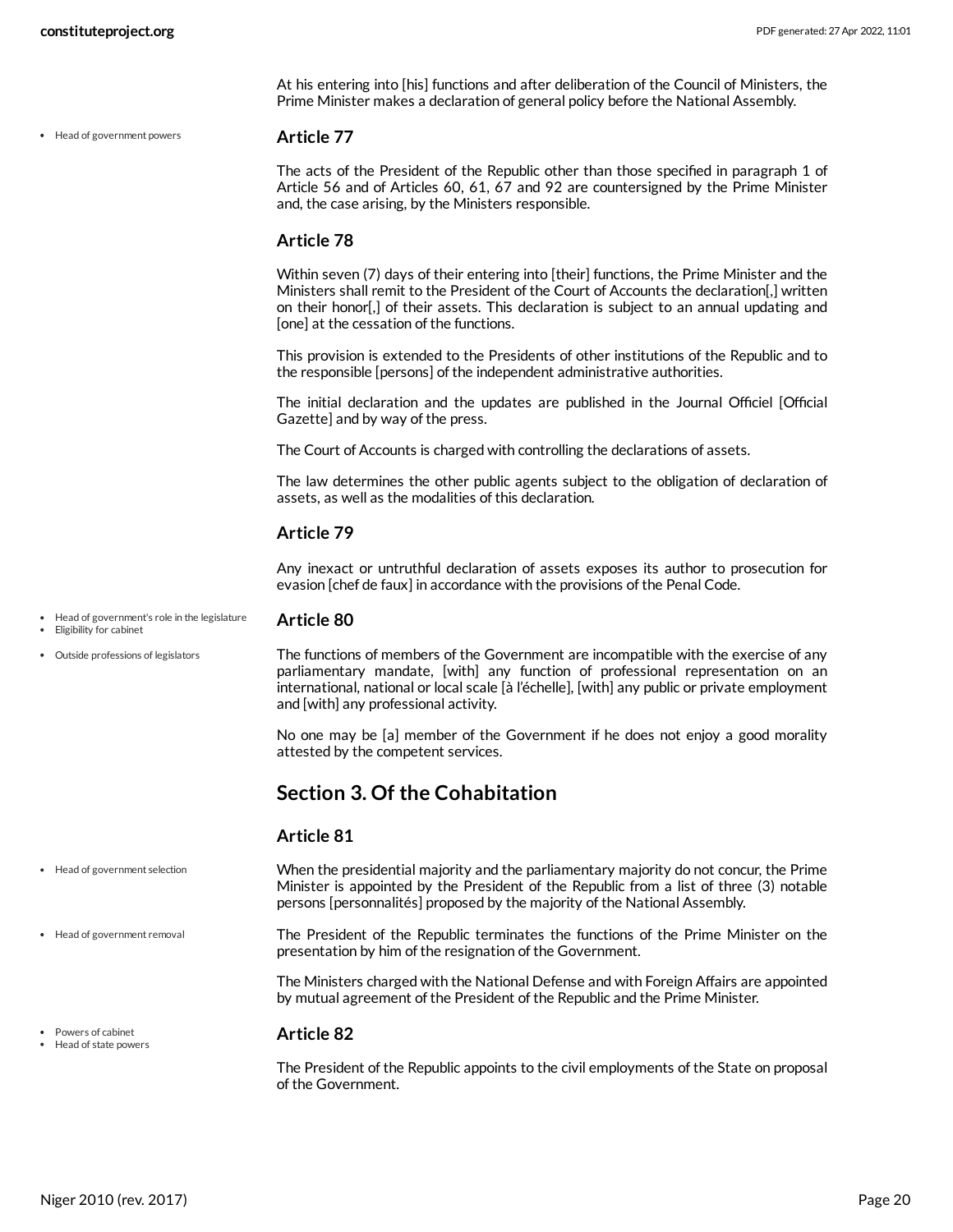# <span id="page-20-0"></span>**TITLE IV. OF THE LEGISLATIVE POWER**

## <span id="page-20-11"></span><span id="page-20-10"></span><span id="page-20-9"></span><span id="page-20-8"></span><span id="page-20-6"></span><span id="page-20-2"></span><span id="page-20-1"></span>**Article 83**

| • Structure of legislative chamber(s)                                                                                    | The legislative power is exercised by a unique chamber denominated [the] National<br>Assembly whose members bear the title of Deputies.                                                                                                                                                                                                                                                               |
|--------------------------------------------------------------------------------------------------------------------------|-------------------------------------------------------------------------------------------------------------------------------------------------------------------------------------------------------------------------------------------------------------------------------------------------------------------------------------------------------------------------------------------------------|
|                                                                                                                          | The National Assembly enjoys financial autonomy.                                                                                                                                                                                                                                                                                                                                                      |
|                                                                                                                          | A financial and accounting regulation determines the modalities of this financial<br>autonomy and establishes the rules of drafting [élaboration], of adoption, of execution<br>and of control of the budget of the National Assembly.                                                                                                                                                                |
| • Standing committees                                                                                                    | The budget of the National Assembly, ordered and approved by the Bureau, is annexed<br>to the General Budget of the State.                                                                                                                                                                                                                                                                            |
| Eligibility for first chamber<br>First chamber selection                                                                 | <b>Article 84</b>                                                                                                                                                                                                                                                                                                                                                                                     |
| Claim of universal suffrage<br>Secret ballot                                                                             | The Deputies are elected by universal, free, direct, equal and secret suffrage.                                                                                                                                                                                                                                                                                                                       |
| Minimum age for first chamber                                                                                            | Nigeriens of the two (2) sexes, at least twenty-one (21) years old and enjoying their civil<br>and political rights[,] are eligible to the National Assembly.                                                                                                                                                                                                                                         |
| • First chamber representation quotas                                                                                    | The lists of the political parties, of the groups of parties as well as those of the<br>independent candidates must obligatorily include [compter], at least, 75% of [their]<br>candidates holding, at least, the Brevet d'Études du Premier Cycle (BEPC), [Certificate<br>of Studies of the First Cycle] or its equivalent and 25%, at most, of [their candidates] not<br>fulfilling this condition. |
| • First chamber representation quotas                                                                                    | Within this quota, the special circumscriptions are integrated within the regions to which<br>they belong.                                                                                                                                                                                                                                                                                            |
| Compensation of legislators<br>Replacement of legislators<br>Size of first chamber<br>Outside professions of legislators | An organic law establishes the number of members of the National Assembly, the<br>indemnity of the Deputies and the benefits [avantages], their conditions of eligibility, the<br>regime of ineligibilities and of incompatibilities, the modality of the ballot as well as the<br>conditions under which the vacancy of [a] seat of [a] Deputy is provided for.                                      |
| Term length for first chamber<br>Scheduling of elections                                                                 | <b>Article 85</b>                                                                                                                                                                                                                                                                                                                                                                                     |
|                                                                                                                          | The duration of a legislature is of five (5) years. The general elections for the renewal of<br>the National Assembly take place sixty (60) days at least and ninety (90) days at most<br>prior to the end of the current legislature.                                                                                                                                                                |
| Constitutional court powers                                                                                              | <b>Article 86</b>                                                                                                                                                                                                                                                                                                                                                                                     |
|                                                                                                                          | The Constitutional Court decides on the eligibility of the candidates.                                                                                                                                                                                                                                                                                                                                |

<span id="page-20-7"></span><span id="page-20-4"></span><span id="page-20-3"></span>It equally decides on the validity of the election of the Deputies.

## <span id="page-20-5"></span>**Article 87**

Each Deputy is the representative of the Nation.

Any imperative mandate is null.

The right to vote of the Deputies is personal. However, the delegation of the vote is permitted when a Deputy is absent for cause of illness, for the execution of a mandate or a mission entrusted to him by the National Assembly or the Government or to fulfill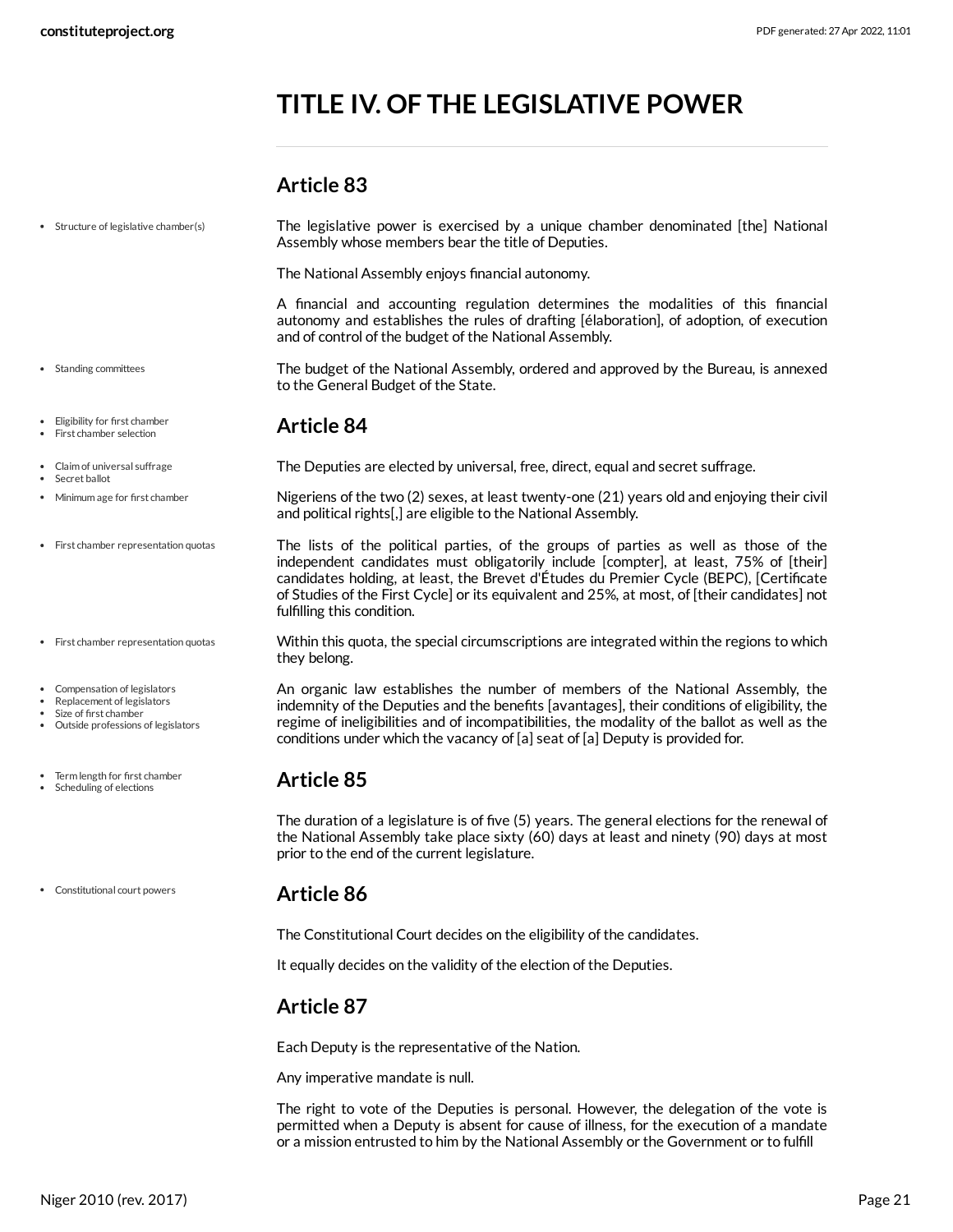Replacement of legislators

• Immunity of legislators

- his military obligations. No one may receive for one ballot more than one delegation of [the] vote.
- <span id="page-21-4"></span>During the legislature, any Deputy who resigns from his party loses his seat and is replaced by his substitute. The Deputy who is excluded from his party sits as an independent within [au sein de] the National Assembly. He may not, in any case, affiliate himself to another parliamentary group in the course of the legislature.

#### <span id="page-21-0"></span>**Article 88**

The members of the National Assembly enjoy parliamentary immunity.

No Deputy shall be prosecuted, investigated, arrested, detained or judged for the opinions or the votes emitted by him in the exercise of his functions.

<span id="page-21-5"></span>Except in the case of flagrante delicto, no Deputy may, during the duration of the sessions, be prosecuted or arrested in a correctional or criminal matter except with the authorization of the National Assembly.

No Deputy may, out of session, be arrested except with the authorization of the Bureau of the National Assembly, except in the case of flagrante delicto, of authorized prosecutions or of definitive convictions.

## <span id="page-21-1"></span>**Article 89**

The National Assembly is presided over by a President assisted by a Bureau. The composition of the Bureau must reflect the political configuration of the National Assembly.

The President is elected for the duration of the legislature and the other members of the Bureau [are elected] every year, according to the Internal Regulations of the National Assembly.

<span id="page-21-2"></span>Before entering into [his] functions, the President of the National Assembly takes an oath on the Holy Book of his confession before the Constitutional Court, in these terms:

"Before God and before the sovereign Nigerien People, We ..., President of the National Assembly solemnly swear on the Holy Book

- to respect and to have respected the Constitution that the People have freely given to themselves;
- to loyally fulfill the high functions with which we have been invested;
- never to betray or misrepresent [travestir] the aspirations of the People
- to respect and to defend the republican form of the State;
- to respect and to defend the rights and freedoms of the citizens;
- <span id="page-21-3"></span>not to take or to be guaranty [cautionner] for any measures degrading [avilissante] the human dignity;
- to respect and to have respected the principles of the separation of the powers;
- to respect and to have respected the Internal Regulations of the National Assembly;
- to work tirelessly for the happiness of the People;
- to conduct ourselves everywhere as faithful and loyal servant of the People;

In the case of perjury, may we suffer the rigors of the law.

May God help us."

• Standing committees

Leader of first chamber Standing committees

God or other deities

Oaths to abide by constitution

• Human dignity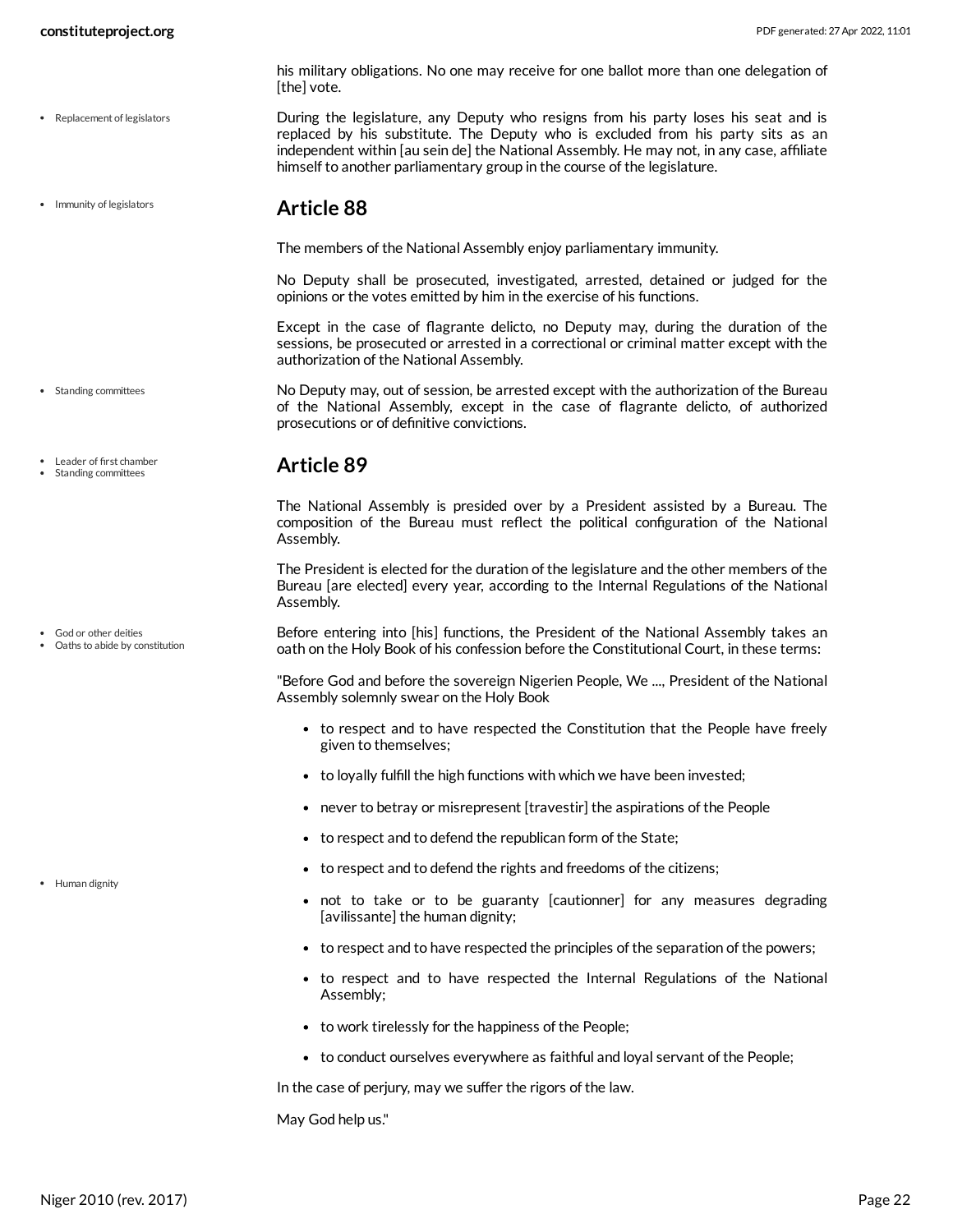In the case of a crisis of confidence between the President of the National Assembly and the Deputies, he may be dismissed. The initiative for the dismissal is signed by half of the members composing the National Assembly. The dismissal is adopted by a majority of two-thirds (2/3) of the Deputies.

When he assures the interim of the President of the Republic within the conditions specified in the Article 53 of this Constitution, the President of the National Assembly is replaced in his functions according to the Internal Regulations of the National Assembly.

In the case of vacancy of the Presidency of the National Assembly by death, resignation or any other cause, the Assembly elects a new President within the fifteen (15) days that follow the vacancy[,] if it is in session; in the contrary case, it meets of plain right within the conditions established by the Internal Regulations.

## <span id="page-22-0"></span>**Article 90**

The National Assembly votes the law and consents to taxes.

It controls the action of the Government.

Length of legislative sessions

## <span id="page-22-1"></span>**Article 91**

Each year, the National Assembly meets of plain right in two ordinary sessions on the convocation of its President.

The first session opens the first week of the month of March and may not exceed ninety (90) days.

The second session, called [the] budgetary session, opens the first week of the month of October and may not exceed sixty (60) days.

Extraordinary legislative sessions

## <span id="page-22-2"></span>**Article 92**

The National Assembly is convoked in extraordinary session by its President on a determined agenda, at the demand of the Prime Minister or by two-fifths (2/5) of the Deputies.

The extraordinary sessions, except in the cases where they take place of plain right, are opened and closed by decree of the President of the Republic. The closure comes as soon as the agenda is exhausted.

Their duration may not exceed fifteen (15) days.

## <span id="page-22-3"></span>**Article 93**

The sittings of the National Assembly are public.

A complete record of the debates is published in the Journal Officiel [Official Gazette].

At the request of the Prime Minister or of one-third (1/3) of the Deputies, the National Assembly may sit in closed session.

## <span id="page-22-4"></span>**Article 94**

The work of the National Assembly takes place following the Internal Regulations that it adopts in accordance with the Constitution.

<span id="page-22-5"></span>The Internal Regulations determine notably:

• the composition, [and] the rules of functioning of the Bureau as well as the powers and prerogatives of its President;

Publication of deliberations

Public or private sessions

Standing committees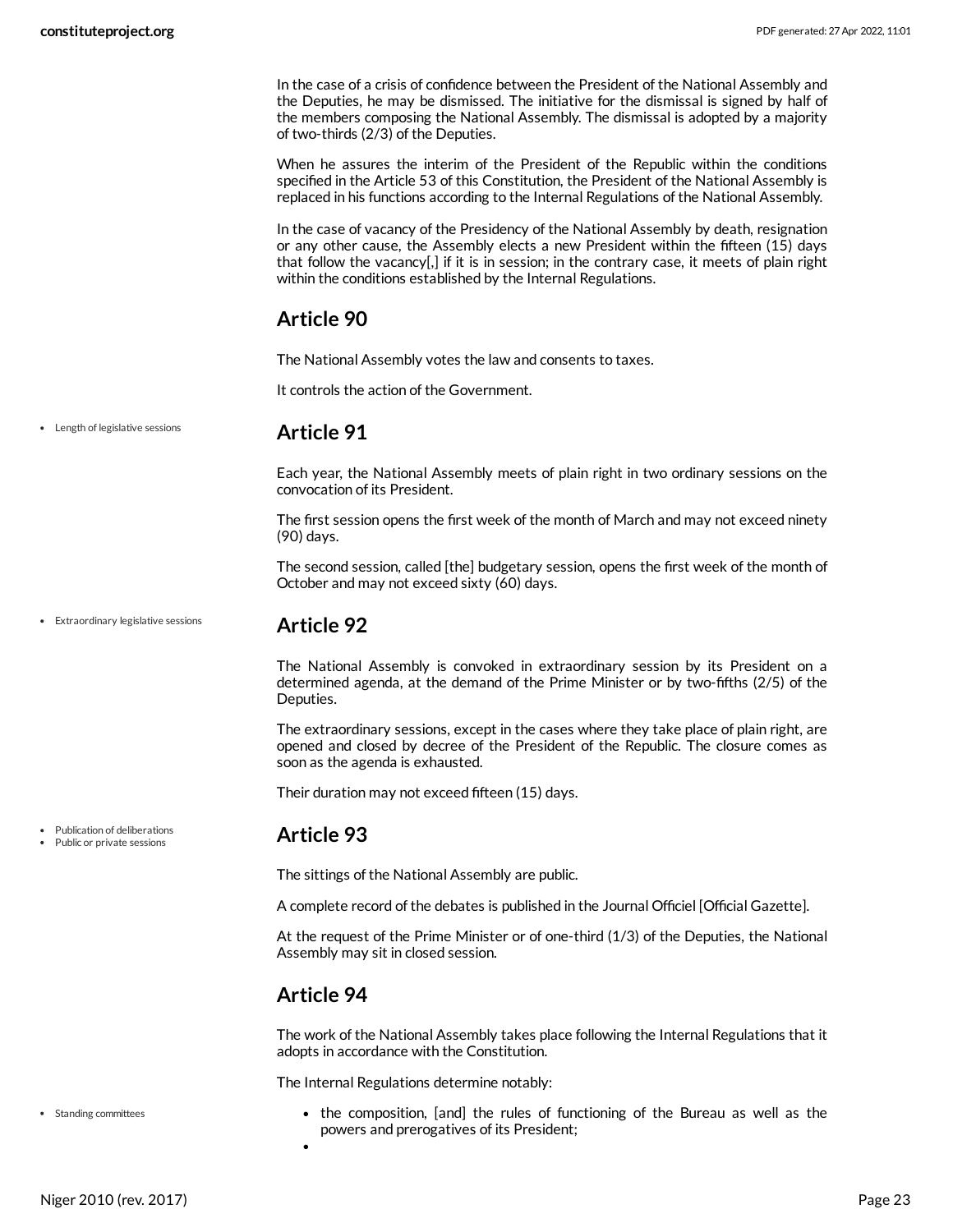- Legislative oversight of the executive
- Legislative committees
- Legislative oversight of the executive

Legislative oversight of the executive

- the procedure of dismissal of the President of the National Assembly;
- <span id="page-23-6"></span>the creation of commissions of inquiry and of parliamentary control as well as of missions for information within the framework of the control of the governmental action or of any matter of national interest;
- <span id="page-23-5"></span>• the number, the mode of appointment, the composition, the role and the competence of the permanent commissions as well as those that are special and temporary;
- the creation of parliamentary commissions of inquiry within the framework of the control of the governmental action or of any matter of national interest;
- the organization of the administrative services directed by a secretary-general placed under the authority of the President of the National Assembly;
- the disciplinary regime of the Deputies during the sittings of the National Assembly
- the modes of the ballot governing [régissant] the elections within the National Assembly, with the exclusion of those expressly specified by this Constitution;
- the conditions of exercise of the right of interpellation, the applicable rules in the matter of written and oral questions, the current issues, as well as the measures to be taken by the National Assembly concerning [à l'égard de] the Prime Minister or any member of the Government refusing to answer an interpellation or a request of information from the National Assembly;
- the procedure [mis en jeu] for initiating the responsibility of the Government.

# <span id="page-23-0"></span>**TITLE V. OF THE RELATIONS BETWEEN THE EXECUTIVE AND THE LEGISLATIVE POWERS**

Legislative committees

#### <span id="page-23-1"></span>**Article 95**

The National Assembly informs the President of the Republic and the Government of the agenda of its sessions, of its sittings, as well as that [the agenda] of its commissions.

## <span id="page-23-2"></span>**Article 96**

The President of the Republic can, at any time, communicate with the National Assembly, either directly or through messages that he has read by the President of the National Assembly.

<span id="page-23-3"></span>These messages do not give rise to any debate.

- **Article 97** Legislative oversight of the executive
- Legislative committees

The members of the Government have access to the plenary and to the commissions of the National Assembly. They are heard either at the demand of these, or at their own demand.

They may be [se faire] assisted by their collaborators.

Legislative oversight of the executive

#### <span id="page-23-4"></span>**Article 98**

The members of the National Assembly, either individually or collectively, may interpellate the Prime Minister or any other member of the Government by means of a petition [requête]. These may not remove themselves from this obligation.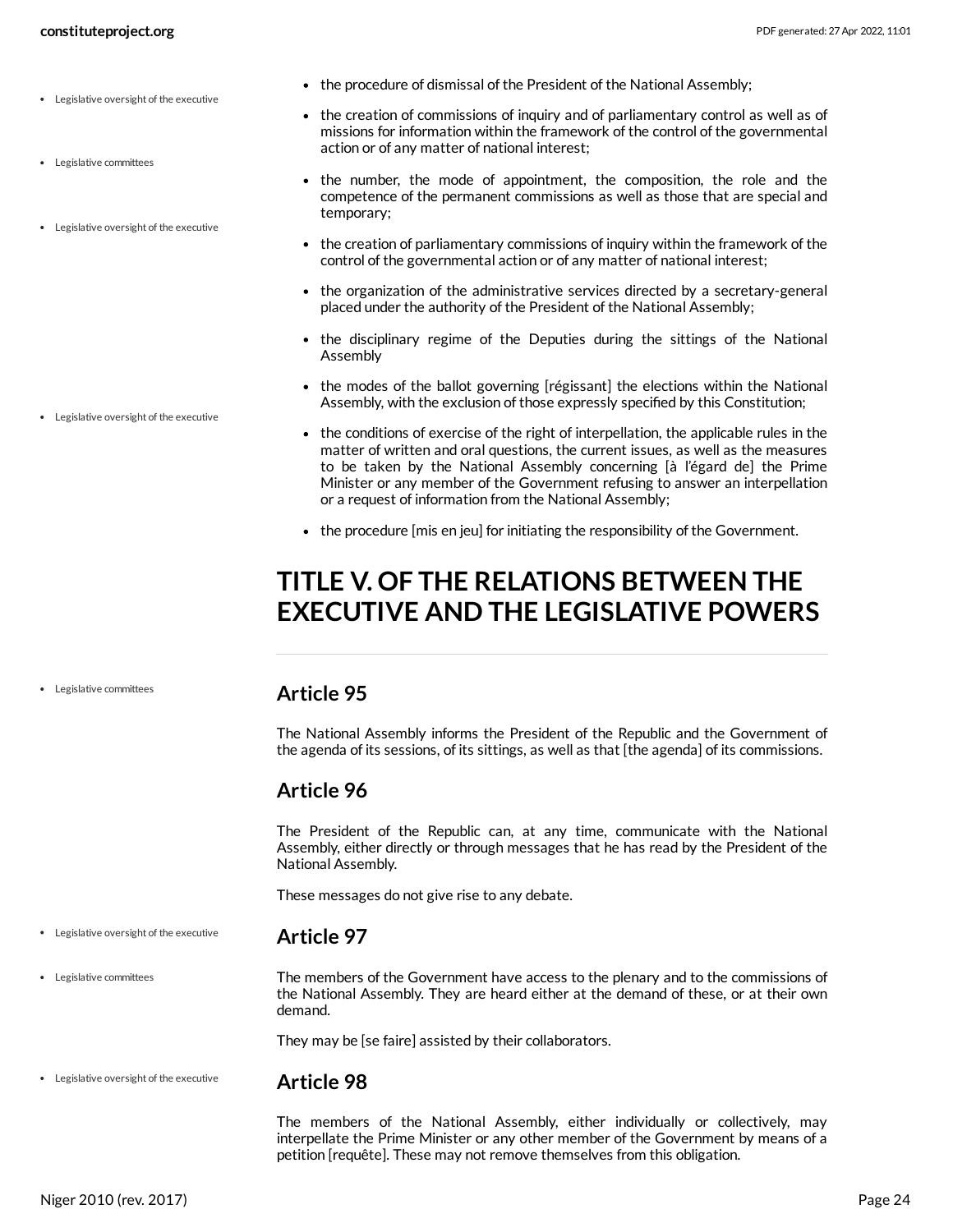• Right to transfer property

The members of the National Assembly may equally obtain, by means of written or oral questions, all information about the activities or the acts of administration of the Government. The interested Ministers are obligated to provide them.

## <span id="page-24-0"></span>**Article 99**

The law establishes the rules concerning:

- citizenship, the civil rights and the fundamental guarantees for the exercise of public freedoms;
- the constraints imposed in the interest of the national defense, of public security and of assistance to the citizens, on their persons and on their assets.
- <span id="page-24-2"></span>nationality, the state and the capacity of the persons, the matrimonial regimes, inheritance and gifts;
- the procedure according to which customs [coutumes] will be declared and brought into harmony with the fundamental principles of the Constitution;
- the determination of crimes and misdemeanors as well as of the penalties applicable to them, the penal procedure and amnesty;
- the organization of the jurisdictions of all orders and the procedure to be followed before these jurisdictions, the creations of new orders of jurisdiction, the statute of the magistrates, of the ministerial officers and of the auxiliaries of justice;
- the base [l'assiette], the rate and the modalities for recovering of taxes [impositions] of any nature;
- the regime of emission of the currency;
- the creation of categories of public establishments;
- the nationalization of enterprises and the transfers of property of enterprises from the public sector to the private sector;
- research, the exploration and the exploitation of the oil and gas resources, [and] the mineral resources, [both] natural and [of] energy;
- the acquisition, the storage, the handling, the transportation, [and] the transit of radioactive substances and the disposal of radioactive waste;
- the general statute of the Public Function;
- the autonomous status;
- the regime of treatments, indemnities and other advantages granted to the national deputies;
- the regime of treatments, indemnities and other advantages granted to the responsible [persons] of the institutions of the Republic;
- the statute of the Deputies
- the statute of the military personnel and of the National Gendarmerie, [and] of the Forces of Security and similar [forces];
- the status of the traditional leadership [chefferie];
- the general organization of the Administration;
- <span id="page-24-1"></span>the territorial organization, the creation and the modification of the administrative circumscriptions as well as the electoral divisions;
- the creation, the status, and the functioning of the independent administrative authorities;

• Electoral districts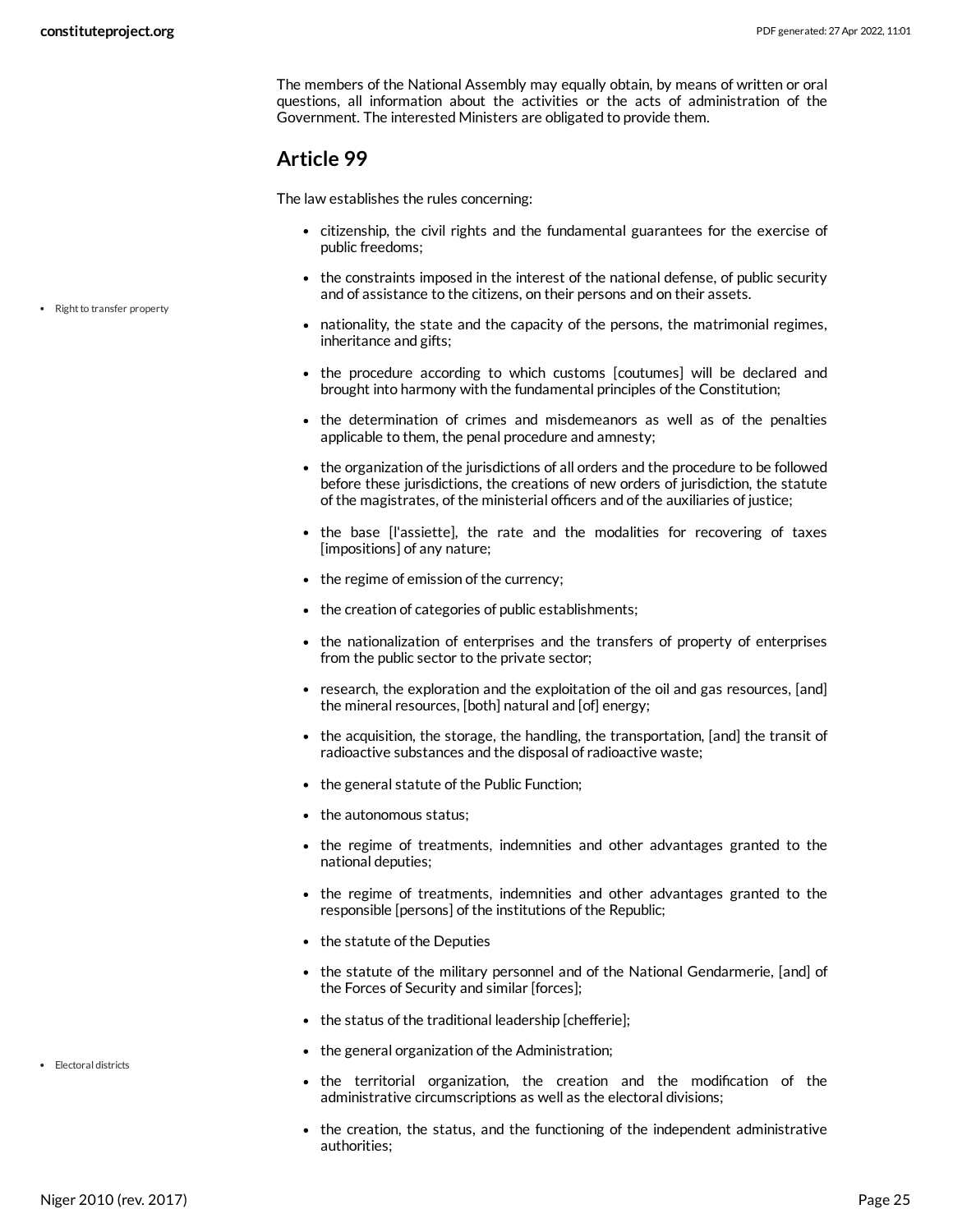#### **constituteproject.org** PDF generated: 27 Apr 2022, 11:01

• Emergency provisions

- <span id="page-25-2"></span>• the State of Emergency and the State of Siege;
- communication;
- the regime of the associations;
- the charter of the political parties;
- the Statute of the Opposition.
- the organs and mechanisms of control and of regulation of the public markets.

#### <span id="page-25-0"></span>**Article 99bis**

<span id="page-25-3"></span>The electoral regime of the President of the Republic, of the members of the National Assembly, [and] of the local assemblies is established by an organic law.

It is the same for the referendum

## <span id="page-25-1"></span>**Article 100**

The Law determines the fundamental principles:

- of the organization of the national defense;
- of the free administration of the territorial collectivities, of their competences and of their resources;
- <span id="page-25-4"></span>• of the protection of the freedom of the press and of the access to public information and to administrative documents;
- <span id="page-25-7"></span>of training [l'enseignement], of technology and of scientific research;
- of health and of public hygiene;
- of the policy of the population;
- <span id="page-25-11"></span>• of the housing policy;
- <span id="page-25-9"></span>• of the protection of the family;
- <span id="page-25-5"></span>of the protection of consumers;
- of the protection of the elderly persons and of the integration of handicapped persons;
- <span id="page-25-6"></span>of the protection of the environment and of the conservation of the natural resources;
- of the protection, of the conservation and of the organization of the airspace [l'espace];
- <span id="page-25-8"></span>• of the protection of the cultural patrimony;
- of the organization of civil protection;
- of the regime of property, of real rights and of civil and commercial obligations;
- <span id="page-25-10"></span> $\bullet$  of the right to work [droit du travail], of social security, of the syndical right and of the right to strike;
- of the alienation and of the management of the domain of the State;
- of insurance [mutualité] and of savings;
- <span id="page-25-12"></span>of the regime of transport, of the posts and of telecommunications;
- Referenda
- Municipal government Head of state selection
- Subsidiary unit government
- First chamber selection
- Subsidiary unit government Municipal government
- Right to information Freedom of press
- 
- Reference to science
- Right to shelter
- Right to found a family
- Protection of consumers
- Protection of environment
- Protection of environment
- Right to culture
- Right to join trade unions
- Right to work • Right to strike
- Telecommunications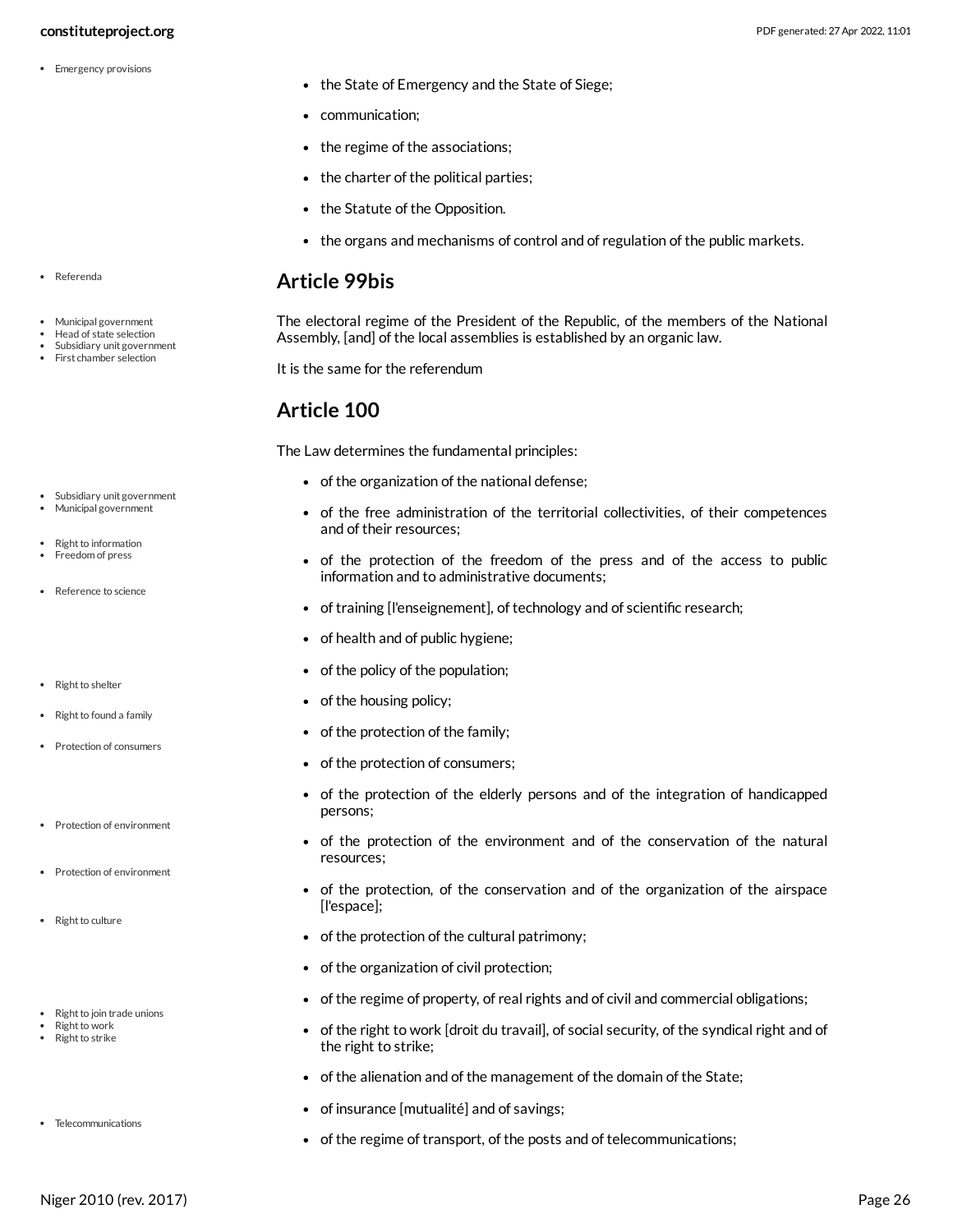• Budget bills

• Economic plans

- of the public accounting regime;
- of the penitentiary regime;
- of education;
- of the Rural Code;
- of the Water and Food Security Code;
- of the Construction and Housing Code;
- of the Code of the leases to rent [du code des baus á loyer];
- of public procurement [commande publique/public contracts];
- of public private partnership.

#### **Article 101**

<span id="page-26-0"></span>The law of finance of the year specifies and authorizes, for each civil year, all [l'ensemble] of the resources and the charges of the State.

The laws of finance called corrective [rectificatives] [laws] may, in the course of the year, modify the provisions of the law of finance of the year.

The law of regulation declares the financial results of each civil year and approves the differences between the results and the projections [prévisions] of the law of finance of the year.

<span id="page-26-6"></span>The program laws [lois de programme] establish the objectives of the economical and social action of the State.

## <span id="page-26-4"></span><span id="page-26-1"></span>**Article 102**

The treatments, indemnities and/or diverse benefits granted to the President of the Republic, to the Prime Minister, to the Ministers, to the Deputies and to the responsible [persons] of the other institutions, are determined by an organic law. Compensation of legislators

> They must take into account the financial situation of the State and the general level of revenues of the Nigeriens.

## <span id="page-26-2"></span>**Article 103**

The matters other than those in the domain of the law have a regulatory character.

The texts of legislative form intervening, in these matters, before the entry into force of this Constitution may be modified by decree issued after the opinion [avis] of the Constitutional Court.

#### **Article 104** Power to declare/approve war

<span id="page-26-3"></span>The declaration of war is authorized by the National Assembly.

<span id="page-26-7"></span><span id="page-26-5"></span>When the National Assembly is dissolved and the country is [a] victim of external aggression, the declaration of war is made by the President of the Republic in the Council of Ministers.

- The sending of troops abroad is authorized by the National Assembly. Designation of commander in chief
- Emergency provisions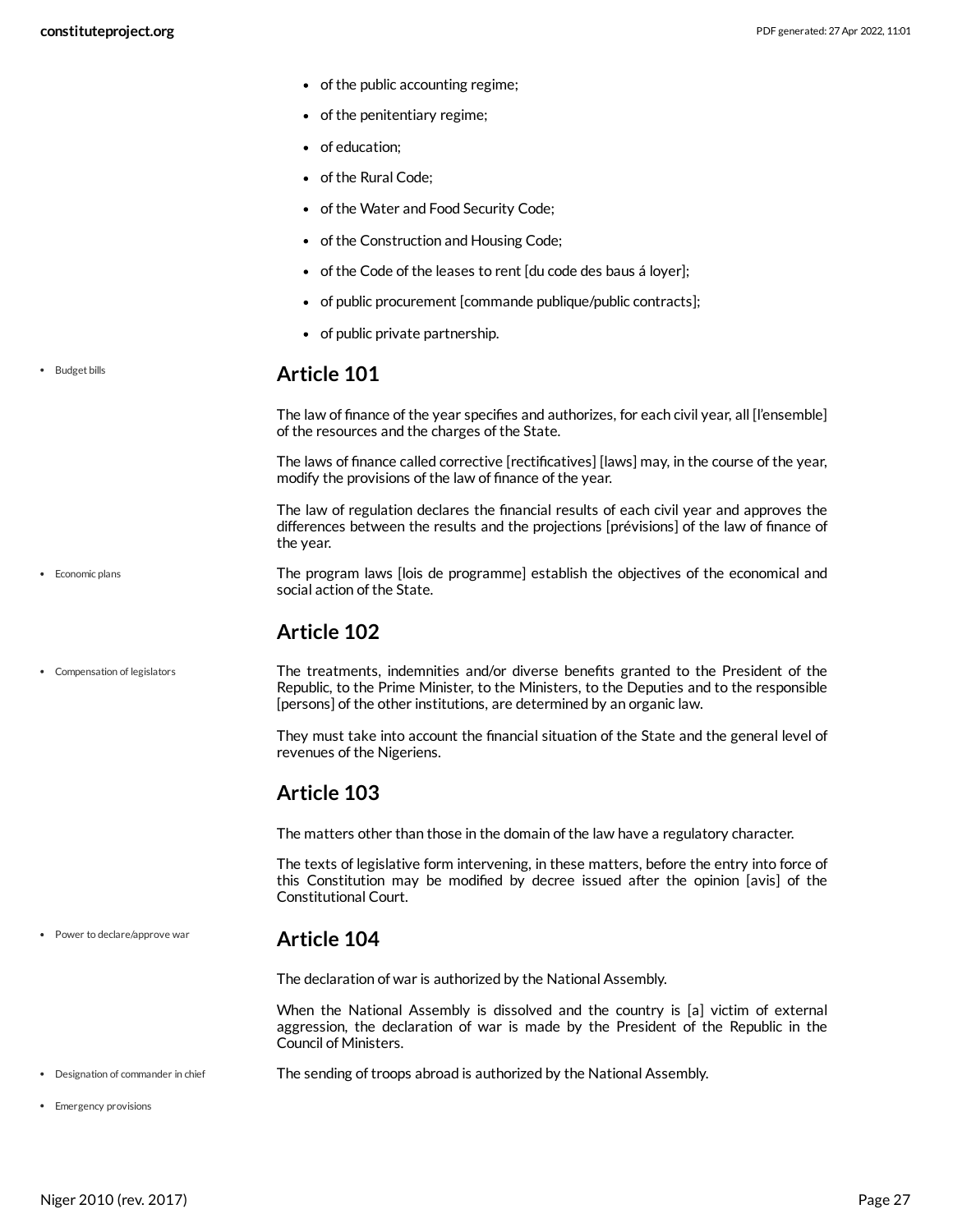## <span id="page-27-0"></span>**Article 105**

• Standing committees

<span id="page-27-6"></span>The State of Siege is decreed in the Council of Ministers after the opinion [avis] of the Bureau of the National Assembly. The National Assembly meets of plain right if it is not in session.

The extension of the State of Siege over fifteen (15) days may not be authorized except by the National Assembly.

<span id="page-27-1"></span>The National Assembly may not be dissolved during the State of Siege.

#### **Article 106** Constitutional court powers Head of government decree power

The Government may, for the execution of its program, request of the National Assembly the authorization to take by ordinance(s) for a limited time period, the measures that are normally of the domain of the law.

This authorization takes the form of an enabling law [loi d'habilitation].

The ordinances are taken in the Council of Ministers after the opinion [avis] of the Constitutional Court. They enter into force on their publication but become lapsed if the bill of law of ratification is not deposited before the National Assembly before the date established by the enabling law.

At the expiration of the time period mentioned in the first paragraph of this Article, the ordinances may only be modified in their provisions that are of the domain of the law.

## <span id="page-27-2"></span>**Article 107**

The responsibility of the Government may be engaged before the National Assembly either by the vote of a motion of censure, or by a vote of no confidence.

The National Assembly engages [mettre en cause] the responsibility of the Government by the vote of a motion of censure. Such a motion is not receivable unless it is signed by one-fifth (1/5), at least, of the Deputies. The vote may only take place forty-eight (48) hours after its presentation. Only the votes favorable to the motion of censure are counted which may only be adopted by the absolute majority of the Deputies. If the motion is rejected, its signatories may not propose a new one during the course of the same session.

The Prime Minister can, after deliberation of the Council of Ministers, engage the responsibility of the Government before the National Assembly by posing the question of confidence on the vote of a text. The text is considered adopted if it receives the absolute majority of the votes.

## <span id="page-27-3"></span>**Article 108**

When the National Assembly adopts a motion of censure, disapproves of the program or of a declaration of general policy of the Government or denies to it its confidence on the occasion of the vote of a text, the Prime Minister remits to the President of the Republic the resignation of the Government.

## <span id="page-27-4"></span>**Article 109**

<span id="page-27-5"></span>The Government has the initiative of the laws concurrently with the members of the National Assembly.

The Deputies and the Government have the right of amendment and that, regardless of the origin of the text.

Head of government removal

Cabinet removal

Cabinet removal

• Initiation of general legislation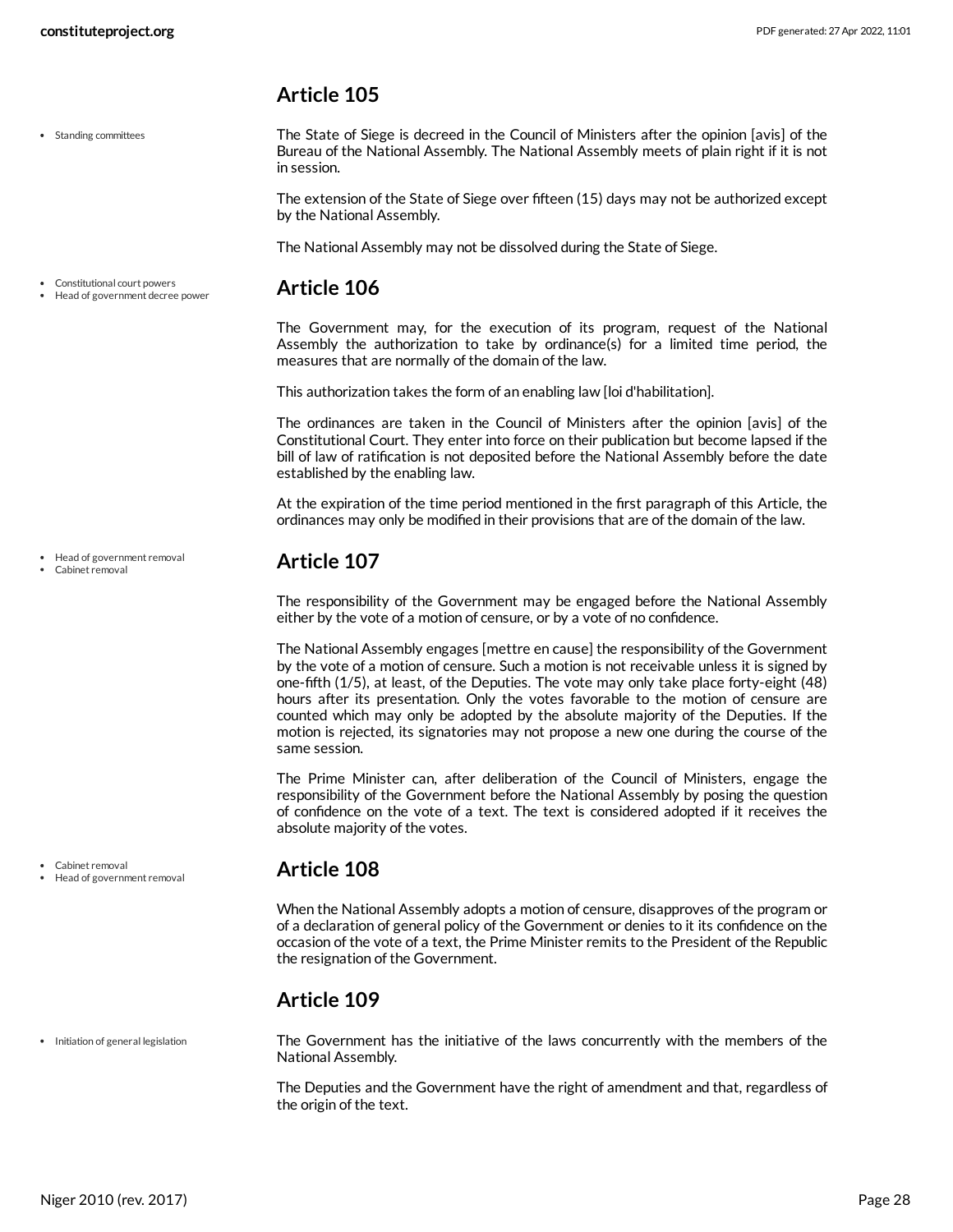Legislative committees

• Budget bills

• Budget bills

• Balanced budget

## <span id="page-28-0"></span>**Article 110**

The proposals, bills and amendments that are not of the domain of law, [and] that infringe good morals are irreceivable. The irreceivability is pronounced by the President of the National Assembly.

In the case of dispute [contestation], the Constitutional Court, referred to [the matter] by the Prime Minister, by the President of the National Assembly or by one-tenth (1/10) of the members of the National Assembly[,] decides within a time period of eight (8) days.

## <span id="page-28-1"></span>**Article 111**

The bills and the amendments deposited by the Deputies are not receivable when their adoption would have as consequence, either a diminution of the public resources, or the creation or the aggravation of a public charge, unless it is accompanied by a proposal of augmentation of receipts or of equivalent economies.

#### **Article 112**

<span id="page-28-2"></span>The discussion of the bills of law focuses on the text presented by the competent commission of the National Assembly.

At the demand of the Government, the commission must bring to the cognizance [porter á la connaissance] of the National Assembly the points on which there is disagreement with the Government.

## <span id="page-28-3"></span>**Article 113**

The National Assembly votes the bill of the law of finance within the conditions determined by the law.

## **Article 114**

<span id="page-28-4"></span>The National Assembly is referred to [the matter] of the bill of the law of finance from the opening of the budgetary session; the bill of the law of finance must specify the receipts necessary for the complete coverage of the expenses.

<span id="page-28-6"></span>The National Assembly votes the budget in equilibrium.

If the National Assembly has not decided within sixty (60) days of the presentation of the bill, the provisions of this bill can be put into force by ordinance.

The government refers [the matter], for ratification, to the National Assembly convoked in extraordinary session, within a time period of fifteen (15) days.

If the National Assembly has not voted the budget at the end of this extraordinary session, the budget is definitively established by ordinance.

If the bill of the law of finance could not be presented in a timely fashion to be promulgated before the beginning of the fiscal year [exercice], the Prime Minister demands of urgency of the National Assembly the authorization to continue to receive the taxes and to continue with expenditures, the budget of the preceding year by provisional twelfths.

## <span id="page-28-5"></span>**Article 115**

The National Assembly governs [règle] the accounts of the Nation following the modalities specified by the law of finance.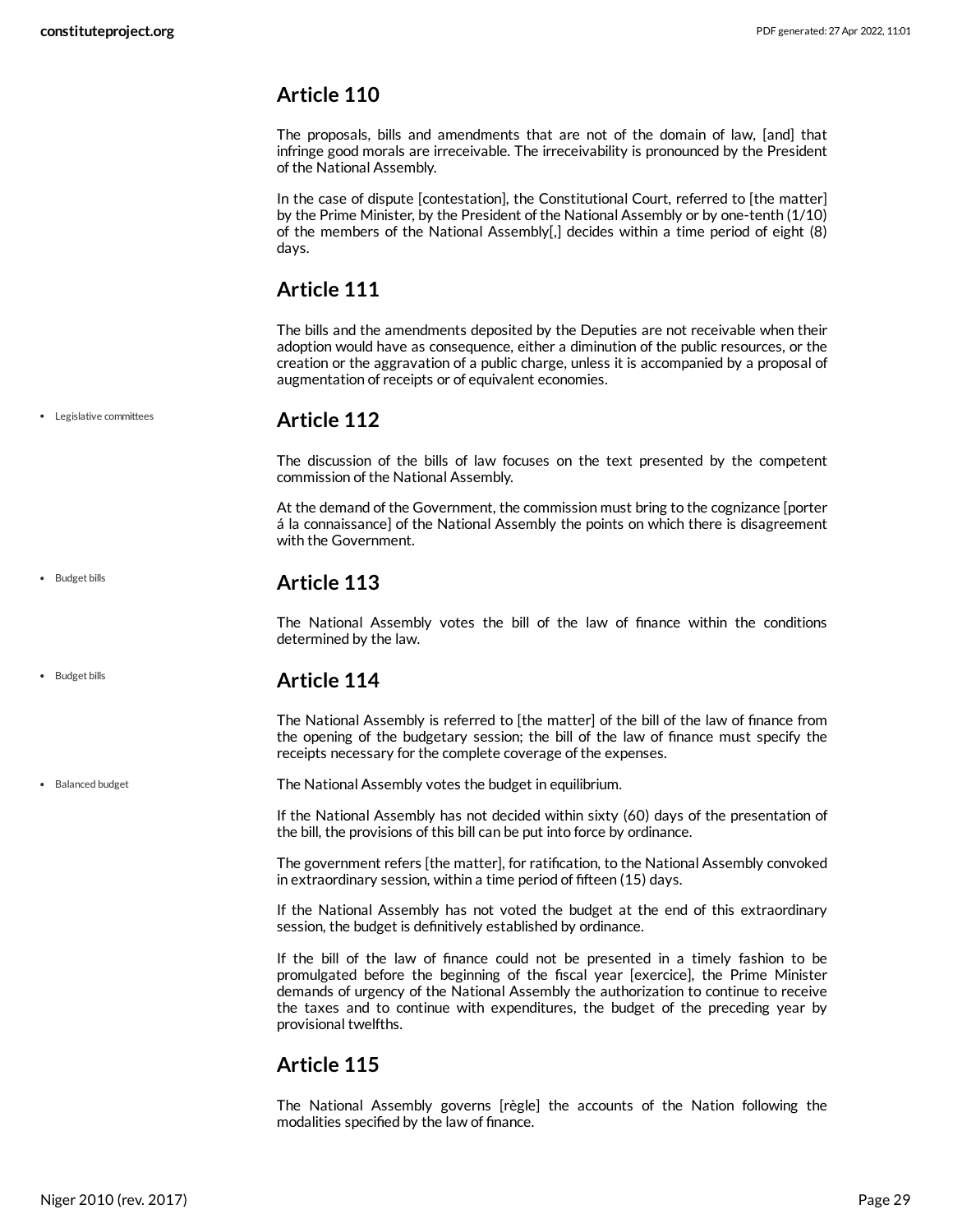• Standing committees

<span id="page-29-7"></span>The law of regulation [règlement] must be deposited with the Bureau of the National Assembly at the budgetary session of the year following that of the execution of the budget to be debated at the next parliamentary session and adopted[,] at the latest[,] the thirty-first (31) of December of the second year that follows the execution of the budget.

The National Assembly may demand of the Court of Accounts to lead [mener] all inquests and studies related to the execution of the public receipts and expenses.

# <span id="page-29-0"></span>**TITLE VI. OF THE JUDICIAL POWER**

## <span id="page-29-1"></span>**Section 1. Of the general provisions**

#### **Article 116**

<span id="page-29-6"></span>The judicial power is independent of the legislative power and of the executive power.

<span id="page-29-4"></span>The judicial power is exercised by the Constitutional Court, the Court of Cassation, the Council of State, the Court of Accounts, [and] the courts and tribunals.

#### **Article 117**

Justice is rendered on the national territory in the name of the People and with a strict respect for the rule of law, as well as for the rights and freedoms of each citizen.

The decisions of justice impose themselves on all, on the public powers as well as on the citizens. They may only be criticized by the ways and under the forms authorized by the law.

#### **Article 118**

In the exercise of their functions, the magistrates are independent and are only subject to the authority of the law.

#### <span id="page-29-5"></span>**Article 119**

The presiding magistrates [du siège] are appointed by the President of the Republic on proposal of the Minister of Justice, guardian of the seals [garde des sceaux], after the opinion [avis] of the Superior Council of the Magistracy [Conseil supérieur de la magistrature].

The prosecuting magistrates [du parquet] are appointed by the President of the Republic on proposal of the Minister of Justice, guardian of the seals.

The presiding magistrates are irremovable.

The law establishes the composition, the organization, the attributions and the functioning of the Superior Council of the Magistracy.

#### <span id="page-29-2"></span>**Section 2. Of the Constitutional Court**

#### <span id="page-29-3"></span>**Article 120**

The Constitutional Court is the jurisdiction competent in constitutional and electoral matters.

It is charged with deciding on the constitutionality of the laws, of the ordinances as well as of the conformity of international treaties and agreements with the Constitution.

Judicial independence

- Establishment of administrative courts
- Establishment of constitutional court
- Structure of the courts

- Judicial independence
- Ordinary court selection

Establishment of judicial council

- Establishment of constitutional court
- Constitutional interpretation
- Referenda International law
- Constitutional court powers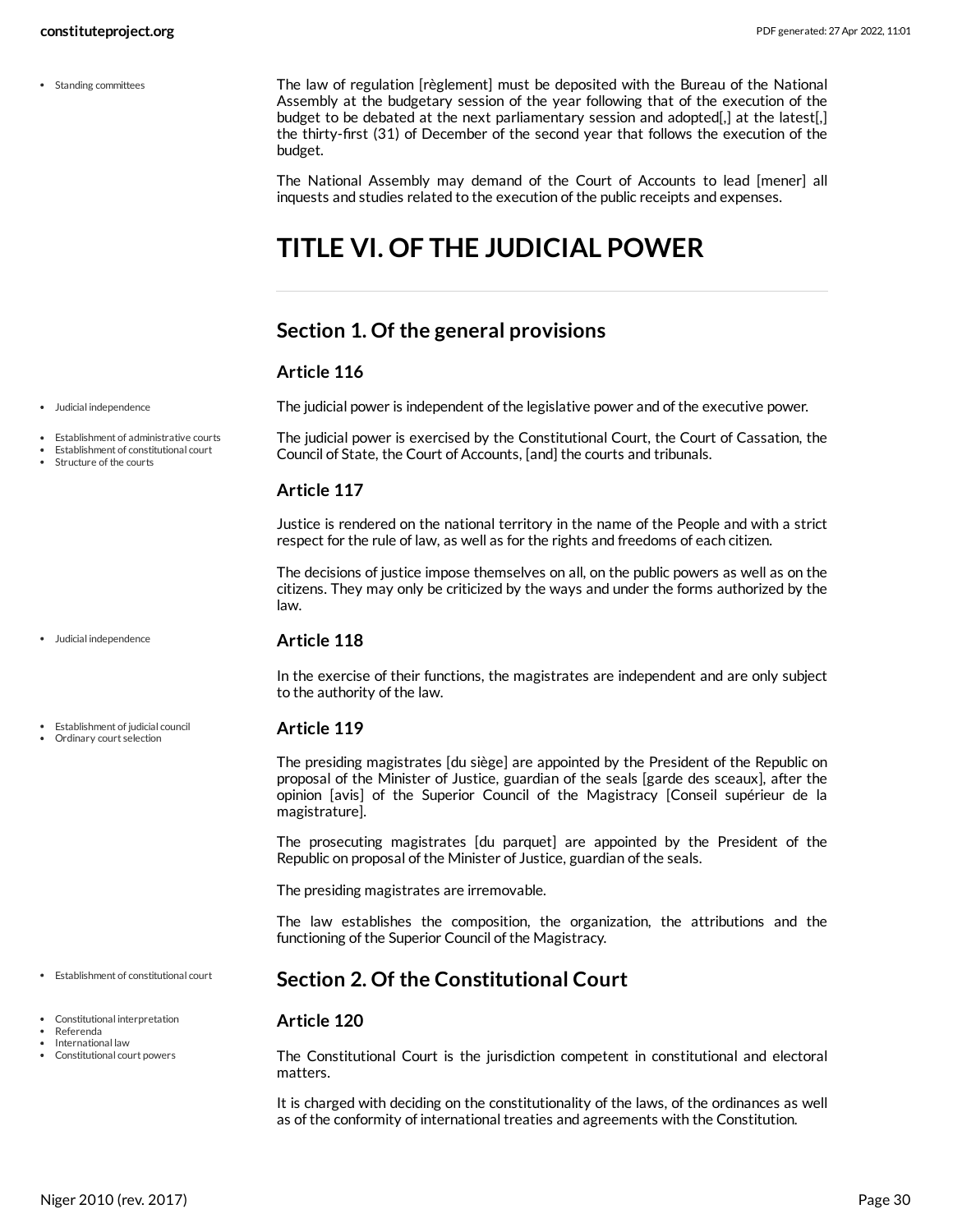It interprets the provisions of the Constitution. It controls the regularity, the transparency and the honesty [sincérité] of the referendum, [and] of the presidential and legislative elections. It is [the] judge of the electoral disputes [contentieux] and proclaims the definitive results of the elections.

#### <span id="page-30-1"></span>**Article 121**

<span id="page-30-5"></span>The Constitutional Court includes seven (07) members aged forty (40) years at least.

<span id="page-30-7"></span>It is composed of:

- two (2) notable persons [personnalités] with a great professional experience in juridical or administrative matters[,] of which one (1) is proposed by the President of the Republic and one (1) is proposed by the Bureau of the National Assembly;
- two (2) magistrates elected by their peers[,] of which one (1) is of the first grade and one (1) is of the second [grade];
- $\bullet$  one (1) lawyer with at least ten (10) years of exercise [of the profession], elected by his peers;
- $\bullet$  one (1) professor-researcher holder [titulaire] of a doctorate in public law, elected by his peers;
- one (1) representative of the associations of defense of human rights and of promotion of democracy, holder at least of a diploma of the third cycle in public law, elected by the [singular] or the [plural] collectives of these associations.
- The members of the Constitutional Court are appointed for six (6) years by decree of the President of the Republic. • Constitutional court term length
- 

<span id="page-30-3"></span><span id="page-30-2"></span>Their mandate is not renewable.

<span id="page-30-0"></span>The members of the Constitutional Court are renewed by thirds every two (2) years.

#### **Article 122**

The members of the Constitutional Court are irremovable for the duration of their mandate. They may not be prosecuted or arrested without the authorization of the Constitutional Court, except in the case of flagrante delicto. In this case, the President of the Constitutional Court is referred to [the matter] at the latest within forty-eight (48) hours.

#### **Article 123**

The President of the Constitutional Court is elected by his peers for a period of three (3) years renewable.

#### <span id="page-30-4"></span>**Article 124**

Before entering into [their] functions, the members of the Constitutional Court take an oath on the Holy Book [Livre Saint] of their confession before the President of the Republic in these terms:

"I swear to well and faithfully complete my functions, to exercise them with total impartially within the respect for the Constitution and with total independence, to keep the secrecy of the deliberations and the votes, not to take any public position and not to give any consultation on the questions relevant to the competence of the Court. May God help us."

#### <span id="page-30-6"></span>**Article 125**

Restrictions on the armed forces

The functions of [a] member of the Constitutional Court are incompatible with the exercise of any electoral mandate, with any public, civil or military employment, with

• Standing committees

Constitutional court selection Eligibility for const court judges • Min age of const court judges

- $\bullet$  Constitutional court term limits
- Constitutional court removal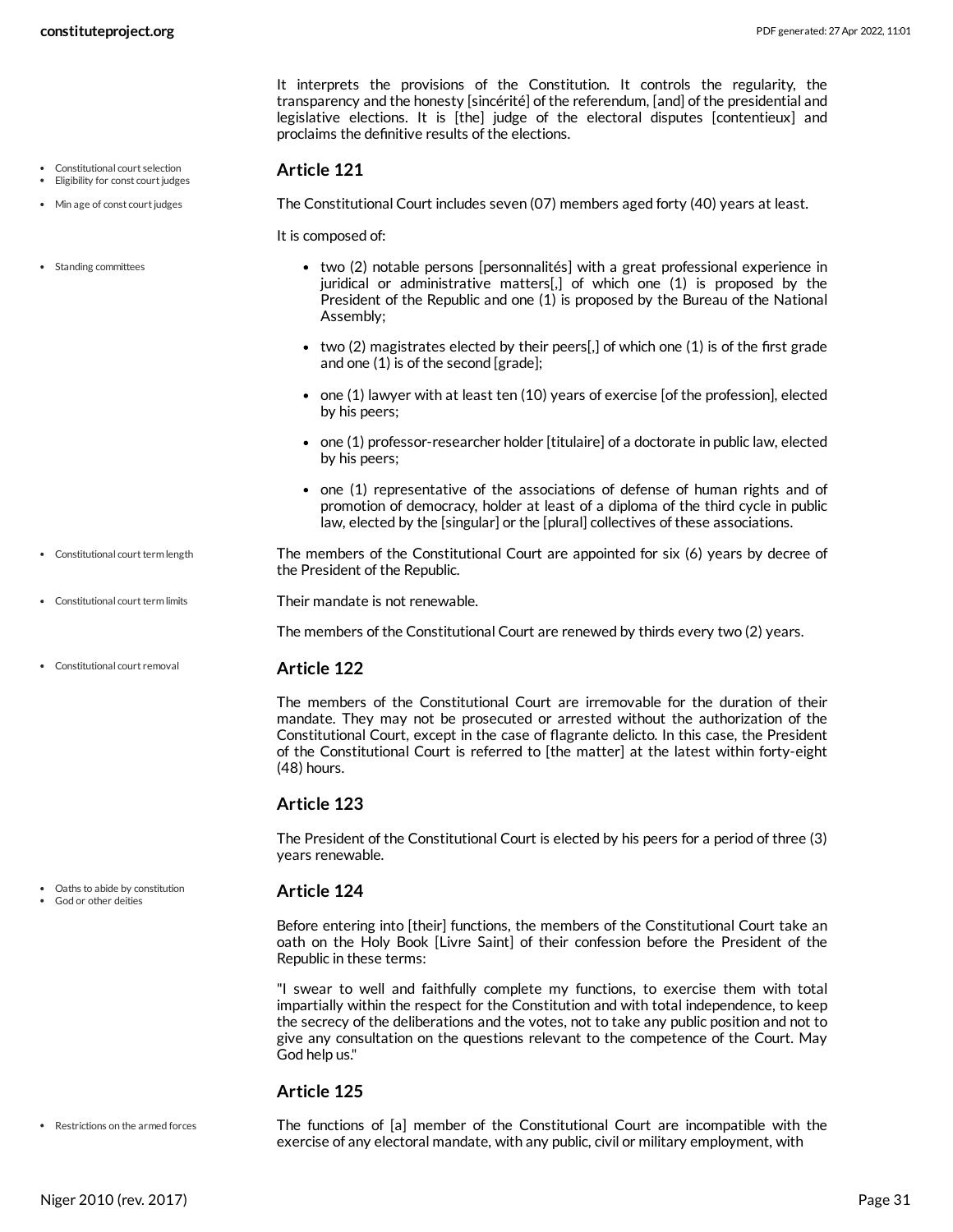Constitutional court powers

Referenda

Organic laws

Constitutionality of legislation

<span id="page-31-0"></span>members.

education.

The Constitutional Court decides by order [par arrêt], on:

- $\bullet$  the constitutionality of the laws;
- the Internal Regulations of the National Assembly before their application and their modifications;

any function of national representation and with any professional activity excluding

<span id="page-31-2"></span>An organic law determines the organization and the functioning of the Constitutional Court, the procedure followed before it, notably the time periods for the referral, the conditions of eligibility, the advantages, the immunities and the disciplinary regime of its

the conflicts of attribution between the Institutions of the State.

The Constitutional Court is competent to decide on any question of interpretation and of application of the Constitution.

#### <span id="page-31-3"></span>**Article 127**

The Constitutional Court controls the regularity of the presidential and legislative elections. It examines the claims, decides on the disputes of the presidential and of the legislative elections and proclaims the results of the ballots. It decides on the regularity of the referendum and proclaims their results of them.

#### **Article 128** Constitutional court powers

The Constitutional Court is competent to decide on the recourses for excess of power in electoral matters, without [a] prior administrative recourse. It must decide within a time period of five (5) days, counting from the presentation of the recourse at the registry [greffe].

#### **Article 129** Constitutional court powers

The Constitutional Court is equally competent to decide on the cases specified in the Articles 6, 53, 54, 60, 67, 86, 103 and 110 of the Constitution.

#### **Article 130**

The Constitutional Court receives the oath of the President of the Republic.

#### <span id="page-31-1"></span>**Article 131**

The organic laws, before their promulgation, and the Internal Regulations of the National Assembly, before their application as well as their modifications, must be submitted to the Constitutional Court which decides on their conformity with the Constitution.

To the same end, before their promulgation, the laws may be referred [déférées] to the Constitutional Court by the President of the Republic, by the Prime Minister, by the president of the National Assembly or by one-tenth (1/10) of the Deputies.

In the cases specified in the preceding paragraphs, the Constitutional Court must decide within a time period of fifteen (15) days. In case of emergency and by request of the Government, this time period is reduced to five (5) days.

In all cases, the referral to the Constitutional Court suspends the time period of the promulgation.

#### Constitutionality of legislation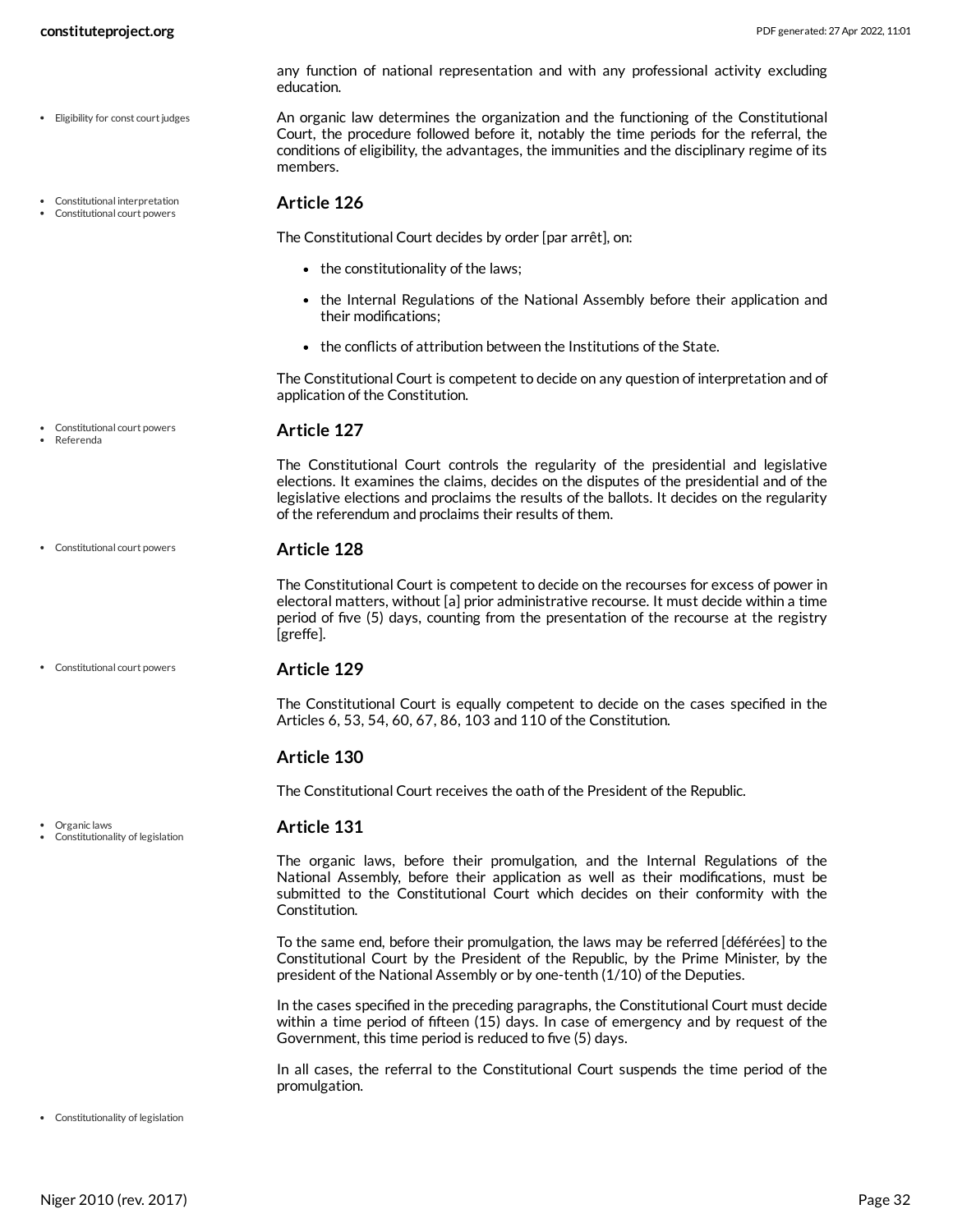#### **Article 132**

Any person party [partie] to a process may raise the unconstitutionality of a law before any jurisdiction, by way of pleadings [exception]. This [jurisdiction] must postpone [surseoir] [its] decision until the decision of the Constitutional Court, which must intervene within a time period of thirty (30) days.

A provision declared unconstitutional on the basis of the preceding paragraph is lapsed of plain right. The decision of the Constitutional Court establishing this unconstitutionality is published in the Journal Officiel following the procedure of urgency.

Constitutional interpretation

#### <span id="page-32-2"></span>**Article 133**

The Constitutional Court emits opinions [avis] on the interpretation of the Constitution when it is referred to [the matter] by the President of the Republic, by the president of the National Assembly, by the Prime Minister, or by one-tenth (1/10) of the deputies.

#### **Article 134**

The orders [arrêts] of the Constitutional Court are not susceptible to any recourse. They bind [lient] the public powers and all the administrative, civil, military and jurisdictional authorities.

Any act of discreditingg [jet de discrédit] of the orders [arrêts] of the Court is sanctioned according to the laws in force.

#### **Article 135**

The Constitutional Court may not be dissolved and no provision of this Constitution related to the Court may be suspended.

#### <span id="page-32-0"></span>**Section 3. Of the Court of Cassation**

#### <span id="page-32-3"></span>**Article 136**

- Structure of the courts
- Supreme court selection

The Court of Cassation is the highest jurisdiction of the Republic in judicial matters.

<span id="page-32-4"></span>An organic law determines the composition, the organization, the attributions and the functioning of the Court of Cassation.

#### <span id="page-32-1"></span>**Section 4. Of the Council of State**

Ultra-vires administrative actions

Establishment of administrative courts

#### <span id="page-32-5"></span>**Article 137**

The Council of State is the highest jurisdiction in administrative matters. It is [the] judge of the excess of power of the administrative authorities in first and last resort as well as of the recourses for interpretation and for valuation [appréciation] of the legality of the administrative acts.

#### **Article 138**

The Council of State takes cognizance of [connaît] equally:

- of the appeals in cassation formed against the decisions rendered in the last resort by the jurisdictions deciding in administrative matters;
- of the decisions rendered in last resort by the administrative organs [organismes] and professional associations [ordres];
- of the decisions rendered in the last resort by the jurisdiction deciding in matters of dispute concerning registration on the electoral lists;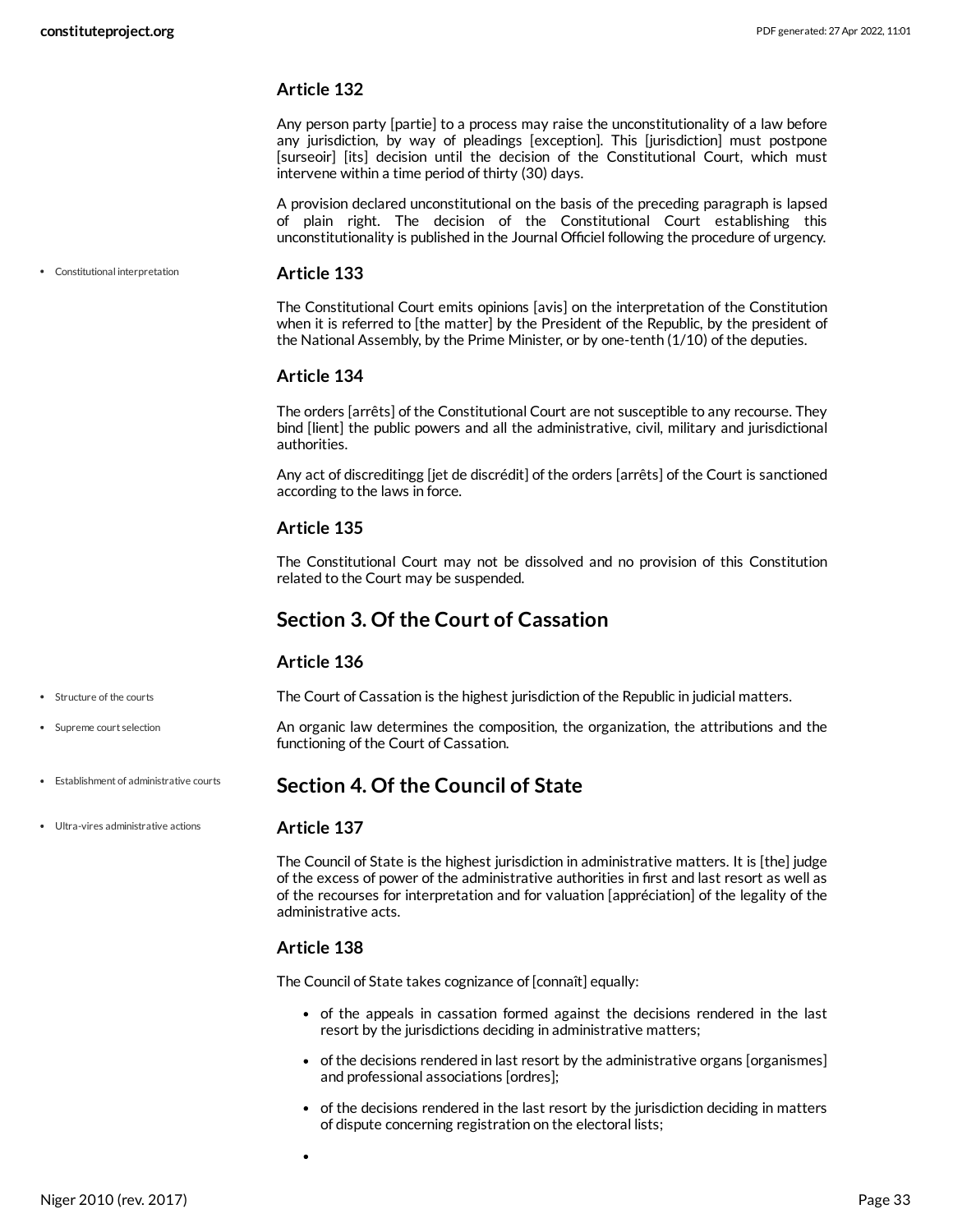of the decisions rendered by the Ordinary Courts of first instance [tribunaux de grande instance] sitting in electoral matters.

#### **Article 139**

The Council of State gives its opinion on the [bills] of law and bills of ordinances that are submitted to it by the Prime Minister, before their adoption in the Council of Ministers. It gives its justified [motivé] opinion to the Government on the drafts of decrees or on any other draft of [a] text for which its intervention is specified by the bills, legislative, [or] regulatory provisions[,] or [provisions] submitted to it by the Government.

#### **Article 140**

The Council of State may be consulted by the Prime Minister or by the Ministers on difficulties of the administrative order.

It equally may, on its own initiative, bring [attirer] the attention of the public powers to the reforms of a legislative, regulatory or administrative order that seem to it conform with the public interest.

Administrative court selection

<span id="page-33-2"></span>An organic law determines the composition, the organization, the attributions and the functioning of the Council of State.

## <span id="page-33-0"></span>**Section 5. Of the Court of Accounts**

#### **Article 141**

The Court of Accounts is the highest jurisdiction of control of the public finances. It exercises a jurisdictional competence, [and] a competence of control as well as a consultative competence.

It is the judge of the accounts of the State, of the territorial collectivities, of the public institutions and enterprises, of the independent administrative authorities and of any organ [organisme] benefiting from the financial aid [concours] of the State and its separated parts [démembrements].

An organic law determines the composition, the organization, the attributions and the functioning of the Court of Accounts.

## <span id="page-33-1"></span>**Section 6. Of the High Court of Justice**

#### <span id="page-33-4"></span>**Article 142**

The President of the Republic is not responsible for the acts accomplished in the exercise of his functions except in the case of high treason. He is judged by the High Court of Justice.

There is high treason when the President of the Republic violates his oath, refuses to obey [obtempérer] an order of the Constitutional Court, is recognized author, co-author or accomplice of graves and characterized violations of human rights, of fraudulent cession of a part of the national territory, of compromising the national interests in the matters of administration of the natural resources and the subsoil and of the introduction of toxic wastes inside the national territory.

When the President of the Republic is found guilty of the crime of high treason, he is relieved [déchu] of his functions.

The forfeiture [déchéance] is declared by the Constitutional Court at the end of the procedure before the High Court of Justice according to the provisions of this Constitution.

<span id="page-33-3"></span>The High Court of Justice is competent to judge the members of the Government for the reason of the acts qualified as crimes or misdemeanors committed in the exercise[,] or on the occasion of the exercise off[,] their functions.

Courts for judging public officials

• Head of state removal Head of state immunity

Cabinet removal

• Head of government removal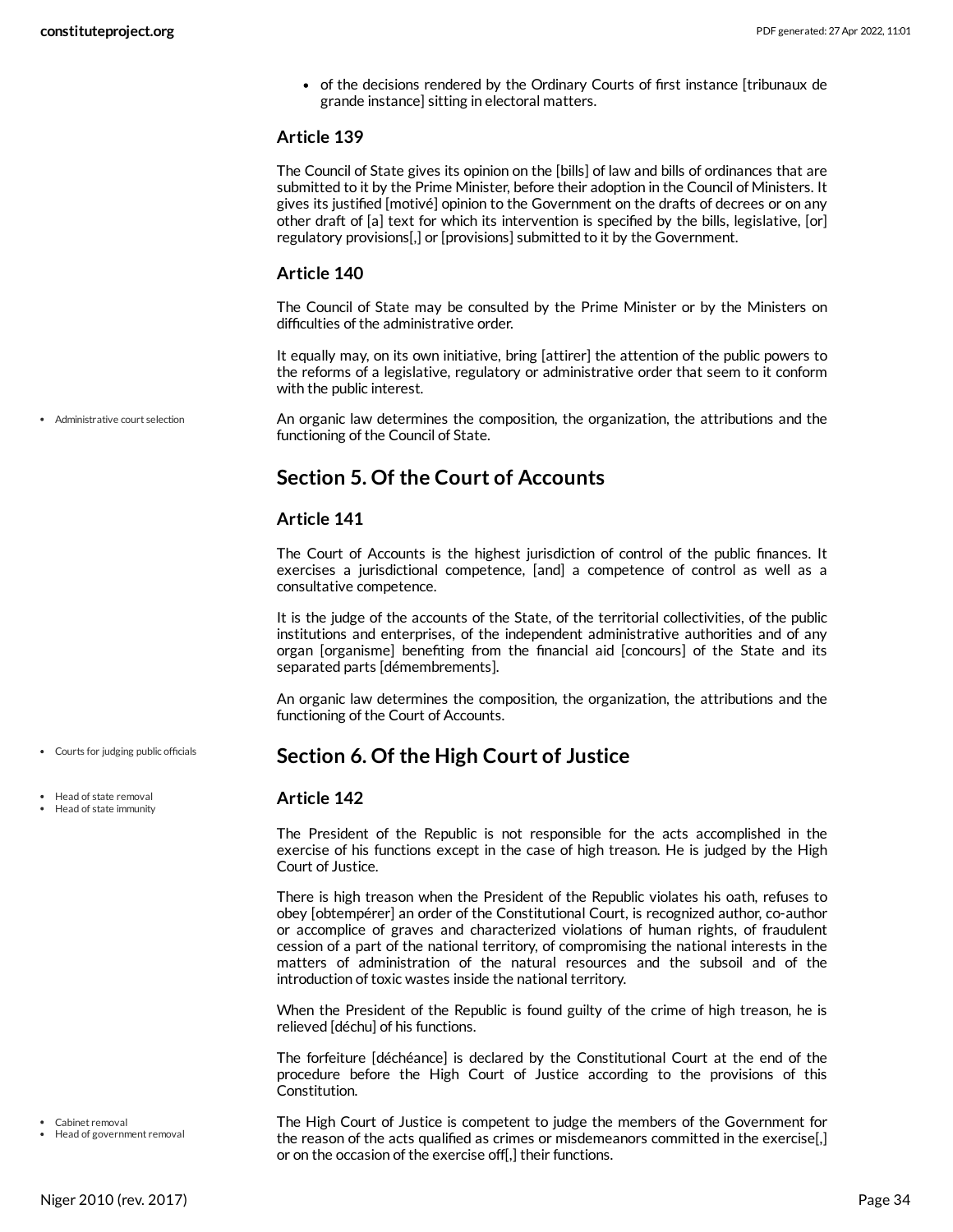#### **Article 143**

The High Court of Justice is an institution before [auprès] the National Assembly. It is composed of:

- four (4) Deputies that the National Assembly elects from within [its members] [dans son sein] after each general renewal;
- three (3) magistrates of which one (1) is proposed by the Court of Cassation, one (1) by the Council of the State and one (1) by the Court of Accounts.

The Court elects from within [its members] a President from among the four (4) Deputies.

The Commission of Investigation [d'instruction] is composed of three (3) magistrates appointed by the President of the Court of Cassation.

<span id="page-34-2"></span>The functions of the public ministry before [près] the High Court of Justice are exercised by the Procurator General at [près] the Court of Cassation and by a substitute-general [substitut général] at the said Court.

The members of the High Court of Justice are irremovable for the duration of the legislature.

They are appointed before the end of the first ordinary session of the first legislature.

#### <span id="page-34-3"></span>**Article 144**

The impeachment [mise en accusation] of the President of the Republic is voted by public ballot by the majority of two-thirds (2/3) of the Deputies composing the National Assembly.

The impeachment [mise en accusation] of a member of the Government is voted in the same conditions, by an absolute majority.

#### **Article 145**

The High Court of Justice is bound [liée] by the definition of the crimes and misdemeanors[,] and by the determination of the sentences resulting[,] of the penal laws in force at the time [époque] of the acts included in the prosecutions.

The law establishes the rules of its functioning as well as the procedure followed before it.

# <span id="page-34-0"></span>**TITLE VII. OF THE ECONOMICAL, SOCIAL AND CULTURAL DEVELOPMENT**

## <span id="page-34-1"></span>**Section 1. Of the general orientations of the policy of development**

#### **Article 146**

The action of the State in matters of the policies of economic and social development is supported by a strategic vision.

<span id="page-34-4"></span>The State makes of the creation of wealth, of growth and of the fight against inequality a major axis of its interventions.

<span id="page-34-5"></span>The public policies must promote food supply [alimentaire] sovereignty, durable development, the access to all to social services as well as the improvement of the

Attorney general

- Head of state removal
- Cabinet removal
- Head of government removal

• Right to reasonable standard of living

• Mentions of social class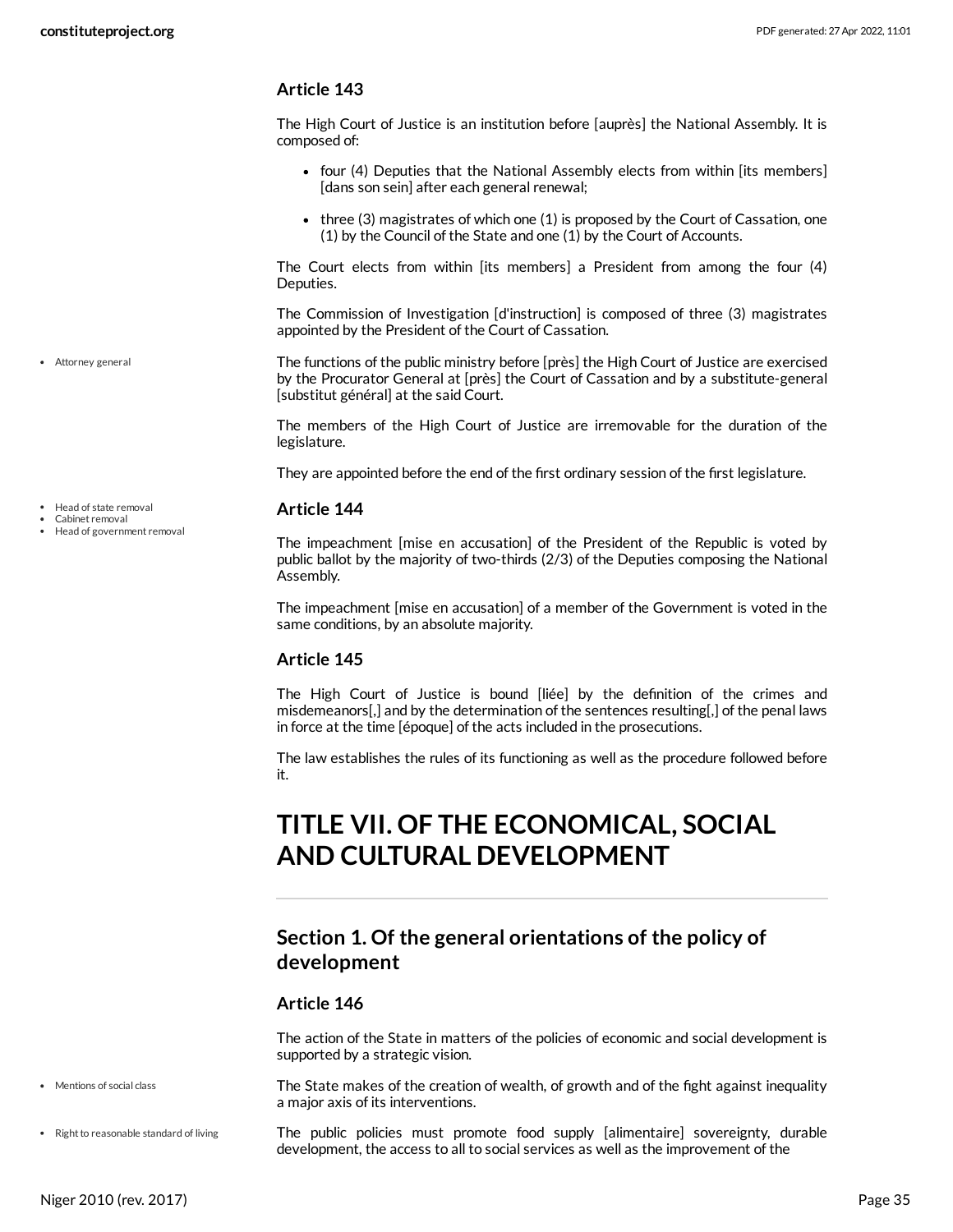quality of life.

#### **Article 147**

The State submits itself [s'attèlle] to develop its energy potential in view of achieving energy sovereignty, [and] access to energy and to build a dynamic and competitive industrial, mining, oil and a gas sector, oriented to satisfy the national necessities and the requirements of development.

The companies operating in Niger are required to employ, as a priority, Nigerien personnel and to allow their accession to all employments, in relation to their capacities according to the laws in force.

## <span id="page-35-0"></span>**Section 2. Of the exploitation and the administration of the natural resources and of the subsoil**

Ownership of natural resources

#### <span id="page-35-3"></span>**Article 148**

The natural resources and the subsoil are the property of the Nigerien people.

The law determines the conditions of their prospecting, their exploitation and their administration.

#### **Article 149**

The State exercises its sovereignty over the natural resources and the subsoil.

<span id="page-35-4"></span>The exploitation and the administration of the natural resources and of the subsoil must be done with transparency and taking into account the protection of the environment, [and] the cultural heritage as well as the preservation of the interests of present and future generations.

## **Article 150**

The contracts for prospecting and exploitation the natural resources and the subsoil as well as the revenues paid [versés] to the State, disaggregated, company by company, are completely [intégralement] published in the Journal Officiel of the Republic of Niger.

#### **Article 151**

The State assures itself of the effective implementation of the contracts for prospecting and for exploitation granted.

#### <span id="page-35-2"></span>**Article 152**

The receipts realized on the natural resources and on the subsoil are divided between the budget of the State and the budgets of the territorial collectivities according to the law.

#### **Article 153**

The State sees to invest in the priority domains, notably agriculture, animal husbandry, health and education, and to the creation of a fund for future generations.

## <span id="page-35-1"></span>**Section 3. Of the Economical, Social and Cultural Council [Conseil économique, social et culturel (CESOC)]**

#### **Article 154**

The Economical, Social and Cultural Council assists the President of the Republic and the National Assembly.

Municipal government

• Protection of environment Right to culture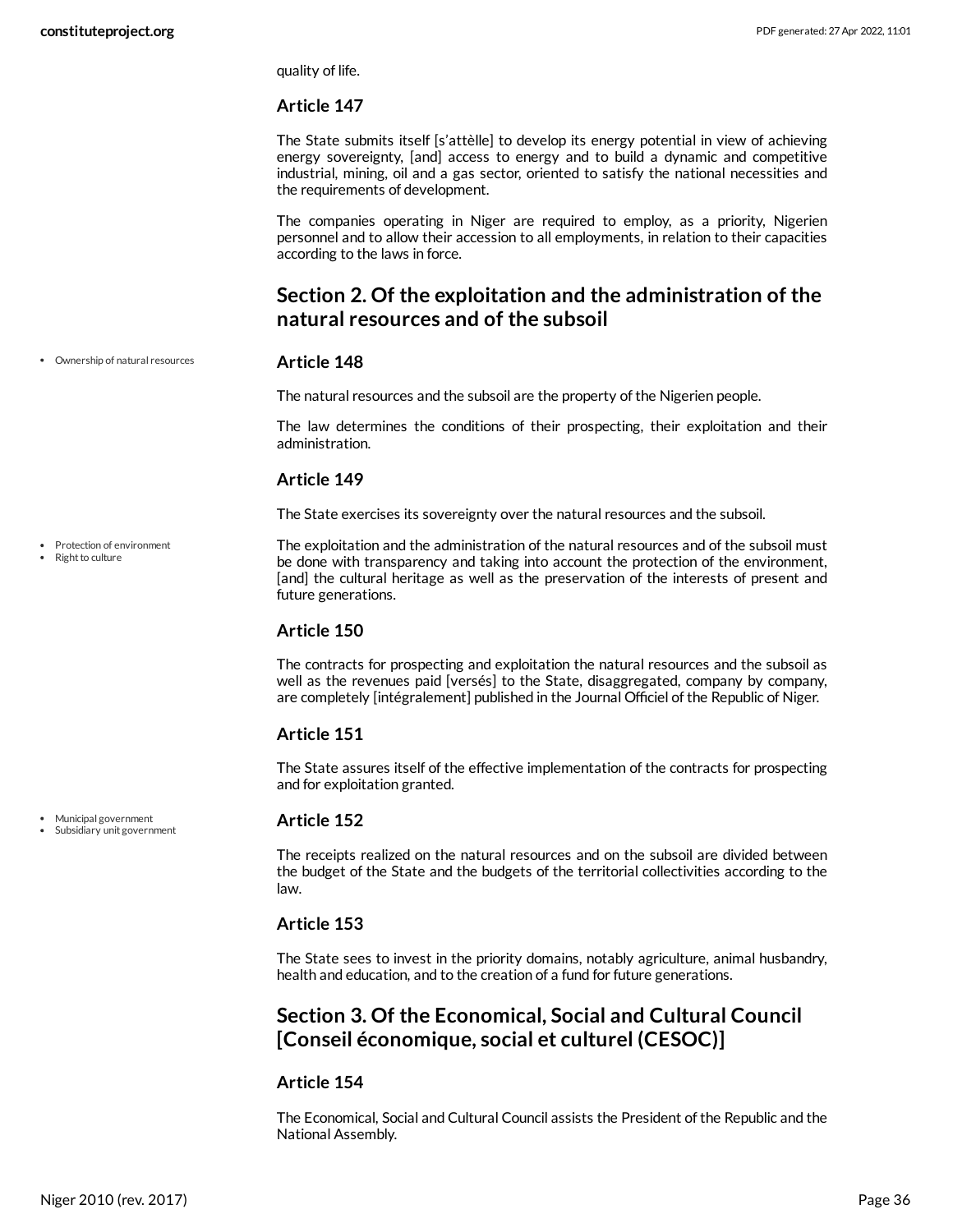It gives its opinion on the questions referred to it by the President of the Republic or by the National Assembly.

It is competent to examine the bills and the proposals of law of economic, social and cultural character, excluding the laws of finance.

#### **Article 155**

An organic law establishes the attributions, the composition, the organization and the functioning of the Economic, Social and Cultural Council.

• Media commission

# <span id="page-36-0"></span>**TITLE VIII. Ofthe Superior Council of Communication [Conseil Supérieur de la Communication (CSC)]**

## <span id="page-36-1"></span>**Article 156**

The Superior Council of Communication is an independent administrative authority.

#### <span id="page-36-2"></span>**Article 157**

<span id="page-36-3"></span>The Council has as [its] mission to assure and guarantee the freedom and the independence of the means of the audiovisual communication, from the written and electronic press within the respect for the law.

As such [à ce titre], it sees to:

- the respect for the mission of public service conferred on the medias of the State;
- the respect for ethics [déontologie] in matters of information and communication:
- the respect for the equitable and effective access of the citizens, the associations and the political parties to the public means of information and communication;
- the respect for the regulations in force in communication and exploitation;
- the respect for the statutes of the professionals of communication;
- the respect for the plurality of opinions in the public and private media;
- the promotion and to the development of the technology of information and of communication;
- the training of the personnel, to their professionalization and to the reinforcement of their capacities;
- <span id="page-36-4"></span>• the control of the content and modalities of the programming of the emissions of publicity diffused by the public, private, communitarian and associative networks [chaînes] of radio and television;
- the protection of childhood and adolescence in the programming of the emissions diffused by the public and private companies of audiovisual communication;
- the promotion of sport and Nigerien culture in the programming of the emissions diffused by the public and private companies of audiovisual communication.

State operation of the media

• Freedom of press

• Television

Radio

State operation of the media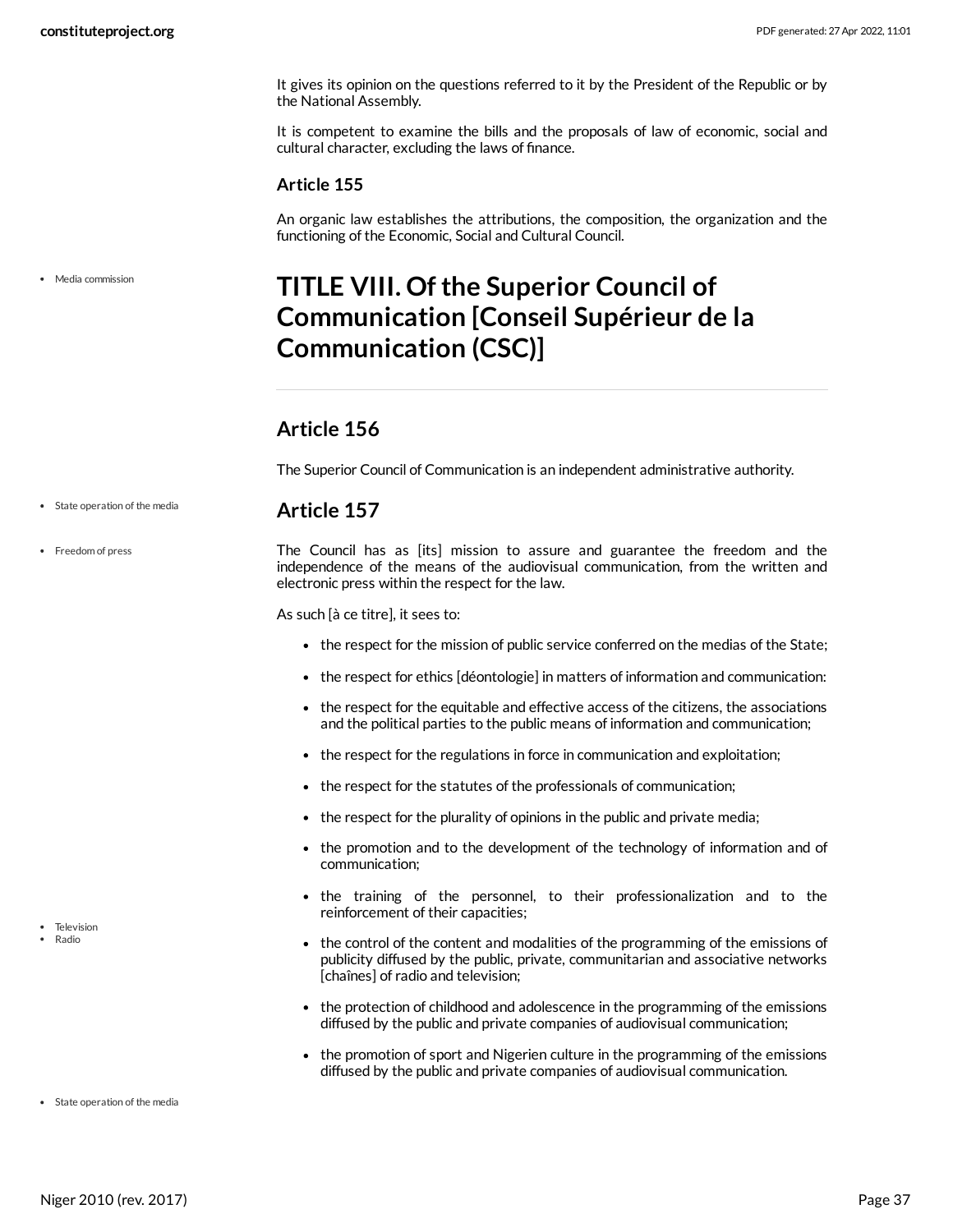## <span id="page-37-0"></span>**Article 158**

• Freedom of press

- Human dignity
- Reference to fraternity/solidarity
- Right to culture
- Reference to fraternity/solidarity
- Right to culture

<span id="page-37-4"></span>Audiovisual, written, [and] electronic communication as well as printing and diffusion are free, subject to the respect for the public order, of freedom and of the dignity of the citizens.

<span id="page-37-6"></span>The medias of the State are public services to which access is guaranteed, in an equitable and effective manner to all in the conditions specified by the law.

They have the obligation to favor the democratic debate and to promote the fundamental human rights, the languages and the national sports and cultural products, the national unity, tolerance and solidarity, peace and security, between the different communities, as well as the fight against all forms of discrimination.

The statute of the medias of the State is established by a law that guarantees the objectivity, the impartiality and the pluralism of opinions in the treatment and diffusion of the information.

The private medias are medias of public utility. As such, they are submitted to the same obligations as the medias of the State as specified in paragraph 3 of this Article.

## <span id="page-37-1"></span>**Article 159**

The Superior Council of Communication is directed by a bureau. The Councilors elect among themselves one (1) President, one (1) Vice President and two (2) reporters [rapporteurs]. Only the bureau is permanent.

## <span id="page-37-2"></span>**Article 160**

<span id="page-37-5"></span>The members of the Superior Council of Communication must have proven competence, notably in the domain of communication, of public administration, of science, of law [droit], of culture and of the arts.

They must have a professional experience of at least ten (10) years and be aged thirty five (35) years at least.

## <span id="page-37-3"></span>**Article 161**

The Superior Council of Communication is composed of fifteen (15) members as it follows:

- $\bullet$  one (1) notable person [personnalité] proposed by the President of the Republic;
- $\bullet$  one (1) notable person proposed by the President of the National Assembly;
- $\bullet$  one (1) notable person proposed by the Prime Minister;
- three (3) representatives elected by the socio-professional organizations of the medias of the private sector including, at least, one woman;
- three (3) representatives elected by the trade-union [syndicales] organizations of workers of the medias of the public sector including [dont] a journalist, a producer and a technician with at least one woman;
- <span id="page-37-7"></span> $\bullet$  one (1) representative elected by the trade-union organizations of workers of the telecommunications sector;
- $\bullet$  one (1) representative elected by the associations for the defense of the rights of man and promotion of democracy;
- one (1) representative elected by the collective of the women organizations;
- one (1) representative elected by the agencies and bureaus of communication and publicity;

Reference to art Reference to science

• Telecommunications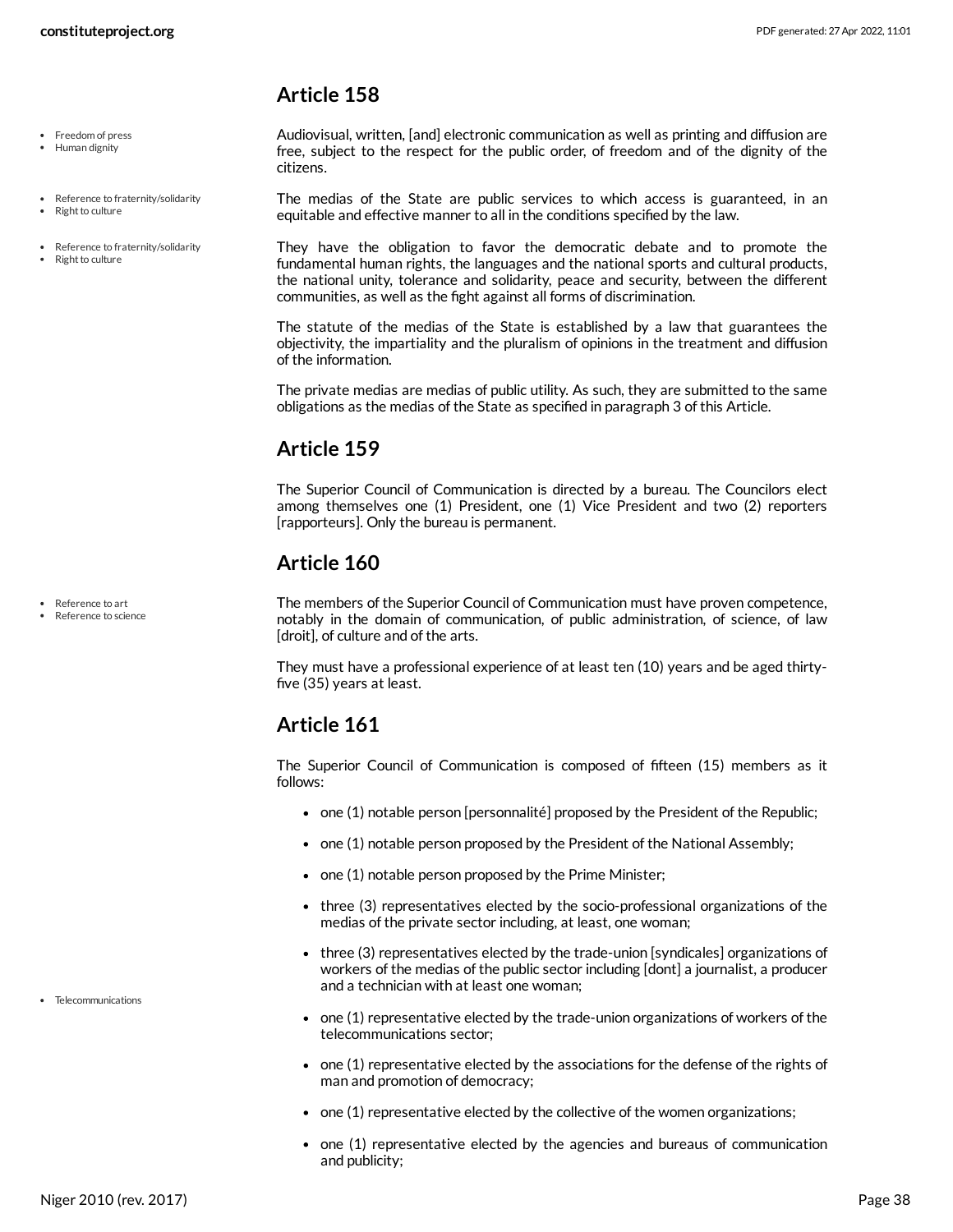- one (1) representative elected by the cultural creators;
- $\bullet$  one (1) representative elected by the printers and publishers.

## <span id="page-38-0"></span>**Article 162**

The duration of the mandate of the members of the Supreme Council of Communication is five (5) year non-renewable. In case of death, resignation or exclusion of a member, he is replaced in the same conditions for the rest of the mandate.

## <span id="page-38-1"></span>**Article 163**

An organic law specifies [précise] the organization, the attributions, and the functioning of the Superior Council of Communication.

# <span id="page-38-2"></span>**TITLE IX. OF THE TERRITORIAL COLLECTIVITIES**

## <span id="page-38-3"></span>**Article 164**

The territorial administration is based [repose] on the principles of decentralization and deconcentration.

The territorial collectivities are created by an organic law. They administered themselves freely by elected councils.

The law determines the fundamental principles of the freedom of administration of the territorial collectivities, their competences and their resources.

## <span id="page-38-4"></span>**Article 165**

<span id="page-38-7"></span>The State sees to the harmonious development of all the territorial collectivities on the basis of national solidarity, social justice, regional potentialities and interregional equilibrium.

The representative of the State sees to the respect for the national interests.

## <span id="page-38-5"></span>**Article 166**

The ordinary courts of first instance [tribunaux de grande instance], in special form [formation], decide on the eligibility of the candidates, control the regularity, the transparency and the sincerity of the local elections. They proclaim the results.

The recourses against the decisions in electoral matters of the ordinary courts of first instance are introduced before the Council of the State that decides in last resort.

## <span id="page-38-6"></span>**Article 167**

The State recognizes the traditional leadership [chefferie] as the depositary of customary authority. As such, it participates in the administration of the territory of the Republic in the conditions determined by the law.

The traditional leadership is held to a strict obligation of neutrality and reserve. It is protected against any abuse of power tending to divert it from the role conferred on it by the law.

Subsidiary unit government Municipal government

• Reference to fraternity/solidarity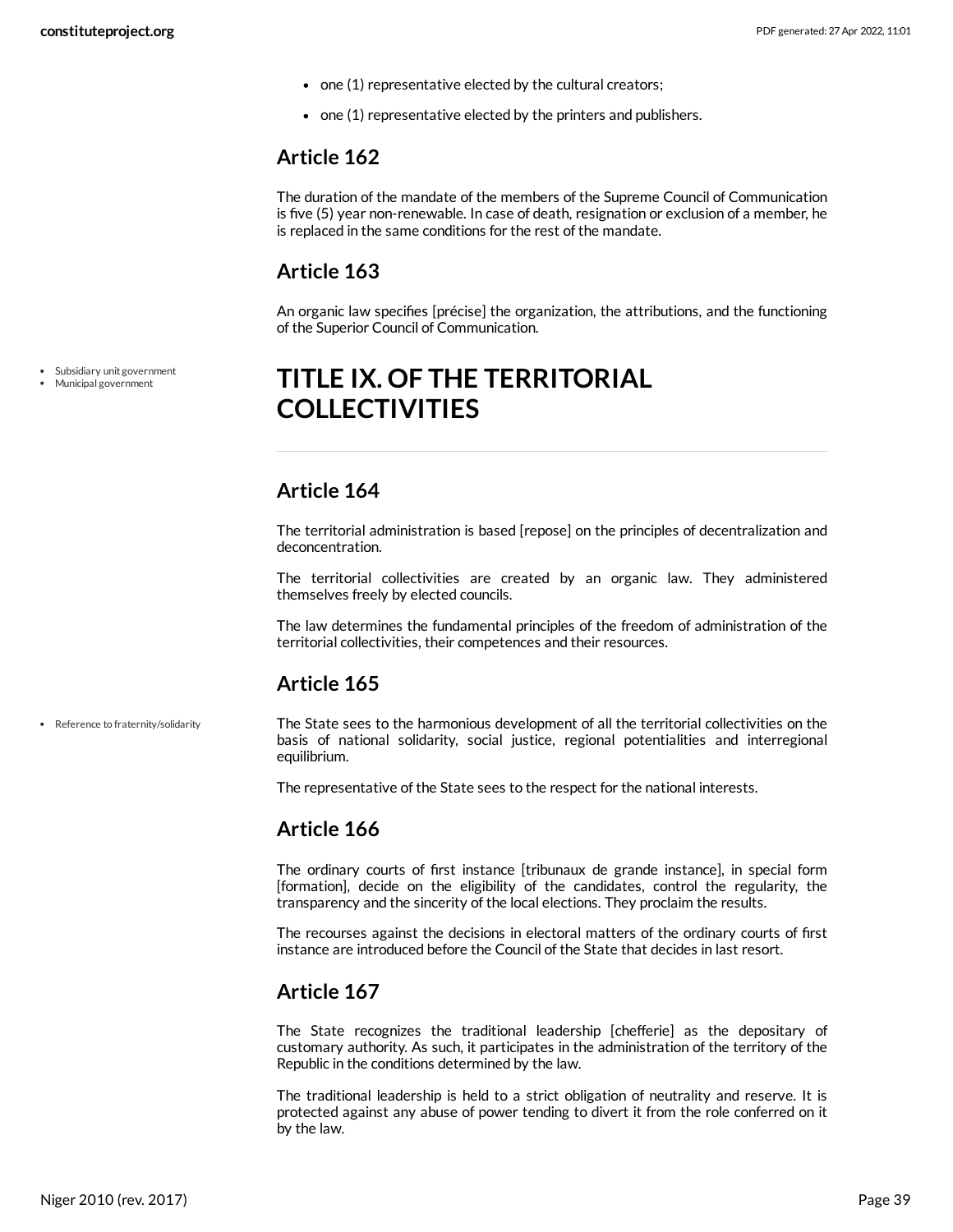International law

Foreign affairs representative

- Treaty ratification
- Legal status of treaties Treaty ratification
- International organizations
- Legal status of treaties

Legal status of treaties

Regional group(s) International organizations <span id="page-39-3"></span>**Article 170**

following a law authorizing their ratification.

<span id="page-39-1"></span>**Article 168**

agreements.

<span id="page-39-2"></span>**Article 169**

If the Constitutional Court referred to [the matter] by the President of the Republic, by the president of the National Assembly, by the Prime Minister or by one-tenth (1/10) of the Deputies, has declared that an international agreement contains a clause contrary to the Constitution, the authorization to ratify it can only intervene after revision of the Constitution.

The President of the Republic negotiates and ratifies the international treaties and

The treaties of defense and peace, the treaties and agreements relative to the

## <span id="page-39-4"></span>**Article 171**

The treaties or agreements regularly ratified have, from their publication, an authority superior to that of the laws, subject to[,] for each agreement or treaty[,] of its application by the other party.

# <span id="page-39-5"></span>**TITLE XI. OF COOPERATION AND ASSOCIATION WITH THE STATES**

<span id="page-39-8"></span><span id="page-39-0"></span>**TITLE X. OF THE TREATIES AND INTERNATIONAL AGREEMENTS**

## <span id="page-39-6"></span>**Article 172**

The Republic of Niger may conclude with any African State agreements of association or of community involving [emportant] partial or total abandonment of sovereignty in order to achieve African Unity.

The Republic of Niger may conclude agreements of cooperation and of association with other States on the basis of reciprocal rights and advantages.

It accepts[,] to create with these States, intergovernmental organs [organismes] of common administration, of coordination and of free cooperation.

These organs may have as [their] objective, notably:

- the harmonization of the economical, financial and monetary policy;
- the establishment of unions with a view to [visant] economic integration by the promotion of production and of exchanges;
- <span id="page-39-7"></span>• the creation of funds of solidarity;
- Reference to fraternity/solidarity

#### international organizations, those which modify the internal laws of the State and those which involve [portent] [a] financial engagement from the State, may only be ratified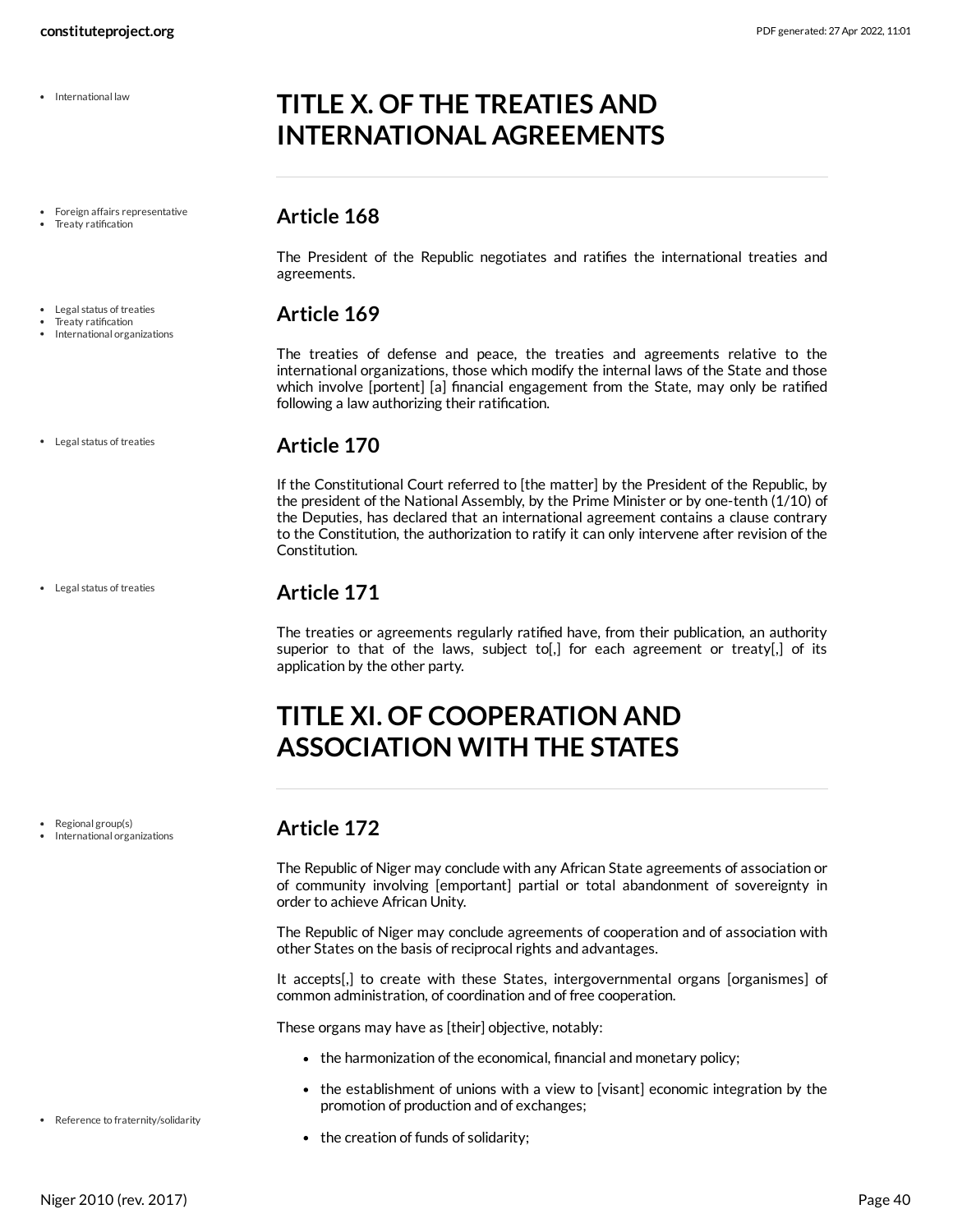Reference to science • Telecommunications

• Protection of environment

- the harmonization of the plans of development;
- the harmonization of the foreign policy;
- cooperation in judicial matters;
- cooperation in defense matters;
- cooperation in security matters;
- cooperation in health matters;
- <span id="page-40-6"></span>cooperation in cultural, scientific and technical matters;
- <span id="page-40-7"></span>the coordination of transports, communications and telecommunications;
- cooperation in the matters of the fight against natural calamities;
- to enhance [la mise en valeur] natural resources;
- <span id="page-40-5"></span>• the preservation of the environment;
- cooperation in the matters of the administration of the hydraulic resources.
- Constitution amendment procedure

# <span id="page-40-0"></span>**TITLE XII. OF REVISION**

## <span id="page-40-1"></span>**Article 173**

The initiative of the revision of the Constitution belongs concurrently to the President of the Republic and to the members of the National Assembly.

The initiative of revision of the Constitution by the President of the Republic is transmitted to the National Assembly by the Government.

## <span id="page-40-2"></span>**Article 174**

<span id="page-40-3"></span>**Article 175**

To be taken into consideration, the bill or the proposal of revision must be voted by a majority of three-fourths (3/4) of the members composing the National Assembly.

If the bill or the proposal in question was approved by a majority of four-fifths (4/5) of the members of the National Assembly, the revision is adopted [acquise]. In default, the bill or the proposal is submitted to referendum unless [there is] abandonment of the said bill or proposal.

- Unamendable provisions
- Emergency provisions

<span id="page-40-4"></span>No procedure of revision may be engaged or followed when the integrity of the territory is infringed.

The republican form of the State, the multiparty [system], the principle of the separation of State and religion and the provisions of paragraphs 1 and 2 of Article 47 and of Article 185 of this Constitution may not be made the object of any revision.

<span id="page-40-8"></span>No procedure of revision of this Article is receivable.

Transitional provisions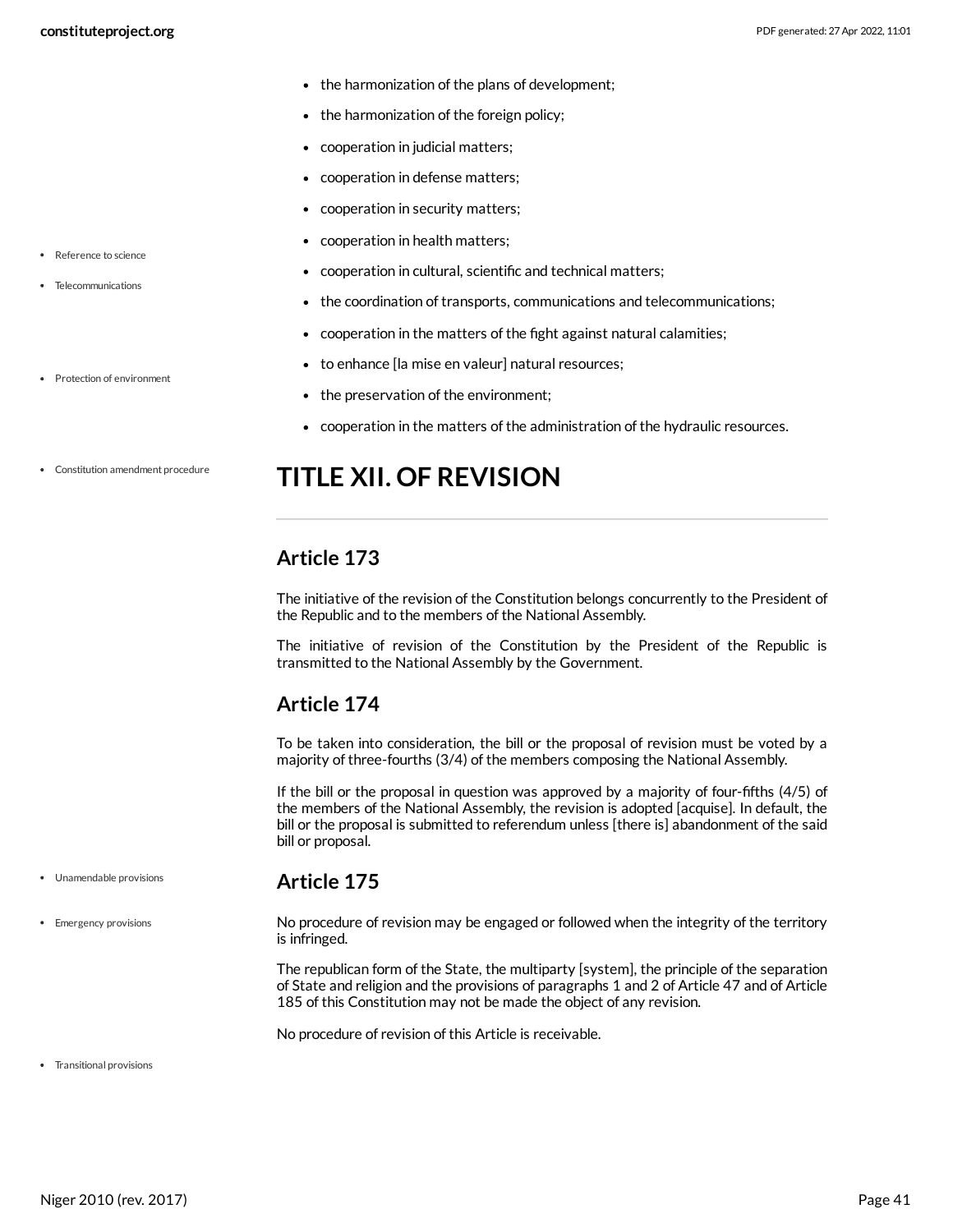# <span id="page-41-0"></span>**TITLE XIII. OF THE TRANSITORY PROVISIONS**

## <span id="page-41-1"></span>**Article 176**

The Supreme Council for the Restoration of Democracy [Conseil Supréme pour la Restauration de la Démocratie (CSRD)], the Government and the other organs of the Transition will continue to exercise their functions until the official installation of the new authorities.

## <span id="page-41-2"></span>**Article 177**

While waiting for the Constitutional Court to be put in place, its attributions are exercised by the Constitutional Council of Transition.

## <span id="page-41-3"></span>**Article 178**

While waiting for the Court of Cassation and for the Council of the State to be put in place, the State Court [Cour d'Etat] remains competent for the matters concerning the competence vested respectively in these jurisdictions.

The matters pending before the judicial chamber and the administrative chamber and concerning which they have not decided, will be transmitted respectively to the Court of Cassation and to the Council of State, from the installation of these jurisdictions.

## <span id="page-41-4"></span>**Article 179**

While waiting for the High Court of Justice to be put in place, the matters pending before the former will be transferred to the Court of the State.

## <span id="page-41-5"></span>**Article 180**

The President of the Republic elected as a result [à l'issue] of the period of Transition will take an oath before the Constitutional Council of Transition.

## <span id="page-41-6"></span>**Article 181**

The ordinance No. 2010-001 of the 22 of February of 2010 concerning the organization of the public powers during the period of Transition and its modifying texts remain in force until the entrance into [their] functions of the new authorities.

The ordinance No. 2010-002 of the II of March of 2010 relative to the neutrality of the members of the Government, of the secretaries general of the ministers and of certain units [cadres] of the territorial administration during the period of Transition remains in force until the entrance into [their] functions of the new authorities.

The ordinance No. 2010-003 dated on the 11 of March of 2010 relative to the ineligibility of the personnel of the forces of defense and security and of the members of the Government of Transition remains in force until the entrance into [their] functions of the new authorities.

## <span id="page-41-7"></span>**Article 182**

The legislation now [actuellement] in force remains applicable, insofar as it does not have anything contrary to this Constitution, except express abrogation.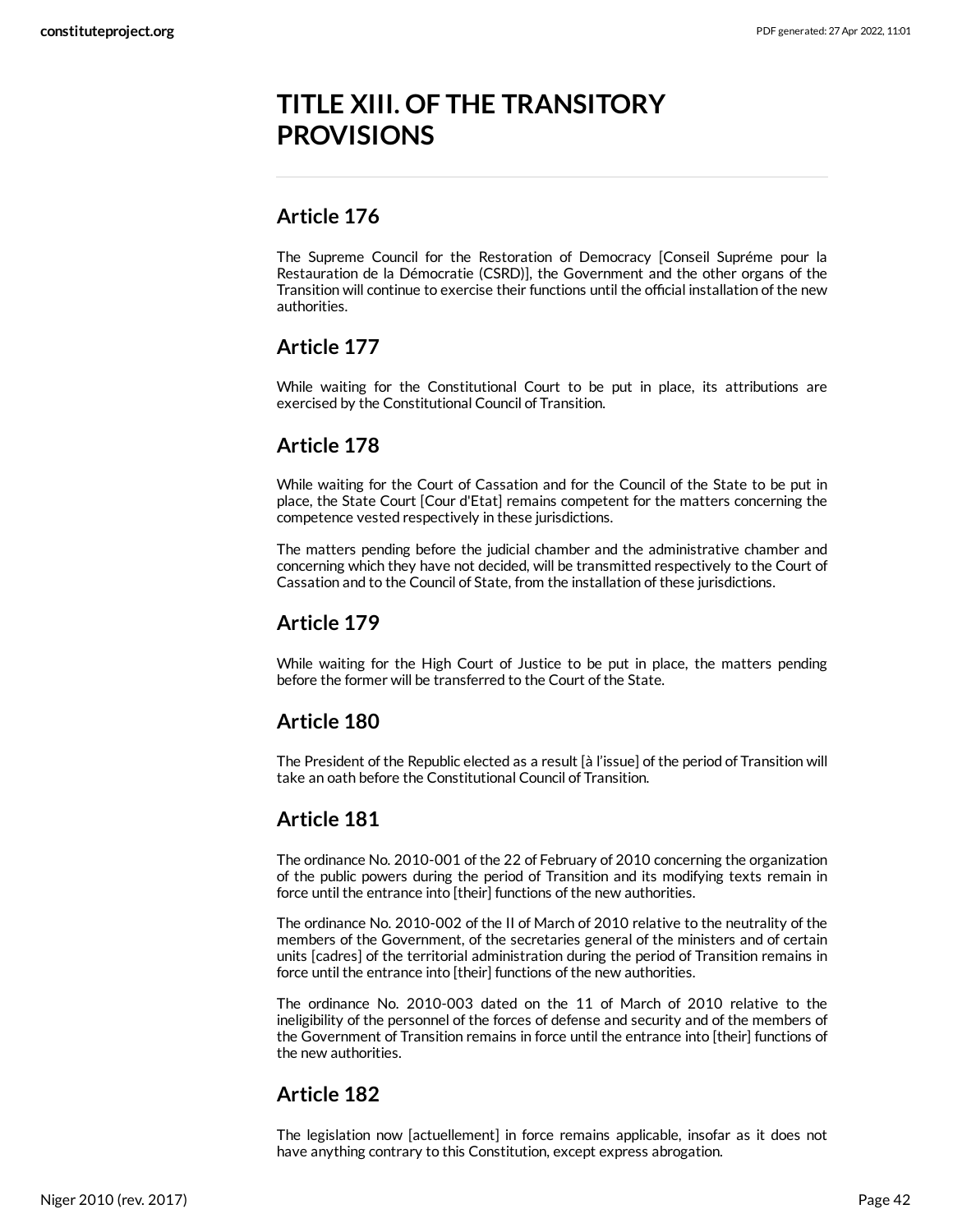# <span id="page-42-0"></span>**TITLE XIV. OF THE FINAL PROVISIONS**

## <span id="page-42-1"></span>**Article 183**

This Constitution will be adopted by referendum. It will enter into force from its promulgation by the President of the Supreme Council for the Restoration of Democracy, Head of the State[,] within the eight (8) days following the proclamation of the definitive results of the referendum by the Constitutional Council of Transition, under reserve of the transitional provisions above.

## <span id="page-42-2"></span>**Article 184**

The organic laws and the other laws of application specified by this Constitution must be adopted obligatorily within the two (2) first years of the first legislature.

Crimes of the previous regime • Reference to country's history

#### <span id="page-42-3"></span>**Article 185**

An amnesty is granted to the authors, co-authors and accomplices of the coup d'Etat of eighteen (18) February 2010.

A law will be voted, to this effect, during the first (1st) session of the National Assembly.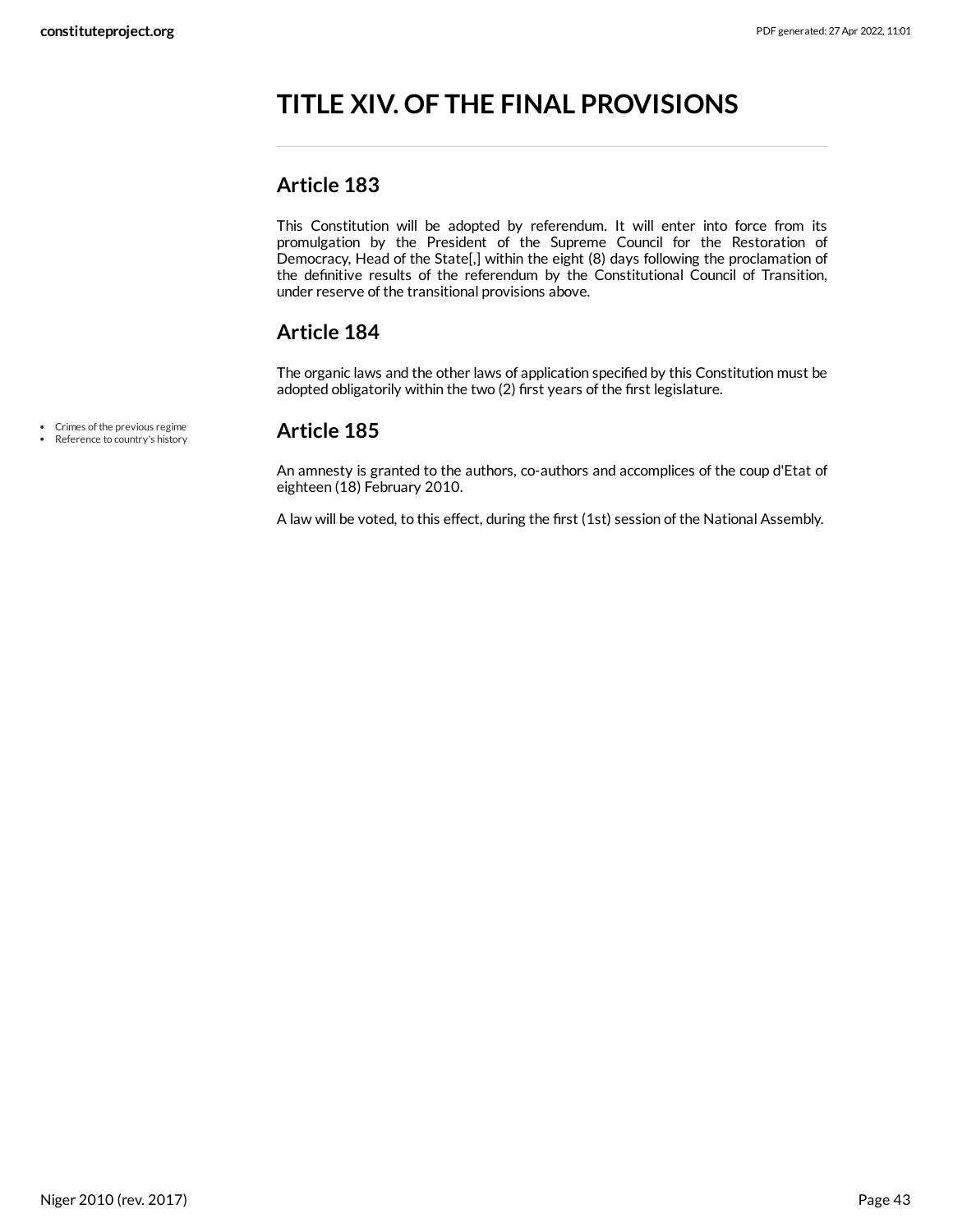# **Topic index**

## A

## B

## C

## D

## E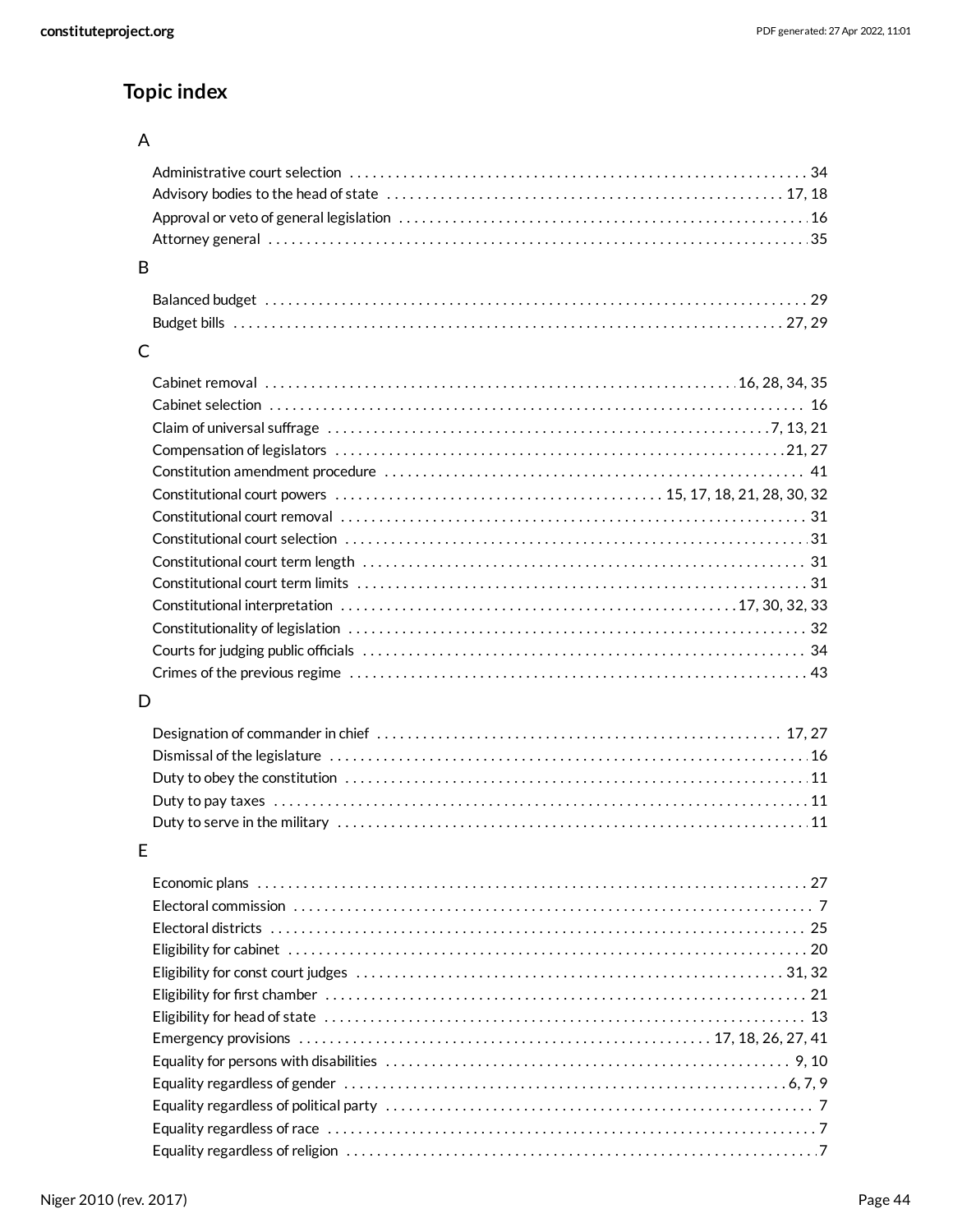## F

## G

#### H

## I

| $\mathsf{L}$ |  |
|--------------|--|

|--|--|--|--|--|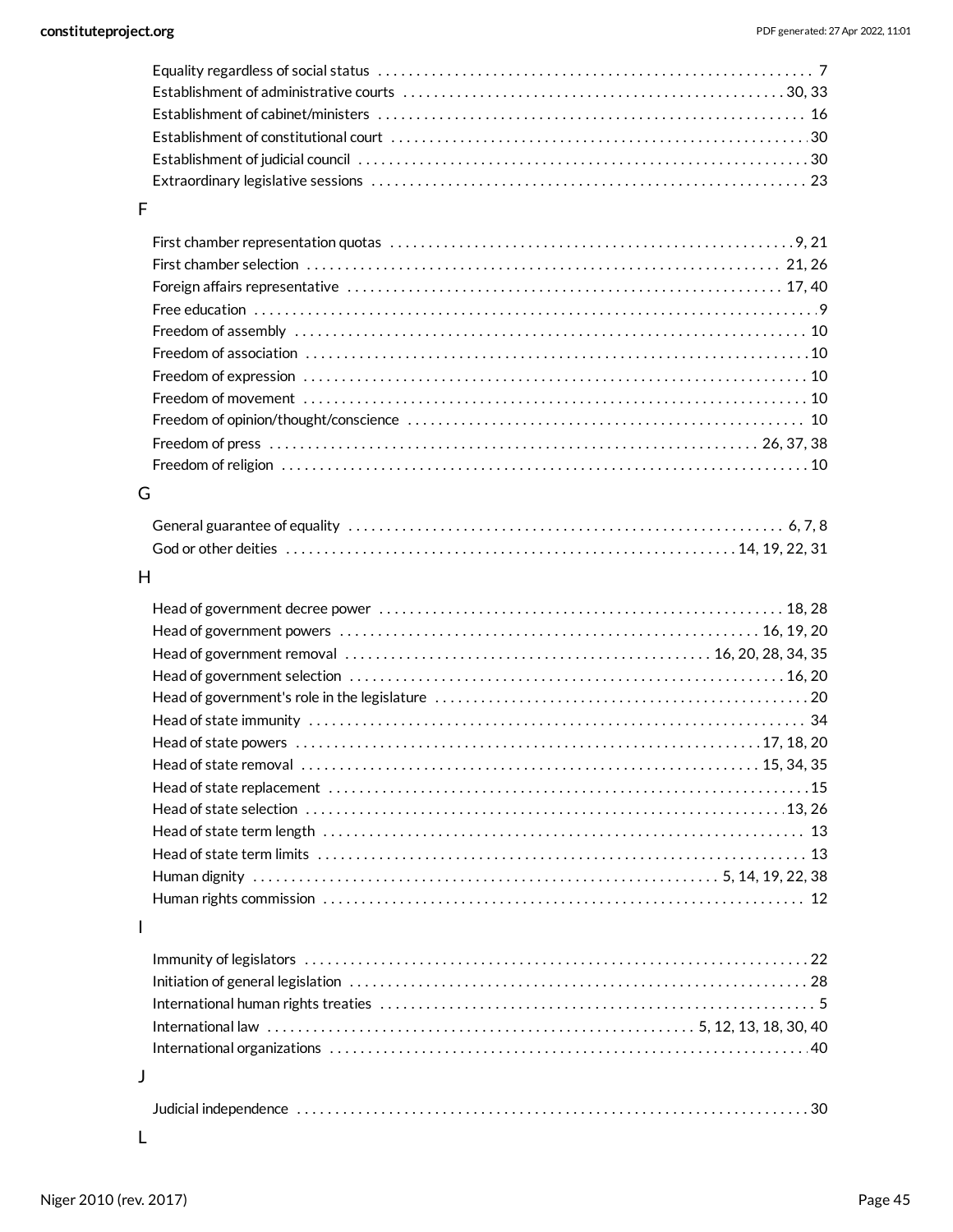| M        |  |
|----------|--|
|          |  |
|          |  |
|          |  |
|          |  |
|          |  |
|          |  |
|          |  |
| N        |  |
|          |  |
|          |  |
|          |  |
|          |  |
|          |  |
|          |  |
| $\Omega$ |  |
|          |  |
|          |  |
|          |  |
|          |  |
|          |  |
|          |  |
| P        |  |
|          |  |
|          |  |
|          |  |
|          |  |
|          |  |
|          |  |
|          |  |
|          |  |
|          |  |
|          |  |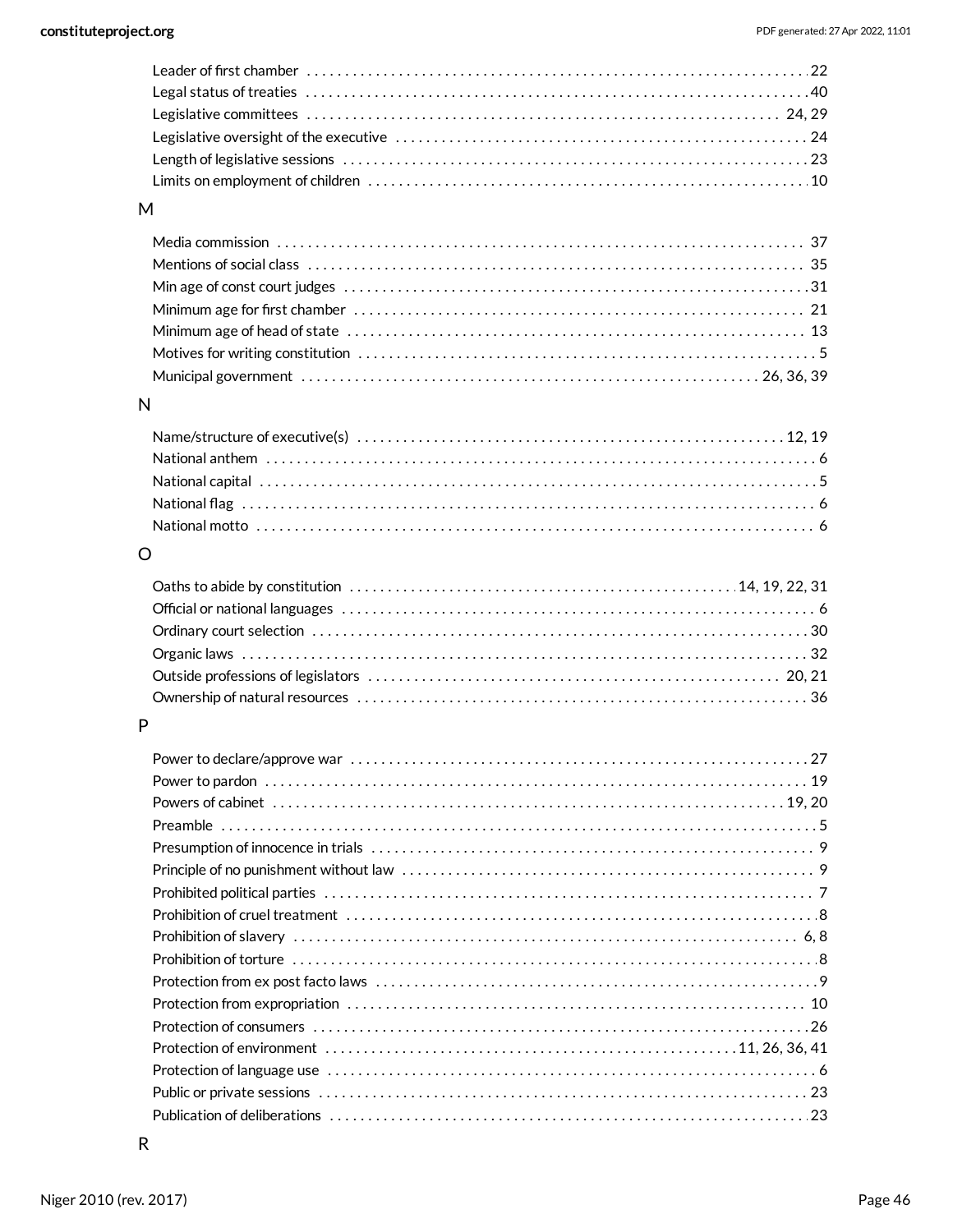#### $\sf S$